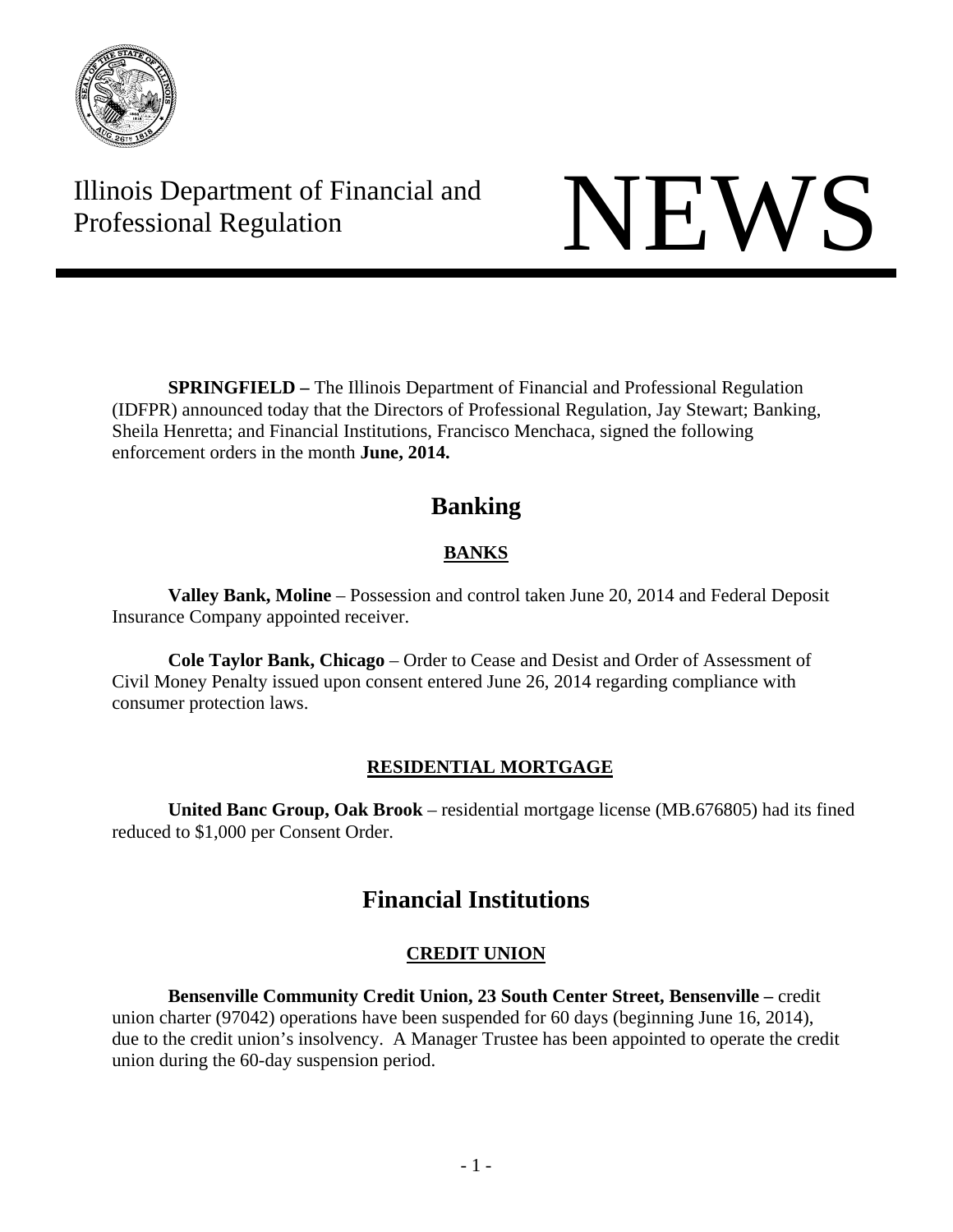## **CURRENCY EXCHANGE**

#### **New Commons Currency Exchange, LTD., 811 E. Rollins Road, Round Lake**

**Beach** – currency exchange license (3315) fined \$1,000 for access to another business and charging in excess for filled-in money orders.

#### **Streamwood Currency Exchange, Inc., 225 Irving Park Road, Streamwood –**

currency exchange license (1422) fined \$1,000 for conflicting fees posted in the lobby for services.

# **Consumer Credit Section**

*Note: Due to a technology upgrade, actions taken during June represent findings from several months of licensee examinations. If a licensee has exercised its right to a hearing pursuant to statute, an order on this list may not be final.*

**AAA Cash Loans, Inc., Alton** – CILA license (2754) fined \$7,000 for the following violation: Title-secured loan is not repayable in weekly, bi-weekly, semi-monthly, or monthly installments.

**A-All Financial Services, Inc., Chicago –** PLRA license (1317) fined \$2,000 for the following violation: Lender made an installment payday loan exceeding 22.5% of the obligor's gross monthly income or Lender made a payday loan exceeding 25% of the obligor's gross monthly income.

**ABC Consumer Loans, LLC, Metropolis** – CILA license (2930) fined \$6,250 for the following violations: The lender took a vehicle title as security on a Small consumer loan. Lender did not obtain any official documentation of the borrower's income before making a Small consumer loan.

**AC Autopay, LLC, Denver, CO** – SFA license (1410) fined \$1,000 for the following violation: File does not contain evidence of a contract signed or acknowledged by the borrower.

**Advance America, Cash Advance Centers of IL, Inc., Galesburg –** PLRA license (1040) fined \$1,000 for the following violation: Licensee did not refund unearned finance charges based on the actuarial method.

Advance America, Cash Advance Centers of IL, Inc., Pekin – PLRA license (1053) fined \$1,250 for the following violation: Licensee did not refund unearned finance charges based on the actuarial method.

**Advance America, Cash Advance Centers of IL, Inc., Rockford** - PLRA license (1023) fined for \$6,000 for the following violations: Lender did not input accurate information into the database to determine if the obligor was eligible for a loan. Lender did not enter into the database that the borrower's loan was paid in full or cancelled on the day the transaction was made. Licensee did not refund unearned finance charges based on the actuarial method.

**Advance America, Cash Advance Centers of IL, Inc., Rock Island** – PLRA license (1029) fined \$3,750 for the following violations: Official income documentation was not the required type for a payday loan or was not for income for the 30 days preceding the loan. Lender made an installment payday loan exceeding 22.5% of the obligor's gross monthly income or Lender made a payday loan exceeding 25% of the obligor's gross monthly income. Licensee did not refund unearned finance charges based on the actuarial method.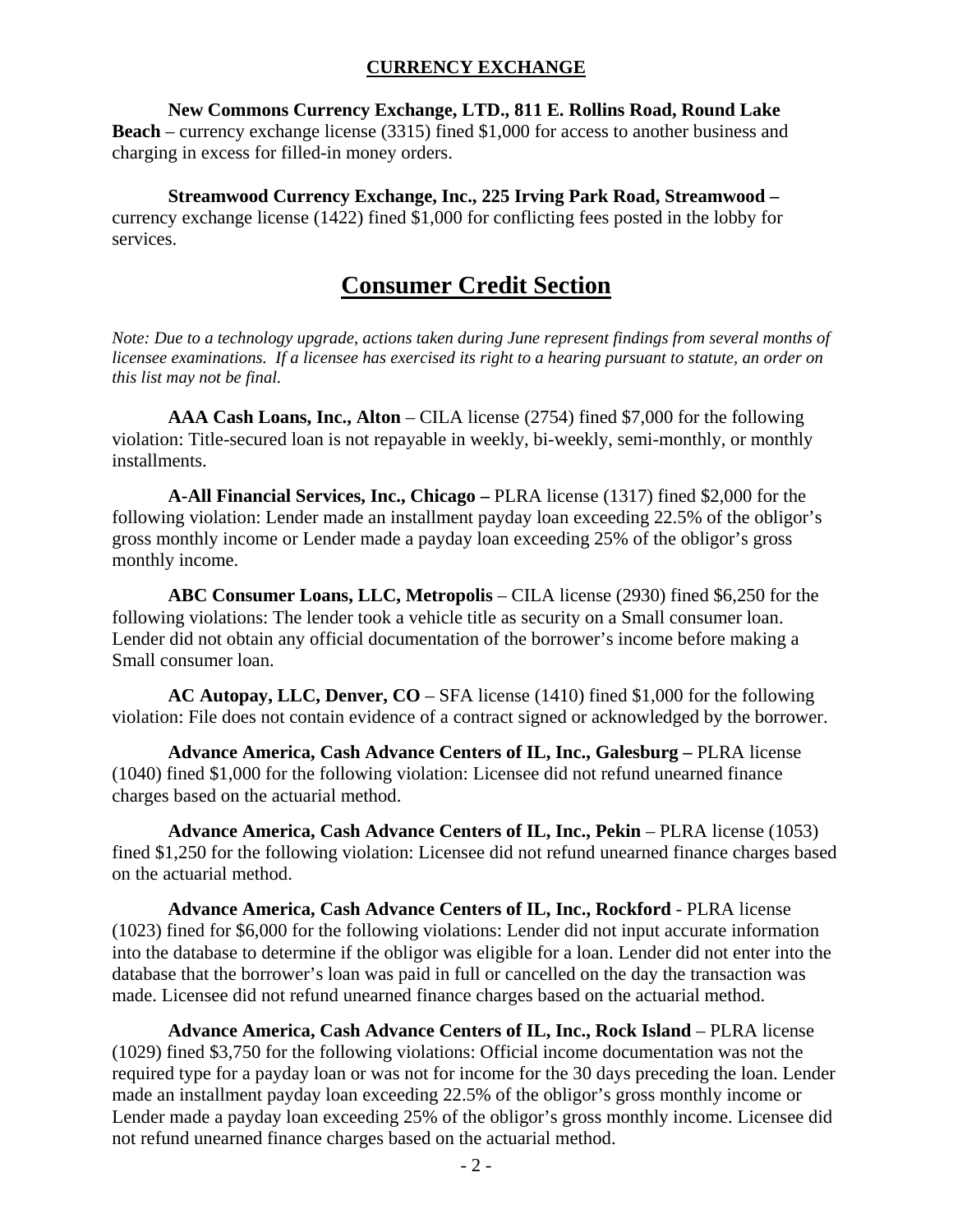**Advance America, Cash Advance Centers of IL, Inc., DeKalb – PLRA license (1015)** fined \$3,250 for the following violations: Lender did not input accurate information into the database to determine if the obligor was eligible for a loan. Lender made an installment payday loan exceeding 22.5% of the obligor's gross monthly income or Lender made a payday loan exceeding 25% of the obligor's gross monthly income. Licensee did not refund unearned finance charges based on the actuarial method.

**Advance America, Cash Advance Centers of IL, Inc., Freeport** – PLRA license (1070) fined \$1,250 for the following violations: Lender did not input accurate information into the database to determine if the obligor was eligible for a loan. Licensee did not refund unearned finance charges based on actuarial method.

**All American Cash Advance, Inc., Carpentersville** – PLRA license (1888) fined \$1,000 for the following violation: Lender did not input accurate information into the database to determine if the obligor was eligible for a loan.

**All American Cash Advance, Inc., Carpentersville** – PLRA license (1888) fined \$6,000 for the following violations: Lender did not input accurate information into the database to determine if the obligor was eligible for a loan. Lender charged more than \$15.50 per \$100 on the initial principal balance and/or on the principal balances scheduled to be outstanding during any installment period on an Installment payday loan.

 **Ally Financial Inc., Jacksonville, FL** – SFA license (1340) fined \$1,000 for the following violation: File does not contain evidence of a contract signed or acknowledged by the borrower.

**Ally Financial Inc., Little Rock, AR –** SFA license (1336) fined \$3,000 for the following violation: File does not contain evidence of a contract signed or acknowledged by the borrower.

**Ally Financial Inc., Auburn Hills, MI –** SFA license (1323) fined \$1,000 for the following violation: Improper simple interest calculations.

**America's Financial Choice, Inc., Calumet City** – PLRA license (1284) fined \$1,000 for the following violation: Licensee did not refund unearned finance charges based on the actuarial method.

**America's Financial Choice, Inc., Chicago** – PLRA license (1283) fined \$7,000 for the following violations: The loan contract does not state interest rate, agreed upon by the licensee and the borrower, what the licensee charges, contracts for, and receives upon the principal amount. Lender charged more than \$15.50 per \$100 on the initial principal balance and/or on the principal balances scheduled to be outstanding during any installment period on an Installment payday loan.

**America's Financial Choice, Inc., Belleville –** PLRA license (1789) fined \$1,000 for the following violation: The loan contract does not state interest rate, agreed upon by the licensee and the borrower, that the licensee charges, contracts for, and receives upon the principal amount.

**Americash Loans, LLC, Champaign** – PLRA license (1708) fined \$10,000 for the following violation: Lender engaged in unfair, deceptive, or fraudulent practices in the making or collecting of a payday loan.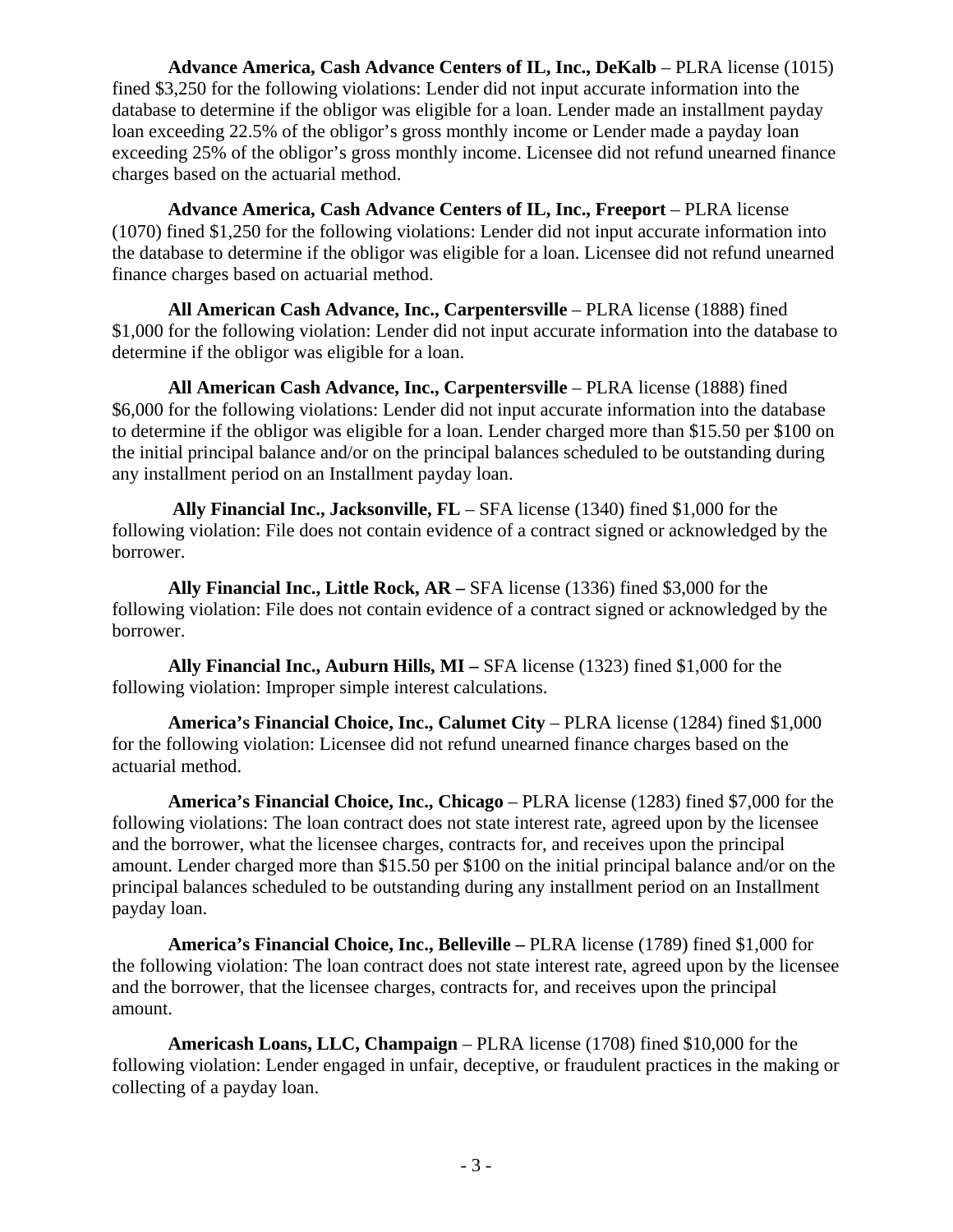**AmeriCredit Financial Services, Inc., Arlington, TX** – SFA license (1128) fined \$1,000 for the following violation: Licensee did not dispose of repossessed collateral in a commercially reasonable manner.

**Archerfield Funding, LLC, Palm Beach Gardens, FL** – CILA license (3580) fined \$14,000 for the following violations: Improper simple interest calculation. The total monthly account handling fee on the small loan contract exceeds the statutory limit. Lender did not accurately input the borrower's gross monthly income into the database for a small consumer loan.

**Ardmore Finance Corporation, Alton** – CILA license (2873) fined \$2,000 for the following violations: Lender did not obtain any official documentation of the borrower's income before making a Small consumer loan. The total monthly account handling fee on the small loan exceeds the statutory limit.

**Ardmore Finance Corporation, Alton** – CILA license (2873) fined \$2,000 for the following violations: The lender did not obtain borrower's most recent income documentation available at the time the loan was made. Lender did not obtain any official documentation of the borrower's income before making a Small consumer loan.

**B & B Investment Group, Inc., Galesburg** – CILA license (2902) fined \$2,000 for the following violation: Lender did not obtain any official documentation of the borrower's gross monthly income before making a Small consumer loan.

**Bay Finance Company, LLC, Wausau, WI** – SFA license (1156) fined \$2,000 for the following violation: Licensee did not maintain a positive net worth of a minimum of \$30,000.

**Brookwood Loans of Illinois, LLC, Alpharetta, GA –** CILA license (3765) fined \$21,000 for the following violations: Lender did not input information into the database within 90 days after making a Small consumer loan. Lender did not obtain any official documentation of the borrower's income before making a Small consumer loan.

**Brother Loan & Finance Company, East St. Louis – CILA license (1186) fined \$1,000** for the following violation: Small consumer loan is not fully amortized or is not repayable in substantially equal installments.

**Buckeye Check Cashing of Illinois, LLC, Chicago** – PLRA license (1815) fined \$3,000 for the following violations: Improper simple interest calculations. Licensee did not refund unearned finance charges based on the actuarial method.

**Buckeye Check Cashing of Illinois, LLC, Chicago** – PLRA license (3594) fined \$2,000 for the following violation: Lender did not input accurate information into the database to determine if the obligor was eligible for a loan.

**Buckeye Check Cashing of Illinois, LLC, Chicago** – PLRA license (3591) fined \$2,000 for the following violation: Lender did not input accurate information into the database to determine if the obligor was eligible for a loan.

**Buckeye Check Cashing of Illinois, LLC, Chicago** – PLRA license (1814) fined \$1,000 for the following violation: Lender did not input accurate information into the database to determine if the obligor was eligible for a loan.

**Burlington Acceptance, L.L.C., Willowbrook** – SFA license (1376) fined \$2,000 for the following violation: Licensee did not maintain a positive net worth of a minimum of \$30,000.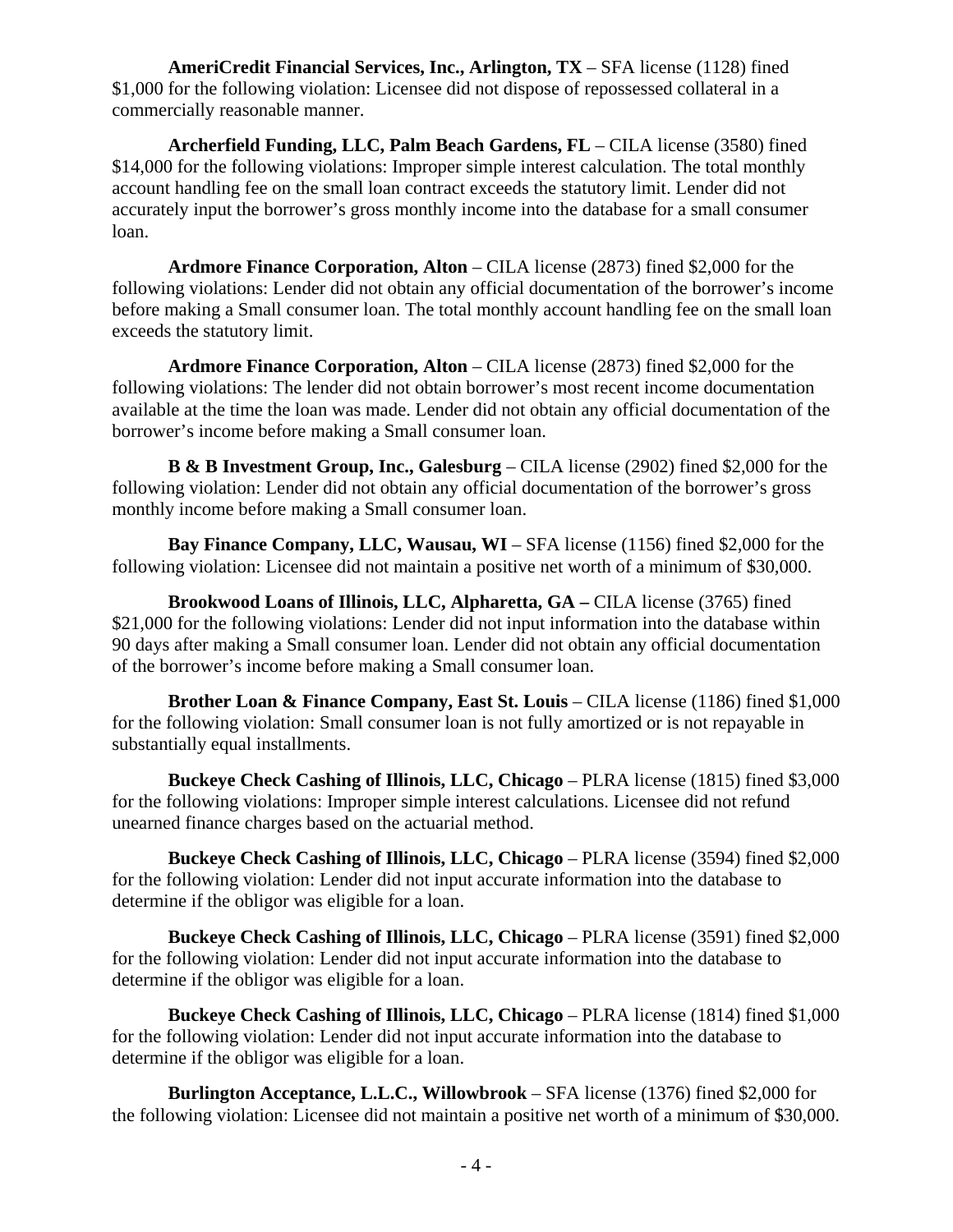**Buy Here, pay Here, Inc., Carbondale** – SFA license (1139) fined \$3,000 for the following violations: Licensee did not follow required procedures when ceasing operations, closing business, or filing for bankruptcy. Licensee did not maintain a positive net worth of a minimum of \$30,000.

**Cash To Go at Wheeling, Palatine** – CILA license (2959) fined \$2,000 for the following violation: Licensee did not maintain a positive net worth of a minimum of \$30,000.

**CGI Finance, Inc., Glen Burnie** – SFA license (1284) fined \$1,000 for the following violation: Improper simple interest calculations.

**Check Into Cash of Illinois, LLC, Matteson** – CILA license (1623) fined \$2,000 for the following violation: Lender did not input accurate information into the database to determine if the obligor was eligible for a loan.

**Check Into Cash of Illinois, LLC, Rockford** – PLRA license (1203) fined \$2,000 for the following violations: Lender did not input accurate information into the database to determine if the obligor was eligible for a loan. Lender made an installment payday loan exceeding 22.5% of the obligor's gross monthly income or Lender made a payday loan exceeding 25% of the obligor's gross monthly income.

**Check Into Cash of Illinois, LLC, De Kalb** – PLRA license (1233) fined \$10,000 for the following violation: The loan contract does not state the interest rate, agreed upon by the licensee and the borrower, that the licensee charges, contracts for, and receives upon the principal amount.

**Check Into Cash of Illinois, LLC, Decatur** – PLRA license (1222) fined \$2,500 for the following violation: Official income documentation was not the required type for a payday loan or was not for income for the 30 days preceding the loan.

**CNAC East Dundee, Inc., East Dundee** – SFA license (1399) fined \$ 2,000 for the following violation: Licensee did not maintain a positive net worth of a minimum of \$30,000.

**CNAC Berwyn, LLC, Berwyn** – SFA license (1234) fined \$ 2,000 for the following violation: Licensee did not maintain a positive net worth of a minimum of \$30,000.

**Collinsville Quick Cash, Inc., Collinsville** – CILA license (1615) fined \$1,000 for the following violation: Improper simple interest calculations.

**Compass Equipment Finance, LLC, Burr Ridge** – SFA license (1295) fined \$5,000 for the following violation: The licensee is illegally taking the Power of Attorney.

**Consumer Financial Services Corporation, Aurora** – CILA license (2977) fined \$2,000 for the following violations: Licensee did not maintain a positive net worth of a minimum of \$30,000.

**Cottonwood Financial Illinois, LLC, Peoria** – PLRA license (1580) fined \$1,500 for the following violations: Official income documentation was not the required type for a payday loan or was not for income for the 30 days preceding the loan. Lender made an installment payday loan exceeding 22.5% of the obligor's gross monthly income or Lender made a payday loan exceeding 25% of the obligor's gross monthly income.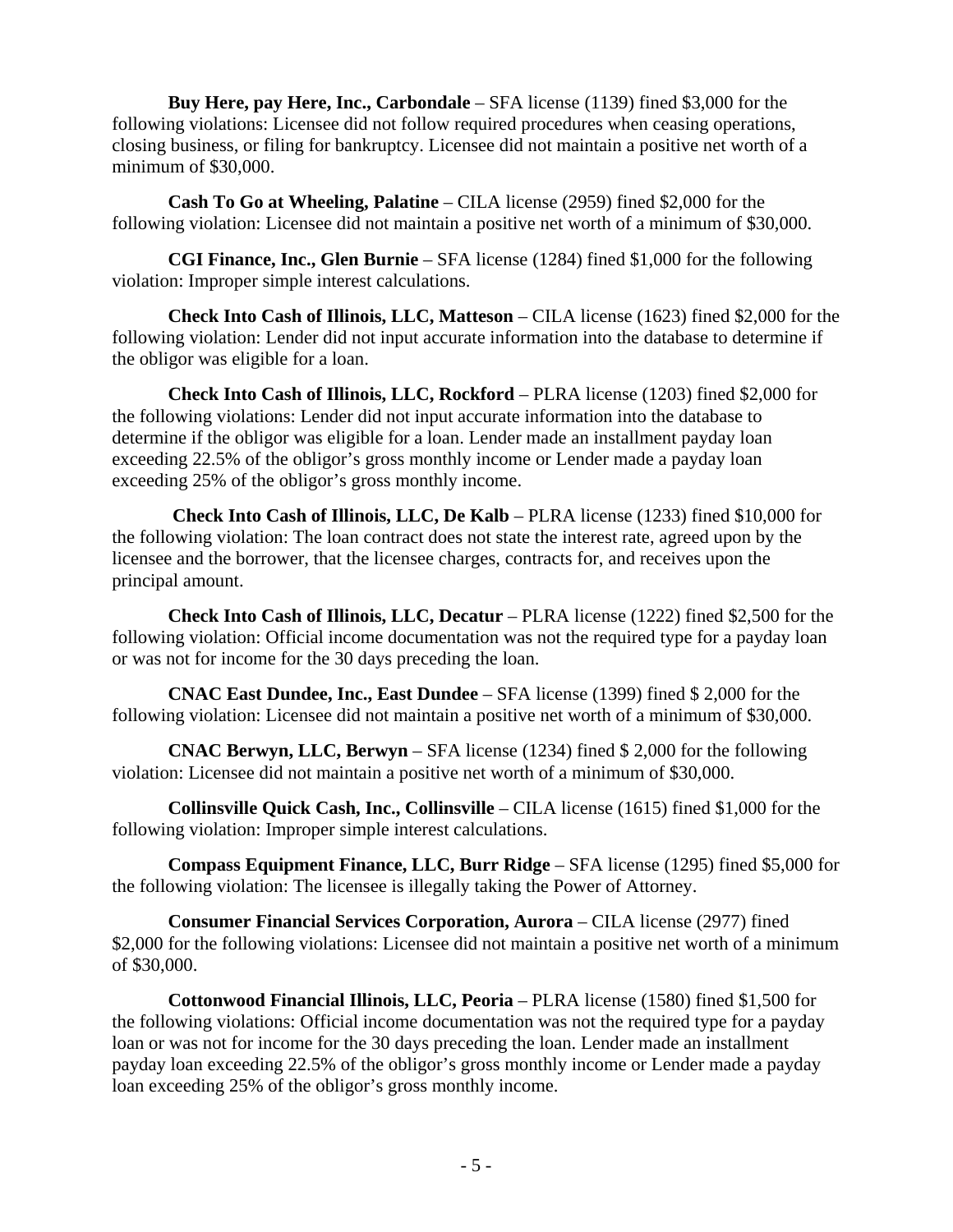**Cottonwood Financial Illinois, LLC, Chester** – PLRA license (1608) fined \$1,000 for the following violation: Lender made an installment payday loan exceeding 22.5% of the obligor's gross monthly income or Lender made a payday loan exceeding 25% of the obligor's gross monthly income.

**Cottonwood Financial Illinois, LLC, Chester** – CILA license (3369) fined \$2,000 for the following violations: Lender made a title-secured loan with a scheduled monthly payment exceeding 50% of the obligor's gross monthly income. Require lenders to input information into the database which is required by the Department.

 **Cottonwood Financial Illinois, LLC, Rockford** – PLRA license (1586) fined \$3,000 for the following violation: Lender did not obtain any official documentation of the borrower's income before making a payday or title-secured loan.

**Cottonwood Financial Illinois, LLC, Lombard –** PLRA license (1591) fined \$1,000 for the following violation: Lender did input accurate information into the database to determine if the obligor was eligible for a loan.

**Cottonwood Financial Illinois, LLC, Marion** – CILA license (3360) fined \$10,250 for the following violations: Lender made a title-secured loan with a scheduled monthly payment exceeding 50% of the obligor's gross monthly income. Licensee did not dispose of collateral within 90 days of repossession. Lender did not obtain any official income documentation of the borrower's income before making a payday or title-secured loan.

**Cottonwood Financial Illinois, LLC, Marion –** PLRA license (1575) fined \$3,500 for the following violations: Lender did not obtain any official income documentation of the borrower's income before making a payday or title-secured loan. Official income documentation is not the required type for a payday loan or was not for the 30 days preceding the loan. Lender made an installment payday loan exceeding 22.5% of the obligor's gross monthly income or Lender made a payday loan exceeding 25% of the obligor's gross monthly income.

**Cottonwood Financial Illinois, LLC, Loves Park** – PLRA license (1576) fined \$4,000 for the following violations: Lender did not input accurate information into the database to determine if the obligor was eligible for a loan. Lender did not obtain any official documentation of the borrower's gross monthly income before making a payday or title-secured loan.

**Cottonwood Financial Illinois, LLC, Taylorville** – CILA license (3368) fined \$1,000 for the following violation: Lender made a title-secured loan with a scheduled monthly payment exceeding 50% of the obligor's gross monthly income.

**Cottonwood Financial Illinois, LLC, Mattoon –** CILA license (3357) fined \$3,000 for the following violation: Lender made a title-secured loan with a scheduled monthly payment exceeding 50% of the obligor's gross monthly income.

**Cottonwood Financial Illinois, LLC, Pontiac** – PLRA license (1605) fined \$2,000 for the following violation: Lender made and installment payday loan exceeding 22.5% of the obligor's gross monthly income or Lender made a payday loan exceeding 25% of the obligor's gross monthly income.

**Cottonwood Financial Illinois, LLC, Rockford** - PLRA license (1594) fined for \$1,000 for the following violation: Lender did not input accurate information into the database to determine if the obligor was eligible for a loan.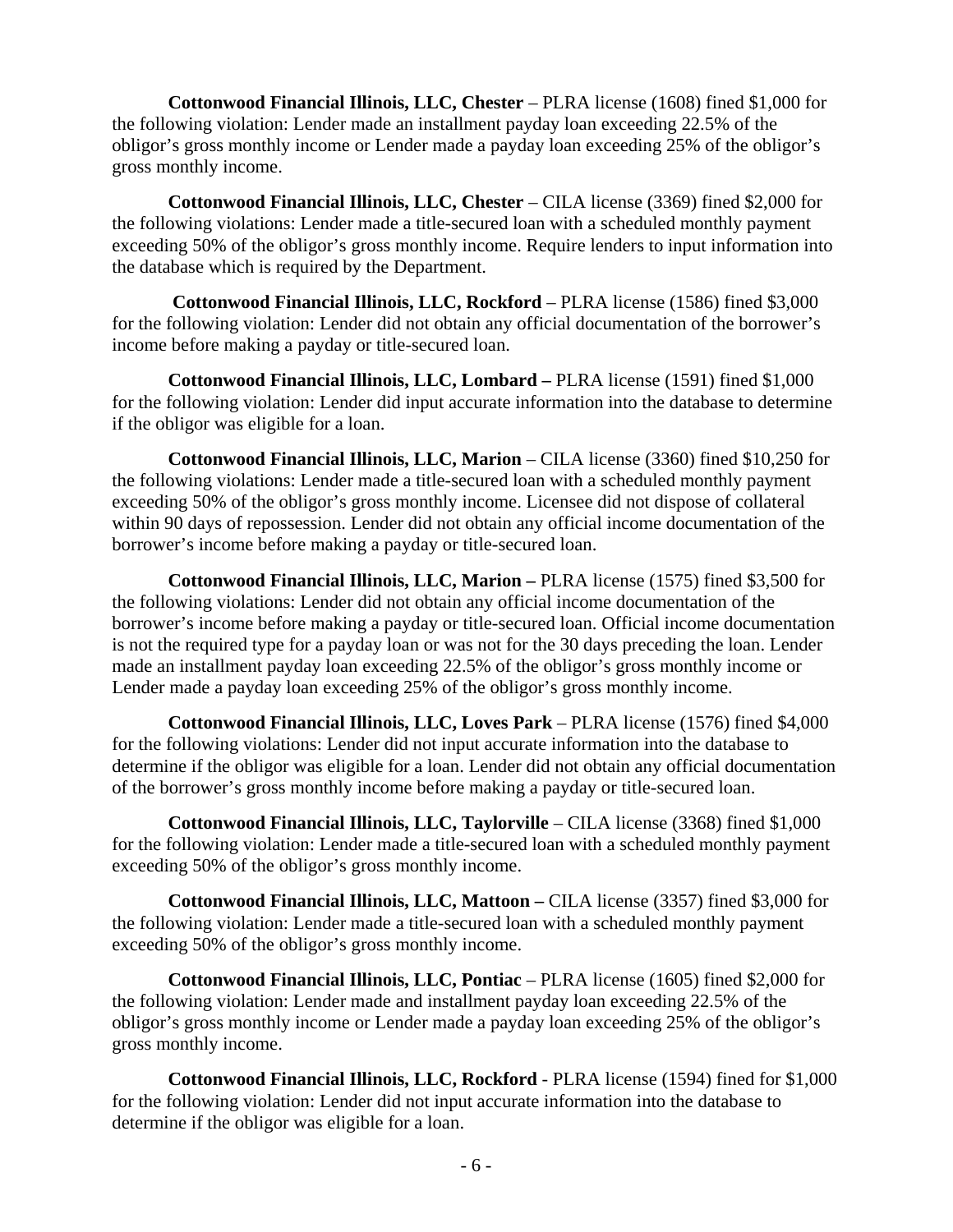**Cottonwood Financial Illinois, LLC, Highland** –PLRA license (1596) fined \$2,000 for the following violation: Lender did not obtain any official documentation of the borrower's income before making a payday or title-secured loan.

**Cottonwood Financial Illinois, LLC, Rockford** – PLRA license (1564) fined \$2,000 for the following violation: Lender made and installment payday loan exceeding 22.5% of the obligor's gross monthly income or Lender made a payday loan exceeding 25% of the obligor's gross monthly income.

**Cottonwood Financial Illinois, LLC, Peoria** – CILA license (3382) fined \$1,000 for the following violation: Lender made a title-secured loan with a scheduled monthly payment exceeding 50% of the obligor's gross monthly income.

**Cottonwood Financial Illinois, LLC, Rockford** – CILA license (3362) fined \$2,250 for the following violations: Lender made a title-secured loan with a monthly payment exceeding 50% of the obligor's gross monthly income. Title-secured lender did not obtain borrower's most recent income documentation available at the time the loan was made. Lender did not input accurate information into the database to determine if the obligor was eligible for a loan.

**Cottonwood Financial Illinois, LLC, Rockford** – PLRA license (1588) fined \$3,000 for the following violation: Lender did not obtain any official documentation of the borrower's income before making a payday or title-secured loan.

 **Cottonwood Financial Illinois, LLC, Salem** – CILA license (3359) fined \$4,000 for the following violations: Lender made a title-secured loan with a scheduled monthly payment exceeding 50% of the obligor's gross monthly income. Title-secured lender did not obtain borrower's most recent income documentation available at the time the loan was made.

**Cottonwood Financial Illinois, LLC, Morris –** CILA license (3379) fined \$1,000 for the following violation: Lender did not properly enter loan(s) into the database on the day the loan was made.

**Cottonwood Financial Illinois, LLC, Ottawa** – CILA License (3381) fined \$1,250 for the following violations: Lender made a title-secured loan with a scheduled monthly payment exceeding 50% of the obligor's gross monthly income. Title-secured lender did not obtain borrower's most recent income documentation available at the time the loan was made.

**Cottonwood Financial Illinois, LLC, Morris** – PLRA license (1583) fined \$1,000 for the following violation: Lender made and installment payday loan exceeding 22.5% of the obligor's gross monthly income or Lender made a payday loan exceeding 25% of the obligor's gross monthly income.

**Cottonwood Financial Illinois, LLC, Streator** – PLRA license (1579) fined \$1,000 for the following violation: Lender made and installment payday loan exceeding 22.5% of the obligor's gross monthly income or Lender made a payday loan exceeding 25% of the obligor's gross monthly income.

**Cottonwood Financial Illinois, LLC, Kankakee –** CILA license (3473) fined \$3,500 for the following violations: Lender made a title-secured loan with a scheduled monthly payment exceeding 50% of the obligor's gross monthly income. Title-secured lender did not obtain borrower's most recent income documentation available at the time the loan was made. Lender did not obtain any official documentation of the borrower's income before making a payday or title-secured loan.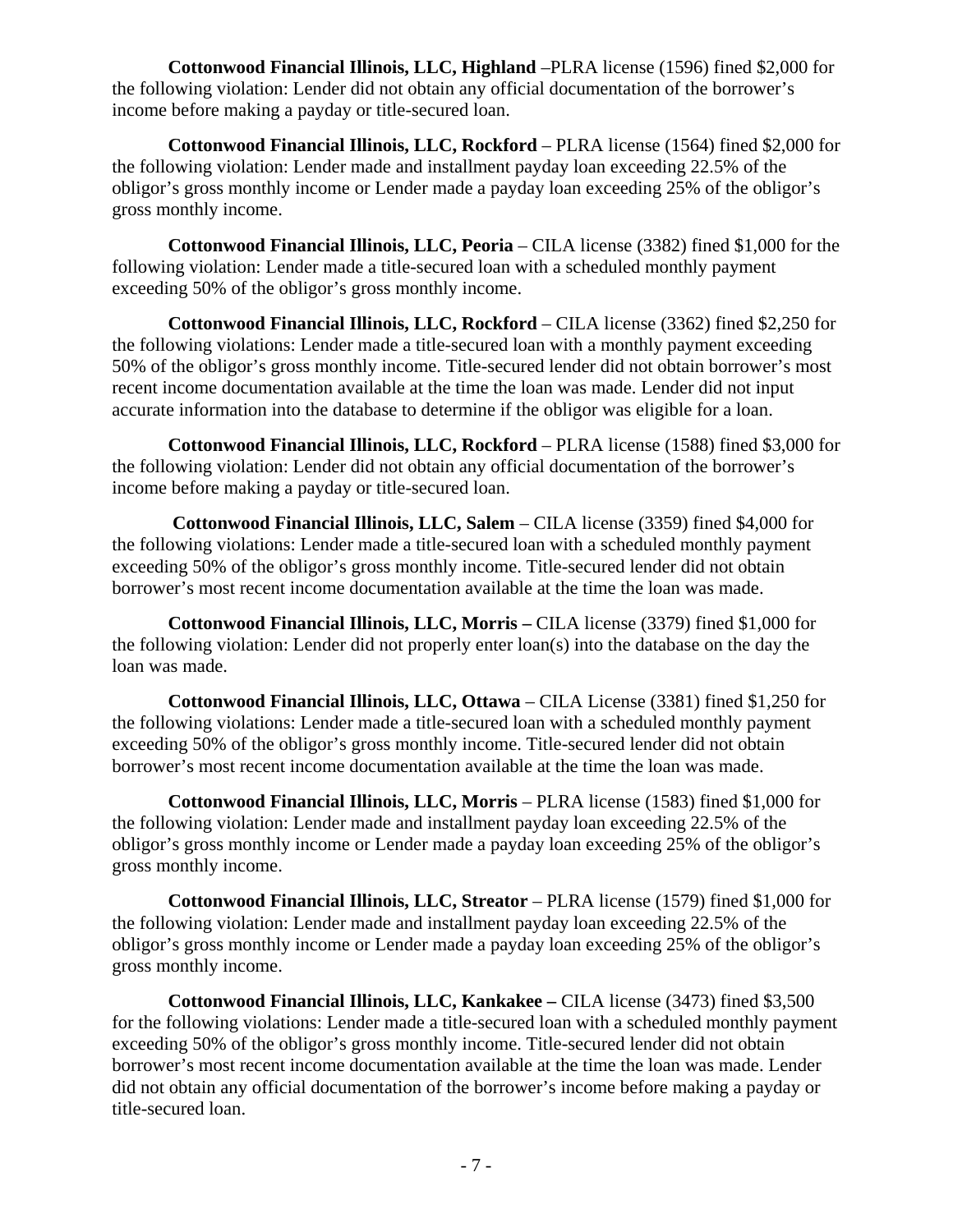**Cottonwood Financial Illinois, LLC, Silvis** – CILA license (3830) fined \$1,000 for the following violation: Lender made a title-secured loan with a scheduled monthly payment exceeding 50% of the obligor's gross monthly income.

**Cottonwood Financial Illinois, LLC, DuQuoin –** PLRA license (1606) fined \$5,000 for the following violation: Lender did not obtain any official documentation of the borrower's gross monthly income before making a payday or title-secured loan.

**Cottonwood Financial Illinois, LLC, Rockford** – CILA license (3375) fined \$1,000 for the following violation: Lender did not input accurate information into the database to determine if the obligor was eligible for a loan.

**Cottonwood Financial Illinois, LLC, Rockford** – CILA license (3362) fined \$1,000 for the following violation: Require lenders to input information into the database which is required by the Department.

**Cottonwood Financial Illinois, LLC, Freeport –** PLRA license (1569) fined \$3,000 for the following violations: Lender did not input accurate information into the database to determine if the obligor was eligible for a loan. Lender made an installment payday and payday loan exceeding 22.5% of the obligor's gross monthly income.

**Cottonwood Financial Illinois, LLC, Lombard** – PLRA license (1591) fined \$4,000 for the following violation: Lender made and installment payday loan exceeding 22.5% of the obligor's gross monthly income or Lender made a payday loan exceeding 25% of the obligor's gross monthly income.

**Cottonwood Financial Illinois, LLC, DeKalb** - PLRA license (1574) fined for \$6,000 for the following violations: Lender did not input accurate information into the database to determine if the obligor was eligible for a loan. Lender made and installment payday loan exceeding 22.5% of the obligor's gross monthly income or Lender made a payday loan exceeding 25% of the obligor's gross monthly income.

**Cottonwood Financial Illinois, LLC, Belvidere** - CILA license (3386) fined for \$3,250 for the following violations: Title-secured lender did not obtain borrower's most recent income documentation available at the time the loan was made. Lender did not input accurate information into the database to determine if the obligor was eligible for a loan.

**Cottonwood Financial Illinois, LLC, Pontiac** – CILA license (3366) fined \$1,000 for the following violation: Lender did not obtain any official documentation of the borrower's income before making a payday or title-secured loan.

**Cottonwood Financial Illinois, LLC, East Peoria** – CILA license (3364) fined \$1,250 for the following violation: Title-secured lender did not obtain borrower's most recent income documentation available at the time the loan was made.

**Cottonwood Financial Illinois, LLC, Crest Hill** – CILA license (3365) fined \$3,000 for the following violations: Lender did not input accurate information into the database to determine if the obligor was eligible for a loan. File does not contain evidence of a contract signed or acknowledged by the borrower.

**Cottonwood Financial Illinois, DeKalb** – CILA license (3376) fined \$2,750 for the following violations: Lender made a title-secured loan with a scheduled monthly payment exceeding 50% of the obligor's gross monthly income. Title-secured lender did not obtain borrower's most recent income documentation available at the time the loan was made.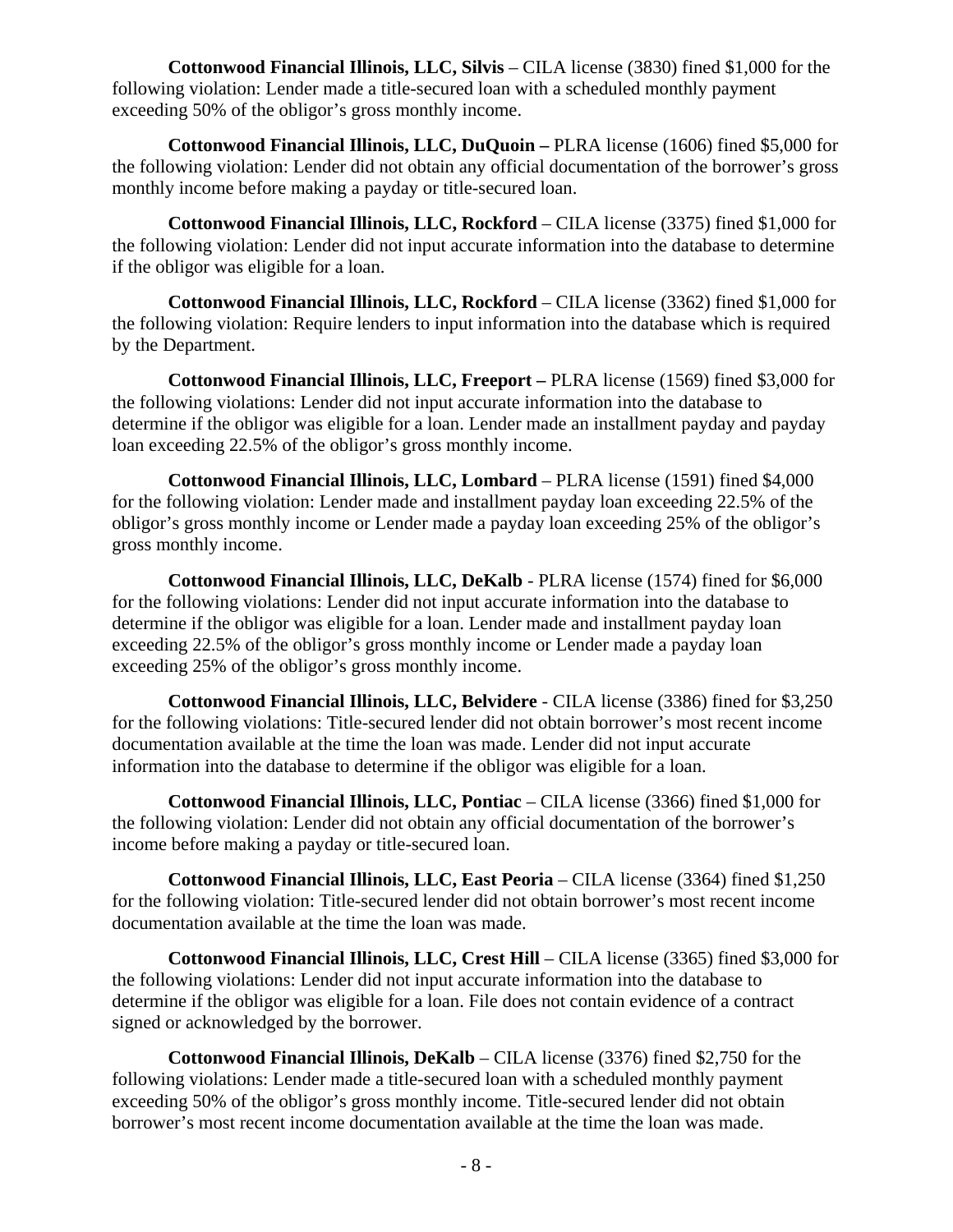**Cottonwood Financial Illinois, LLC, Salem** – PLRA license (1567) fined \$2,250 for the following violations: Lender did not obtain any official documentation of the borrower's income before making a payday or title-secured loan. Official income documentation was not the required type for a payday loan or was not for the 30 days preceding the loan.

**Cottonwood Financial Illinois, LLC, Loves Park –** CILA license (3363) fined \$4,000 for the following violations: Lender did not input accurate information into the database to determine if the obligor was eligible for a loan. Require lenders to input information into the database which is required by the Department.

**Cottonwood Financial Illinois, LLC, Taylorville** – PLRA License (1607) fined \$4,250 for the following violations: Lender did not obtain any official documentation of the borrower's income before making a payday or title-secured loan. Official income documentation was not the required type for a payday loan or was not for income for the 30 days preceding the loan. Lender made and installment payday loan exceeding 22.5% of the obligor's gross monthly income or Lender made a payday loan exceeding 25% of the obligor's gross monthly income.

**Cottonwood Financial Illinois, LLC, Salem** – PLRA license (1567) fined \$4,250 for the following violations: Lender did not obtain any official documentation of the borrower's income before making a payday or title-secured loan. Official income documentation was not the required type for a payday loan or was not for income for the 30 days preceding the loan. Lender made and installment payday loan exceeding 22.5% of the obligor's gross monthly income or Lender made a payday loan exceeding 25% of the obligor's gross monthly income.

**Cottonwood Financial Illinois, LLC, Sterling** – PLRA license (1566) fined \$1,000 for the following violation: Lender made and installment payday loan exceeding 22.5% of the obligor's gross monthly income or Lender made a payday loan exceeding 25% of the obligor's gross monthly income.

**Cottonwood Financial Illinois, LLC, Normal –** CILA license (3445) fined \$1,000 for the following violation: Lender made a title-secured loan with a scheduled monthly payment exceeding 50% of the obligor's gross monthly income.

**Cottonwood Financial Illinois, LLC, Elgin** – CILA license (3378) fined \$4,250 for the following violations: Improper simple interest calculations. Lender made a title-secured loan with a scheduled monthly payment exceeding 50% of the obligor's gross monthly income. Titlesecured lender did not obtain borrower's most recent income documentation available at the time that the loan was made.

**Cottonwood Financial Illinois, LLC, McHenry** – CILA license (3447) fined \$3,000 for the following violations: Lender made a title-secured loan with a scheduled monthly payment exceeding 50% of the obligor's gross monthly income. Lender did not input accurate information into the database to determine if the obligor was eligible for a loan.

**Cottonwood Financial Illinois, LLC, Rockford** – PLRA license (1564) fined \$2,000 for the following violation: Lender did not input accurate information into the database to determine if the obligor was eligible for a loan.

**Cottonwood Financial Illinois, LLC, McHenry** – PLRA license (1646) fined \$4,000 for the following violations: Lender did not input accurate information into the database to determine if the obligor was eligible for a loan. Lender made and installment payday loan exceeding 22.5% of the obligor's gross monthly income or Lender made a payday loan exceeding 25% of the obligor's gross monthly income.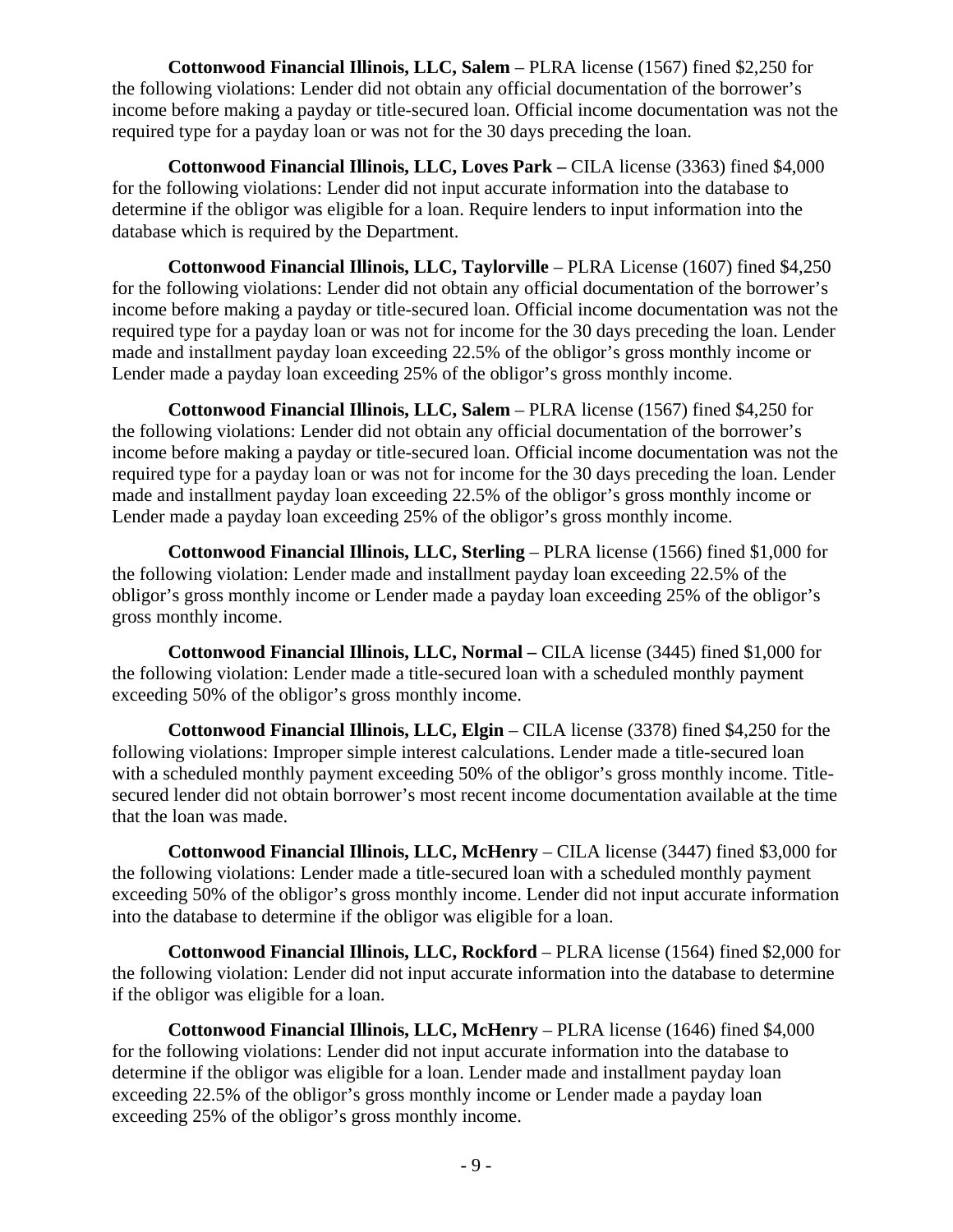**Cottonwood Financial Illinois, LLC, Belvidere** – PLRA license (1600) fined \$8,250 for the following violations: Lender did not input accurate information into the database to determine if the obligor was eligible for a loan. The lender did not obtain borrower's most recent income documentation available at the time the loan was made.

**Cottonwood Financial Illinois, LLC, East Peoria** – PLRA license (1603) fined \$1,250 for the following violations: Lender did not obtain any official documentation of the borrower's income before making a payday or title-secured loan. Official income documentation was not the required type for a payday loan or was not for income for the 30 days preceding the loan.

**Cottonwood Financial Illinois, LLC, Kankakee** – PLRA license (1656) fined \$1,000 for the following violation: Lender did not input accurate information into the database to determine if the obligor was eligible for a loan.

**Cottonwood Financial Illinois, LLC, Rockford –** CILA license (3372) fined \$1,250 for the following violation: Title-secured lender did not obtain borrower's most recent income documentation available at the time the loan was made. Lender did not input accurate information into the database to determine if the obligor was eligible for a loan.

**Cottonwood Financial Illinois, LLC, Lombard** – CILA license (3392) fined \$2,000 for the following violation: Lender made a title-secured loan with a scheduled monthly payment exceeding 50% of the obligor's gross monthly income.

**Cottonwood financial Illinois, LLC, Kankakee** – CILA license (3473) fined \$1,250 for the following violations: Title-secured lender did not obtain borrower's most recent income documentation available at the time the loan was made. Lender did not input accurate information into the database to determine if the obligor was eligible for a loan.

**Cottonwood Financial Illinois, LLC, Streator** – CILA license (3373) fined \$1,000 for the following violation: Lender made a title-secured loan with a scheduled monthly payment exceeding 50% of the obligor's gross monthly income.

**Cottonwood Financial Illinois, LLC, Normal** – CILA license (3445) fined \$1,000 for the following violation: Lender made a title-secured loan with a scheduled monthly payment exceeding 50% of the obligor's gross monthly income.

**Cottonwood Financial Illinois, LLC, Peoria**– CILA license (3390) fined \$1,250 for the following violations: Lender made a title-secured loan with a scheduled monthly payment exceeding 50% of the obligor's gross monthly income. Title-secured lender did not obtain borrower's most recent income documentation at the time the loan was made.

**Cottonwood Financial Illinois, LLC, Carbondale** – PLRA license (1578) fined \$2,750 for the following violations: Lender did not input accurate information into the database to determine if the obligor was eligible for a loan. Official income documentation is not the required type for a payday loan or was not for income for the 30 days preceding the loan. Lender made an Installment payday loan exceeding 22.5% of the obligor's gross monthly income or Lender made a payday loan exceeding 25% of the obligor's gross monthly income.

**Cottonwood Financial Illinois, LLC, Peoria** – CILA license (3382) fined \$7,250 for the following violations: Lender made a title-secured loan with a scheduled monthly payment exceeding 50% of the obligor's gross monthly income. Lender did not input accurate information into the database to determine if the obligor was eligible for a loan. Lender did not obtain any official income documentation of the borrower's income before making a payday or title-secured loan.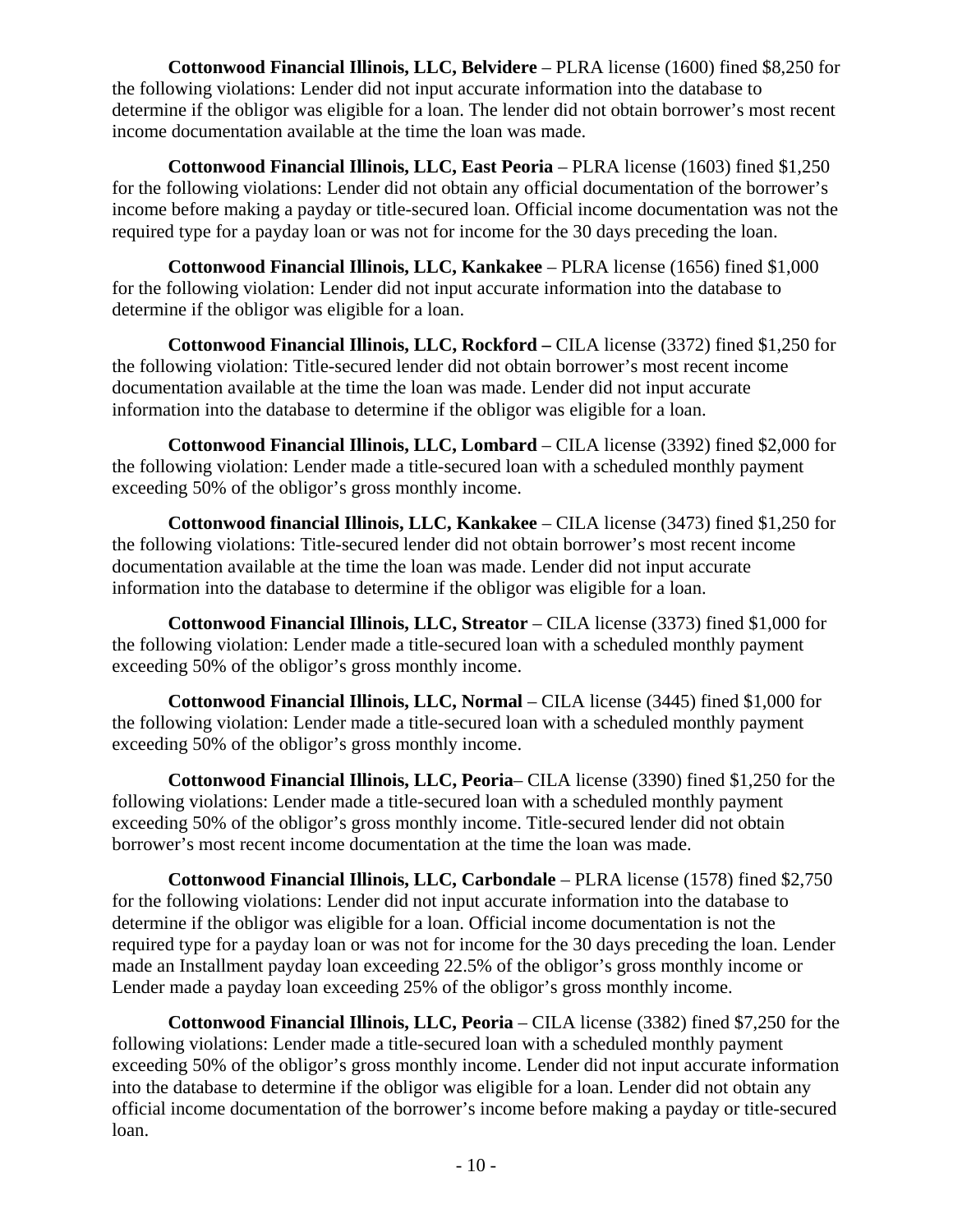**Cottonwood Financial Illinois, LLC, Mount Vernon** – PLRA license (1573) fined \$2,500 for the following violations: Official income documentation was not the required type for a payday loan or was not for income for the 30 days preceding the loan. Lender made and installment payday loan exceeding 22.5% of the obligor's gross monthly income or Lender made a payday loan exceeding 25% of the obligor's gross monthly income.

**Cottonwood Financial Illinois, LLC, Ottawa** – PLRA license (1582) fined \$1,000 for the following violation: Lender did not input accurate information into the database to determine if the obligor was eligible for a loan.

**Cottonwood Financial Illinois, LLC, Peru** – PLRA license (1643) fined \$1,000 for the following violation: Lender made and installment payday loan exceeding 22.5% of the obligor's gross monthly income or Lender made a payday loan exceeding 25% of the obligor's gross monthly income.

**Cottonwood Financial Illinois, LLC, Carbondale** – CILA license (3355) fined \$5,000 for the following violations: Lender made a title-secured loan with a scheduled monthly payment exceeding 50% of the obligor's gross monthly income. Lender did not obtain any official documentation of the borrower's income before making a payday or title-secured loan.

**Cottonwood Financial Illinois, LLC, Wood River** – CILA license (3444) fined \$7,250 for the following violations: Lender made a title-secured loan with a scheduled monthly payment exceeding 50% of the obligor's gross monthly income. Title-secured lender did not obtain borrower's most recent income documentation available at the time the loan was made. Lender did not properly enter loan(s) into the database on the day made.

**Courtesy Loans of Illinois, L.L.C., Bloomington** – CILA license (2812) fined \$1,500 for the following violations: Improper simple interest calculations. Lender made a small consumer loan to a consumer for which the total of all payments to be made in any month on the loan exceeds 22.5% of the consumer's gross monthly income.

**Courtesy Loans of Illinois, L.L.C., Mattoon** – CILA license (2220) fined \$ 15,250 for the following violations: Lender refinanced Small consumer loan within 75 days from the date of the loan. Lender did not obtain any official documentation of the borrower's income before making a Small consumer loan. Lender did not accurately input borrower's gross monthly income into the database for a small consumer loan.

**Courtesy Loans of Illinois, L.L.C., Effingham** – CILA license (2605) fined \$1,000 for the following violation: Lender made a small consumer loan to a consumer for which the total of all payments to be made in any month on the loan exceeds 22.5% of the consumer's gross monthly income.

**Easy Acceptance, Inc., Chicago** – SFA license (1296) fined \$2,500 for the following violation: Interest or account handling charge rebate is insufficient.

**Easy Acceptance, Inc., Chicago** – SFA license (1296) fined \$1,250 for the following violations: Interest or account handling charge rebate is insufficient. Licensee did not dispose of collateral within 90 days of repossession.

**Easy Money Express Co., Marion** – CILA license (2265) fined \$1,000 for the following violation: Improper simple interest calculations.

**Evergreen Financial LLC, Chicago** – CILA license (2484) fined \$ 2,000 for the following violation: Licensee did not maintain a positive net worth of a minimum of \$30,000.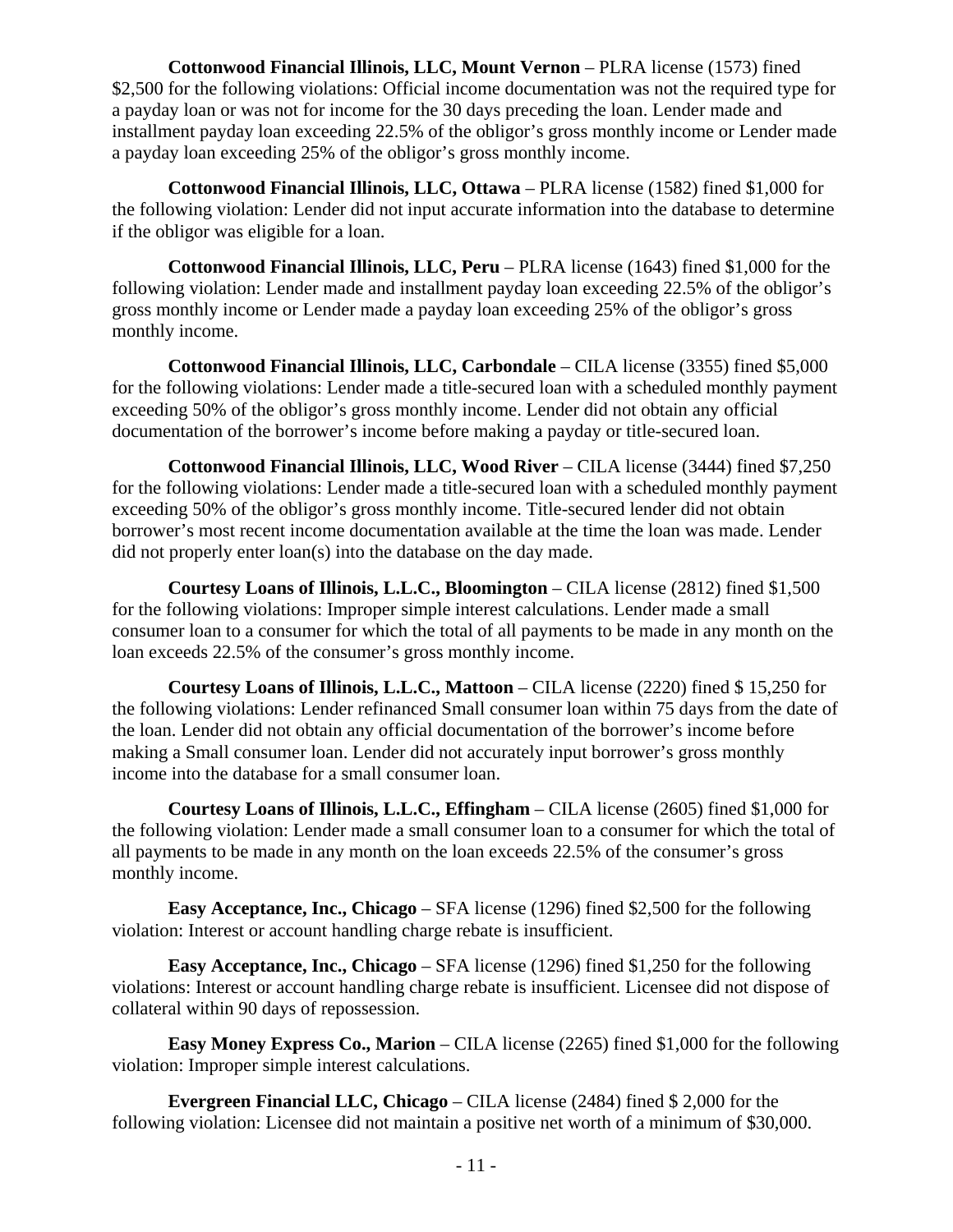**Express Auto Title Loans, Inc., Wheeling** – CILA license (2071) fined \$3,000 for the following violations: Lender did not input accurate information into the database to determine if the obligor was eligible for a loan. Lender did not obtain any official documentation of the borrower's income before making a payday or title-secured loan.

**Family Title Loans, Inc., Peoria** – CILA license (3123) fined \$5,000 for the following violation: The licensee is illegally taking the Power of Attorney.

**Foundation Finance Company LLC, Rothschild, WI – SFA license (1400) fined** \$1,000 for the following violation: Improper simple interest calculations.

**Great Lakes Specialty Finance, Inc., Schaumburg** - PLRA license (1078) fined for \$5,000 for the following violations: Lender did not input accurate information into the database to determine if the obligor was eligible for a loan. Lender made and installment payday loan exceeding 22.5% of the obligor's gross monthly income or Lender made a payday loan exceeding 25% of the obligor's gross monthly income.

**Great Lakes Specialty Finance, Inc., Rockford** –PLRA license (1076) fined \$1,000 for the following violations: Lender did not input accurate information into the database to determine if the obligor was eligible for a loan.

**Great Lakes Specialty Finance, Inc., Chicago Heights** – PLRA license (1094) fined \$1,000 for the following violation: Lender did not input accurate information into the database to determine if the obligor was eligible for a loan.

**Great Lakes Specialty Finance, Inc., Rockford** – PLRA license (1076) fined \$3,000 for the following violation: Lender made and installment payday loan exceeding 22.5% of the obligor's gross monthly income or Lender made a payday loan exceeding 25% of the obligor's gross monthly income.

**Great Lakes Specialty Finance, Inc., Glenwood** – PLRA license (1140) fined \$1,000 for the following violation: Lender did not input accurate information into the database to determine if the obligor was eligible for a loan.

**H.E.R.R. Ltd., Rockford –** CILA license (3525) fined \$8,250 for the following violations: Title-secured loan is not fully amortized or was not repayable in substantially equal and consecutive installments. Lender did not input accurate information into the database to determine if the obligor was eligible for a loan. Require lenders to input information into the database which is required by the Department.

**Harrisburg Quick Cash, Inc., Harrisburg** – PLRA license (1800) fined \$1,000 for the following violation: Lender did not obtain any official documentation of the borrower's income before making a payday or title-secured loan.

**Illini Finance, Inc., Marion** - CILA license (3515) fined for \$11,000 for the following violations: Lender did not input information into the database within 90 days after making a Small consumer loan. Small consumer loan is not fully amortized or is not repayable in substantially equal installments.

**Illini Finance, Inc., Marion** - CILA license (3515) fined for \$3,000 for the following violation: Lender did not obtain any official documentation of the borrower's income before making a Small consumer loan.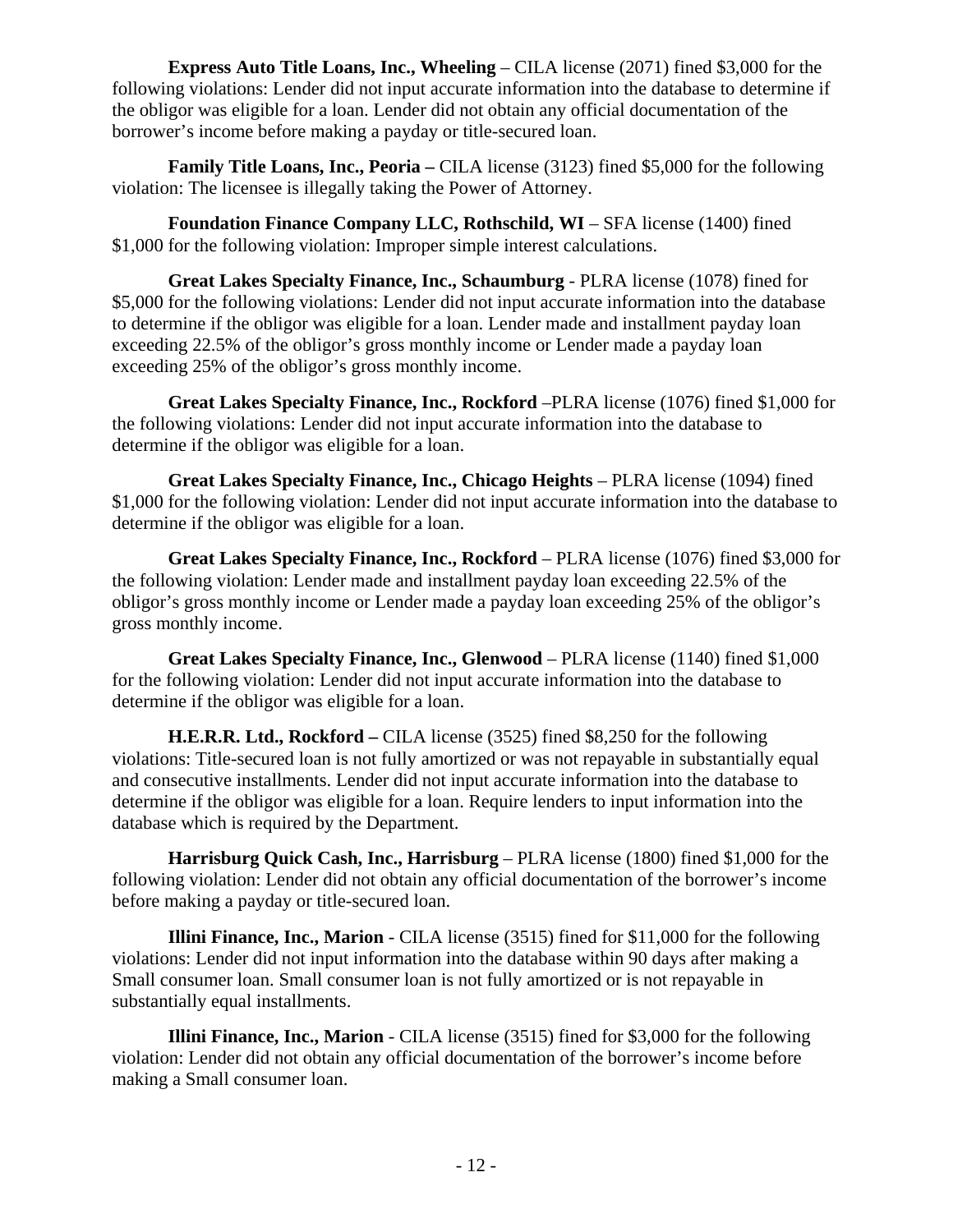**Illinois Title Loans, Inc., Decatur** – CILA license (1371) fined \$1,000 for the following violation: Title-secured lender did not obtain borrower's most recent income documentation available at the time the loan was made.

**Illinois Title Loans, Inc., Chicago** – CILA license (1912) fined \$1,000 for the following violation: Lender did not input accurate information into the database to determine if the obligor was eligible for a loan.

**Illinois Title Loans, Inc., Joliet** – CILA license (1953) fined \$3,000 for the following violation: Lender did not obtain any official documentation of the borrower's income before making a payday or title-secured loan.

**Illinois Title Loans, Inc., Markham –** CILA license (1990) fined \$4,750 for the following violations: Title-secured lender did not obtain borrower's most recent income documentation available at the time the loan was made. Lender did not input accurate information into the database to determine if the obligor was eligible for a loan. Lender did not obtain any official documentation of the borrower's income before making a payday or titlesecured loan.

**Illinois Title Loans, Inc., Rockford** – CILA license (1915) fined \$3,000 for the following violations: Lender did not input accurate information into the database to determine if the obligor was eligible for a loan. Lender did not obtain any official documentation of the borrower's income before making a payday or title-secured loan.

**Illinois Title Loans, Inc., Dolton** - CILA license (1976) fined for \$1,000 for the following violation: Lender did not input accurate information into the database to determine if the obligor was eligible for a loan.

**Illinois Title Loans, Inc., Elgin** –CILA license (1913) fined \$2,000 for the following violation: Lender did not obtain any official documentation of the borrower's income before making a payday or title-secured loan.

**Illinois Title Loans, Inc., Dolton** – PLRA license (1435) fined \$2,000 for the following violations: Lender did not input accurate information into the database to determine if the obligor was eligible for a loan. The lender made a payday loan but there is no evidence of a signed written agreement.

**Illinois Title Loans, Inc., Chicago** – CILA license (1781) fined \$2,000 for the following violation: Lender did not obtain any official documentation of the borrower's income before making a payday or title-secured loan.

**Illinois Title Loans, Inc., Normal** – CILA license (1783) fined \$1,000 for the following violation: Title-secured lender did not obtain borrower's most recent income documentation available at the time the loan was made.

**Illinois Title Loans, Inc., Mount Vernon –** CILA license (2124) fined \$2,000 for the following violation: Title-secured loan not fully amortized or is not repayable in substantially equal and consecutive installments.

**Illinois Title Loans, Inc., Mount Vernon –** CILA license (2124) fined \$1,250 for the following violations: Title-secured lender did not obtain borrower's most recent income documentation available at the time the loan was made. Lender did not input accurate information into the database to determine if the obligor was eligible for a loan.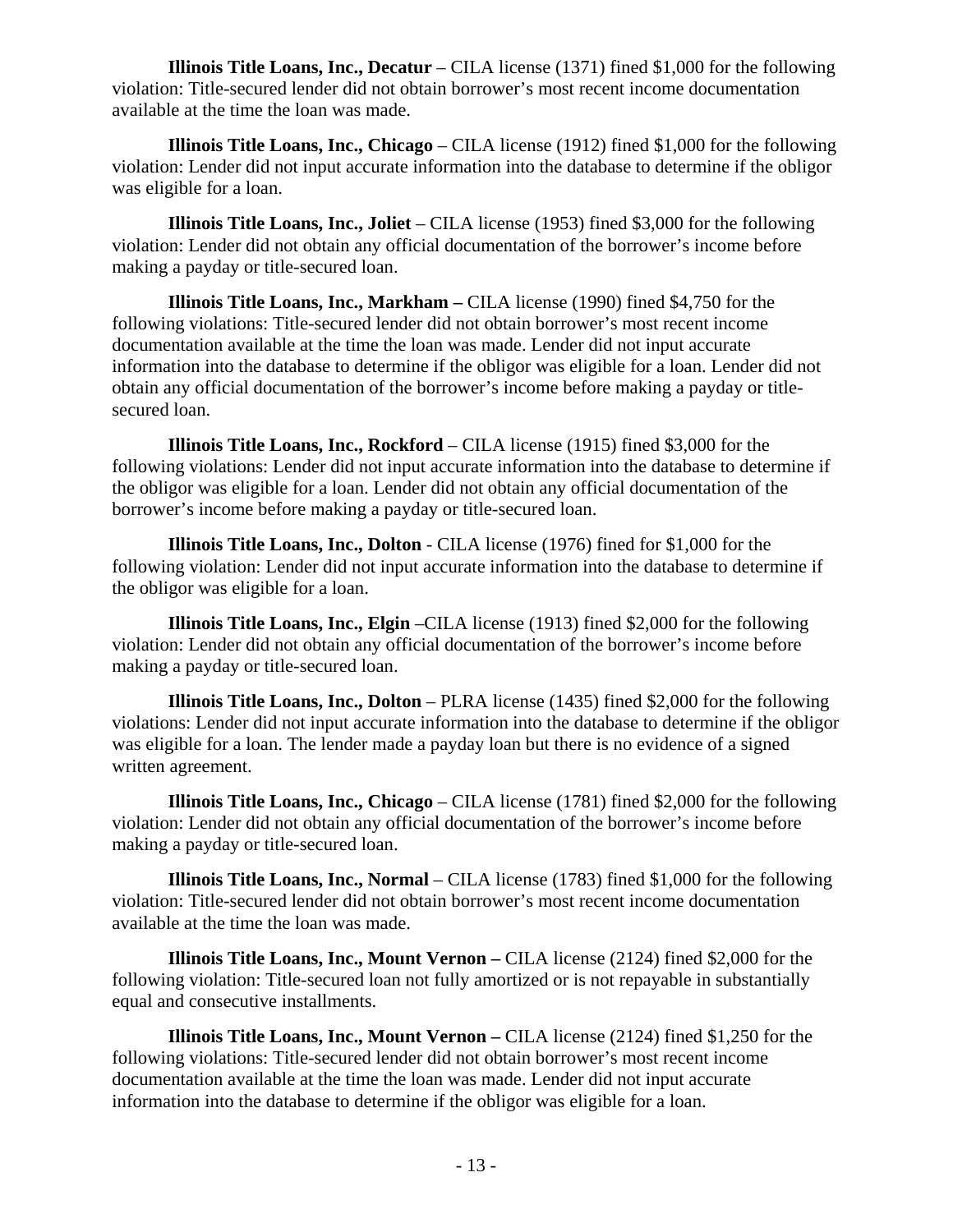**Illinois Title Loans, Inc., Chicago Heights** - CILA license (1991) fined for \$3,000 for the following violations: Lender did not input accurate information into the database to determine if the obligor was eligible for a loan. Lender did not obtain any official documentation of the borrower's income before making a payday or title-secured loan.

**Illinois Title Loans, Inc., Lomax** – CILA license (2337) fined \$3,000 for the following violation: Require lenders to input information into the database which is required by the Department.

**Illinois title Loans, Inc., Chicago** – CILA license (1945) fined \$2,250 for the following violations: Licensee charged a fee not allowed.  $(2<sup>nd</sup>)$ . Lender did not input accurate information into the database to determine if the obligor was eligible for a loan.

**Illinois Title Loans, Inc., Chicago Heights** - CILA license (1991) fined for \$11,000 for the following violations: Lender did not input accurate information into the database to determine if the obligor was eligible for a loan. Lender did not obtain any official documentation of the borrower's income before making a payday or title-secured loan. File does not contain evidence of a contract signed or acknowledged by the borrower.

**Illinois Title Loans, Inc., Burbank** – PLRA license (1421) fined \$2,000 for the following violation: Licensee did not maintain a positive net worth of a minimum of \$30,000.

**Illinois Title Loans, Inc., Springfield –** PLRA license (1452) fined \$1,000 for the following violation: Lender made and installment payday loan exceeding 22.5% of the obligor's gross monthly income or Lender made a payday loan exceeding 25% of the obligor's gross monthly income.

**Illinois Title Loans, Inc., Elgin** – PLRA license (1447) fined \$1,000 for the following violation: Lender made and installment payday loan exceeding 22.5% of the obligor's gross monthly income or Lender made a payday loan exceeding 25% of the obligor's gross monthly income.

**Illinois Title Loans, Inc., Danville** – PLRA license (1426) fined \$1,750 for the following violations: Lender did not input accurate information into the database to determine if the obligor was eligible for a loan. Official income documentation is not the required type for a payday loan or was not for income for the 30 days preceding the loan.

**JHG Management, Inc., Waukegan** – CILA license (3520) fined \$3,500 for the following violations: Title-secured loan is not fully amortized or is not repayable in substantially equal and consecutive installments. Title-secured lender did not obtain borrower's most recent income documentation available at the time the loan was made. Lender did not obtain any official documentation of the borrower's income before making a payday or title-secured loan.

**Life Credit Company, LLC, La Jolla, CA –** CILA license (3833) fined \$2,000 for the following violation: Licensee did not maintain a positive net worth of a minimum of \$30,000.

**Loan By Phone of Illinois, LLC, Cleveland, TN** – PLRA license (1917) fined \$1,000 for the following violation: Lender did not obtain any official documentation of the borrower's income before making a payday or title-secured loan.

**Lou R. Messervy, Springfield** – PLRA license (1665) fined \$2,000 for the following violations: Lender did not obtain any official documentation of the borrower's income before making payday or title-secured loan. Lender made and installment payday loan exceeding 22.5% of the obligor's gross monthly income or Lender made a payday loan exceeding 25% of the obligor's gross monthly income.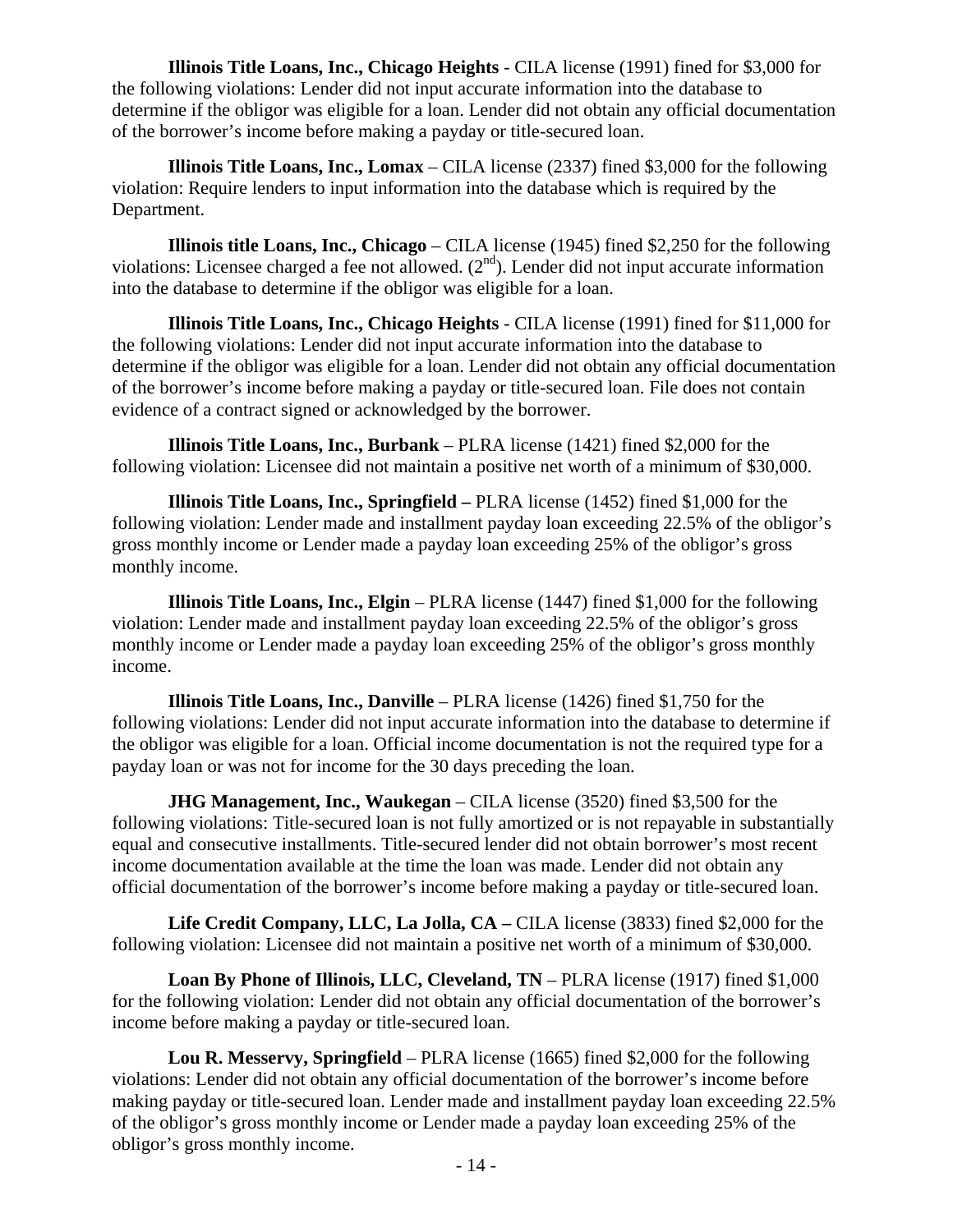**Ludlow Acceptance, LLC, Evanston** – SFA license (1102) fined \$2,250 for the following violations: Licensee did not maintain a positive net worth of a minimum of \$30,000. Licensee did not dispose of collateral within 90 days of repossession.

**Midwest Title Loans, Inc., Chicago** – CILA license (2090) fined \$3,000 for the following violation: Lender did not obtain any official documentation of the borrower's income before making a payday or title-secured loan.

**Midwest Title Loans, Inc., Sycamore –** CILA license (3691) fined \$2,000 for the following violation: Lender did not obtain any official documentation of the borrower's income before making a payday or title-secured loan.

**Midwest Title Loans, Inc., Northlake** – SFA License (1380) fined \$1,000 for the following violation: Lender did not input accurate information into the database to determine if the obligor was eligible for a loan.

**Midwest Title Loans, Inc., Franklin Park** – CILA license (2089) fined \$4,000 for the following violations: Lender did not input accurate information into the database to determine if the obligor was eligible for a loan. File does not contain evidence of a contract signed or acknowledged by the borrower.

**Midwest Title Loans, Inc., Champaign** – CILA license (3825) fined \$7,000 for the following violation: Lender did not input accurate information into the database to determine if the obligor was eligible for a loan.

**Midwest Title Loans, Inc., Loves Park** – CILA license (1846) fined \$10,000 for the following violation: Lender did not input accurate information into the database to determine if the obligor was eligible for a loan.

**Midwest Title Loans, Inc., Niles** – CILA license (3704) fined \$5,000 for the following violation: Lender did not obtain any official documentation of the borrower's income before making a payday or title-secured loan.

**Midwest Title Loans, Inc., Oak Forest** – CILA license (3709) fined \$3,250 for the following violations: Title-secured lender did not obtain borrower's most recent income documentation available at the time the loan was made. Lender did not verify that the loan was permissible.

**Midwest Title Loans, Inc., Rockford** – CILA license (3607) fined \$8,000 for the following violations: Lender made a title-secured loan with a scheduled monthly payment exceeding 50% of the obligor's gross monthly income. Lender did not input accurate information into the database to determine if the obligor was eligible for a loan.

**Midwest Title Loans, Inc., Aurora** – CILA license (3604) fined \$1,250 for the following violations: Licensee did not dispose of collateral within 90 days of repossession. Lender did not input accurate information into the database to determine if the obligor was eligible for a loan.

**Midwest Title Loans, Inc., Palatine** – CILA license (3670) fined \$5,000 for the following violation: Lender did not obtain any official documentation of the borrower's income before making a payday or title-secured loan.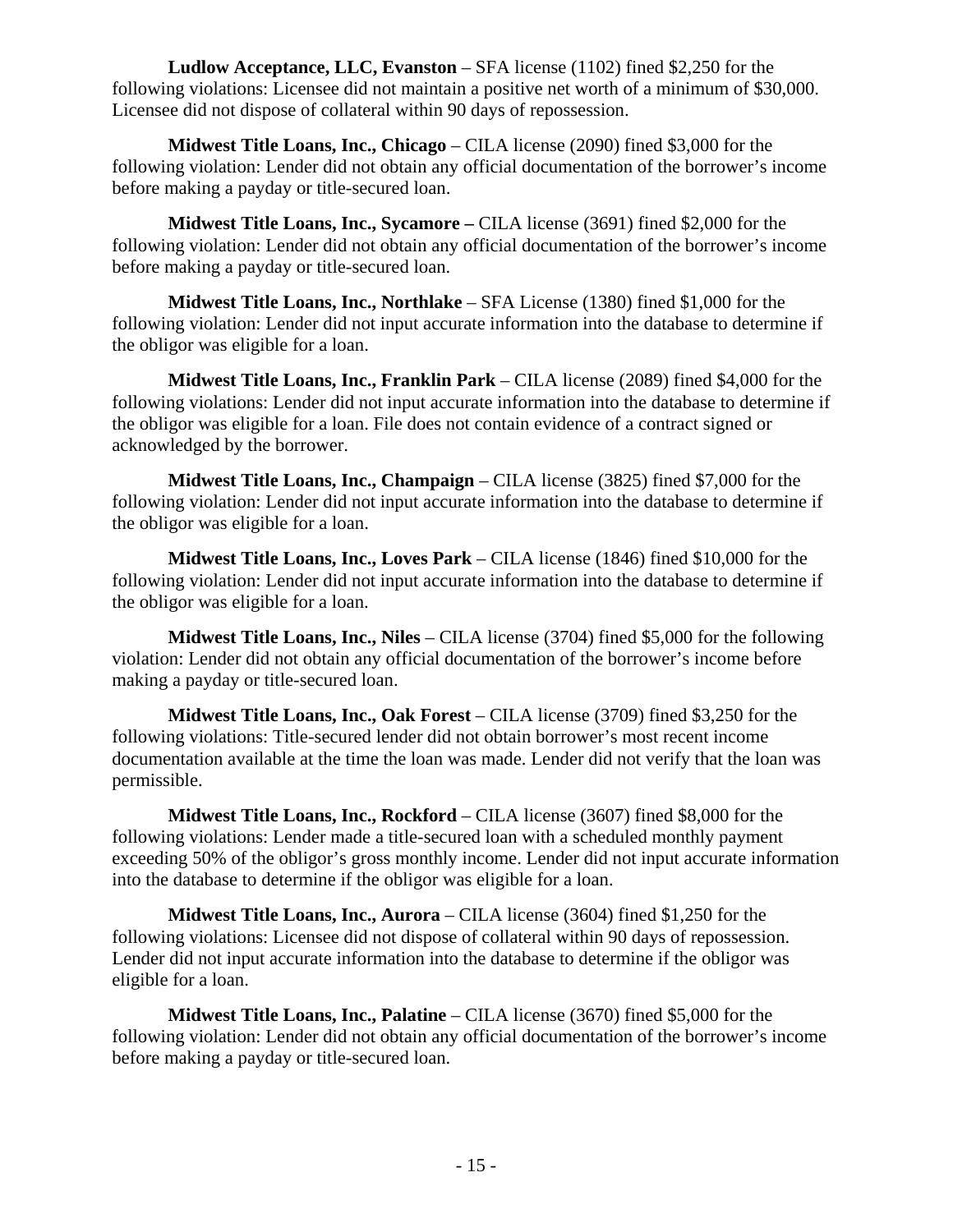**Midwest Title Loans, Inc., Palatine** – CILA license (3670) fined \$2,500 for the following violations: Lender made a title-secured loan with a schedule monthly payment exceeding 50% of the obligor's gross monthly income. Title-secured lender did not obtain borrower's most recent income documentation available at the time the loan was made. Licensee did not dispose of collateral within 90 days of repossession.

**Midwest Title Loans, Inc., Champaign** – CILA license (3825) fined \$11,000 for the following violations: Lender did not input accurate information into the database to determine if the obligor was eligible for a loan. Lender did not obtain any official documentation of the borrower's income before making a payday or title-secured loan.

**Midwest Title Loans, Inc., Sycamore** – CILA license (3691) fined \$2,250 for the following violations: Title-secured lender did not obtain borrower's most recent income documentation available at the time the loan was made. Lender did not obtain any official documentation of the borrower's income before making a payday or title-secured loan.

**Midwest Title Loans, Inc., Hanover Park** – CILA license (3733) fined \$1,250 for the following violations: Title-secured lender did not obtain borrower's most recent income documentation available at the time the loan was made. Lender did not obtain any official documentation of the borrower's income before making a payday or title-secured loan.

**Midwest Title Loans, Inc., Decatur** – CILA license (3708) fined \$6,000 for the following violation: Lender made a title-secured loan with a scheduled monthly payment exceeding 50% of the obligor's gross monthly income.

**Midwest Title Loans, Inc., Mt. Vernon** – CILA license (3151) fined \$5,000 for the following violation: Lender did not obtain any official documentation of the borrower's income before making a payday or title-secured loan.

**Midwest Title Loans, Inc., Decatur** – CILA license (1845) fined \$4,000 for the following violations: Title-secured lender did not obtain borrower's most recent income documentation available at the time the loan was made. Lender did not obtain any official documentation of the borrower's income before making a payday or title-secured loan.

**Midwest Title Loans, Inc., Chicago Heights** – CILA license (3694) fined \$3,000 for the following violation: Lender did not obtain any official documentation of the borrower's income before making a payday or title-secured loan.

**Midwest Title Loans, Inc., Franklin Park** – CILA license (2089) fined \$8,000 for the following violations: Lender did not verify that the loan was permissible. Lender did not obtain any official documentation of the borrower's income before making a payday or title-secured loan. File does not contain evidence of a contract signed or acknowledged by the borrower.

**Midwest Title Loans, Inc., Naperville** – CILA license (3707) fined \$5,000 for the following violation: Lender did not obtain any official documentation of the borrower's income before making a payday or title-secured loan.

**Midwest Title Loans, Inc., Harvey** – CILA license (1842) fined \$8,000 for the following violation: Lender did not input accurate information into the database to determine if the obligor was eligible for a loan.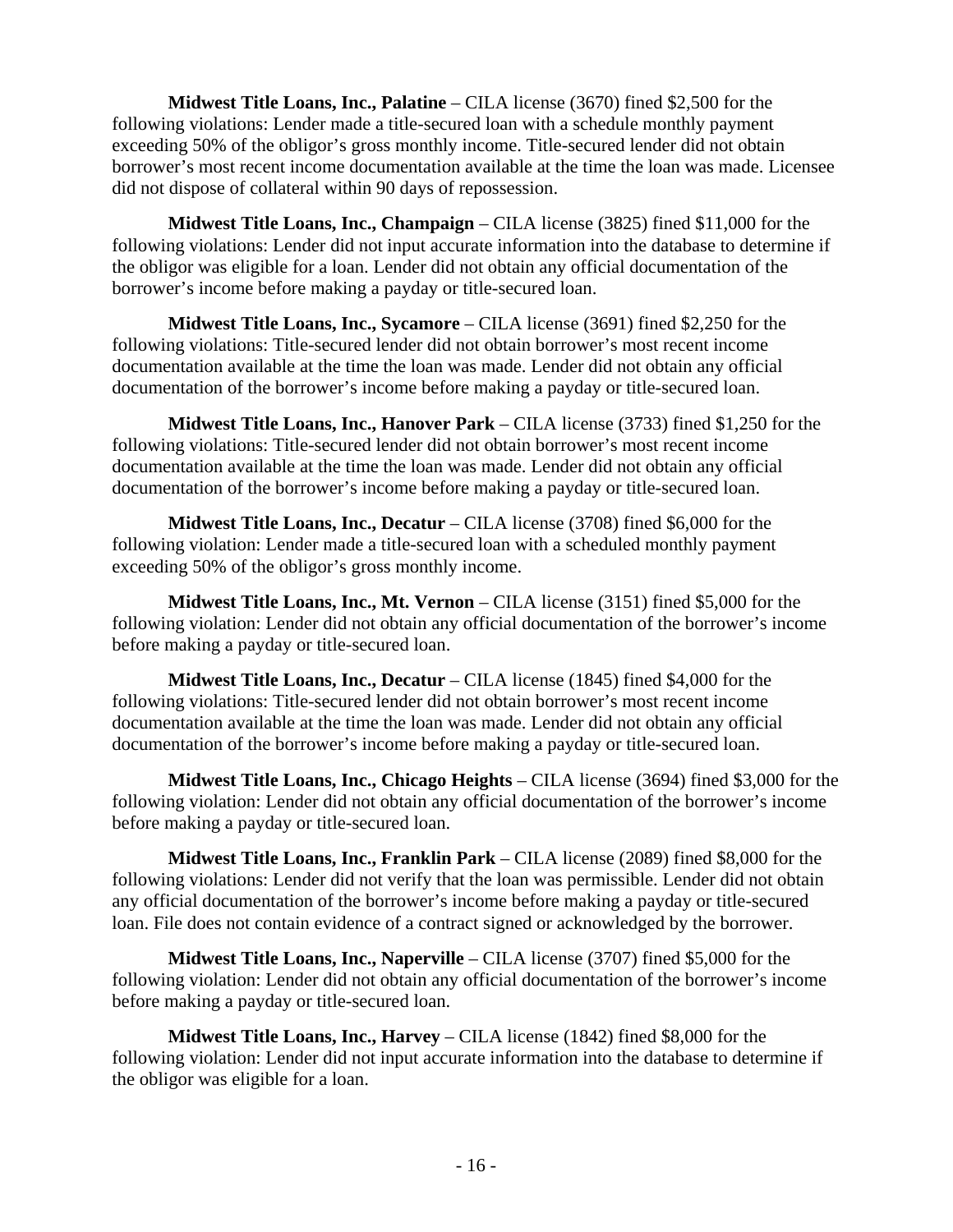**Midwest Title Loans, Inc., Loves Park** – CILA license (1846) fined \$4,500 for the following violations: Lender made a title-secured loan with a scheduled monthly payment exceeding 50% of the obligor's gross monthly income. Title-secured lender did not obtain borrower's most recent income documentation available at the time the loan was made. Lender did not input accurate information into the database to determine if the obligor was eligible for a loan.

**Midwest Title Loans, Inc., Peoria** – CILA license (2177) fined \$7,000 for the following violation: Lender did not input accurate information into the database to determine if the obligor was eligible for a loan.

**OpenRoad Lending, LLC, North Richland Hills, TX –** CILA license (3871) fined \$5,000 for the following violation: The Licensee is illegally taking Power of Attorney.

**Opportunity Financial, LLC, Chicago** – CILA license (3558) fined \$2,000 for the following violation: Licensee did not maintain a positive net worth of a minimum of \$30,000.

**Personal Finance Company, LLC, Effingham** – CILA/SFA license (405) fined \$1,000 for the following violation: File does not contain evidence of a contract signed or acknowledged by the borrower.

**Port Enterprises, Ltd., Blue Island** - CILA license (2592) fined for \$2,250 for the following violations: The annual percentage rate is not accurately disclosed. Title-secured loan is not repayable in weekly, bi-weekly, semi-monthly, or monthly installments.

**Preferred Capital Funding of Illinois, LLC, Chicago – CILA license (3575) fined** \$19,000 for the following violations: The annual percentage rate is not accurately disclosed. Lender did not obtain any official documentation of the borrower's income before making a Small consumer loan. Lender made a Consumer Loan exceeding 36% Annual Percentage Rate.

**Preferred Capital Lending, Inc., Chicago** – CILA license (2985) fined \$5,000 for the following violation: Lender did not obtain any official documentation of the borrower's income before making a Small consumer loan.

**Progress Financial Corporation, Cicero** – CILA license (3861) fined \$12,000 for the following violations: Small Consumer loan is not fully amortized or is not repayable in substantially equal installments. Lender did not obtain any official documentation of the borrower's income before making a Small consumer loan.

**Progress Financial Corporation, Chicago** – CILA license (3860) fined \$10,000 for the following violations: Small Consumer loan is not fully amortized or is not repayable in substantially equal installments.

**QC Financial Services, Inc., Danville –** PLRA license (1255) fined \$4,000 for the following violations: Lender made and installment payday loan exceeding 22.5% of the obligor's gross monthly income or Lender made a payday loan exceeding 25% of the obligor's gross monthly income. Installment Payday loan is not fully amortized or is not repayable in substantially equal and consecutive installments.

**QuickClick Loans of Illinois, LLC, Alpharetta, GA** – CILA License (3597) fined \$18,000 for the following violations: Lender did not input information into the database within 90 days after making a Small consumer loan. Lender did not accurately input the borrower's gross monthly income into the database for a small consumer loan.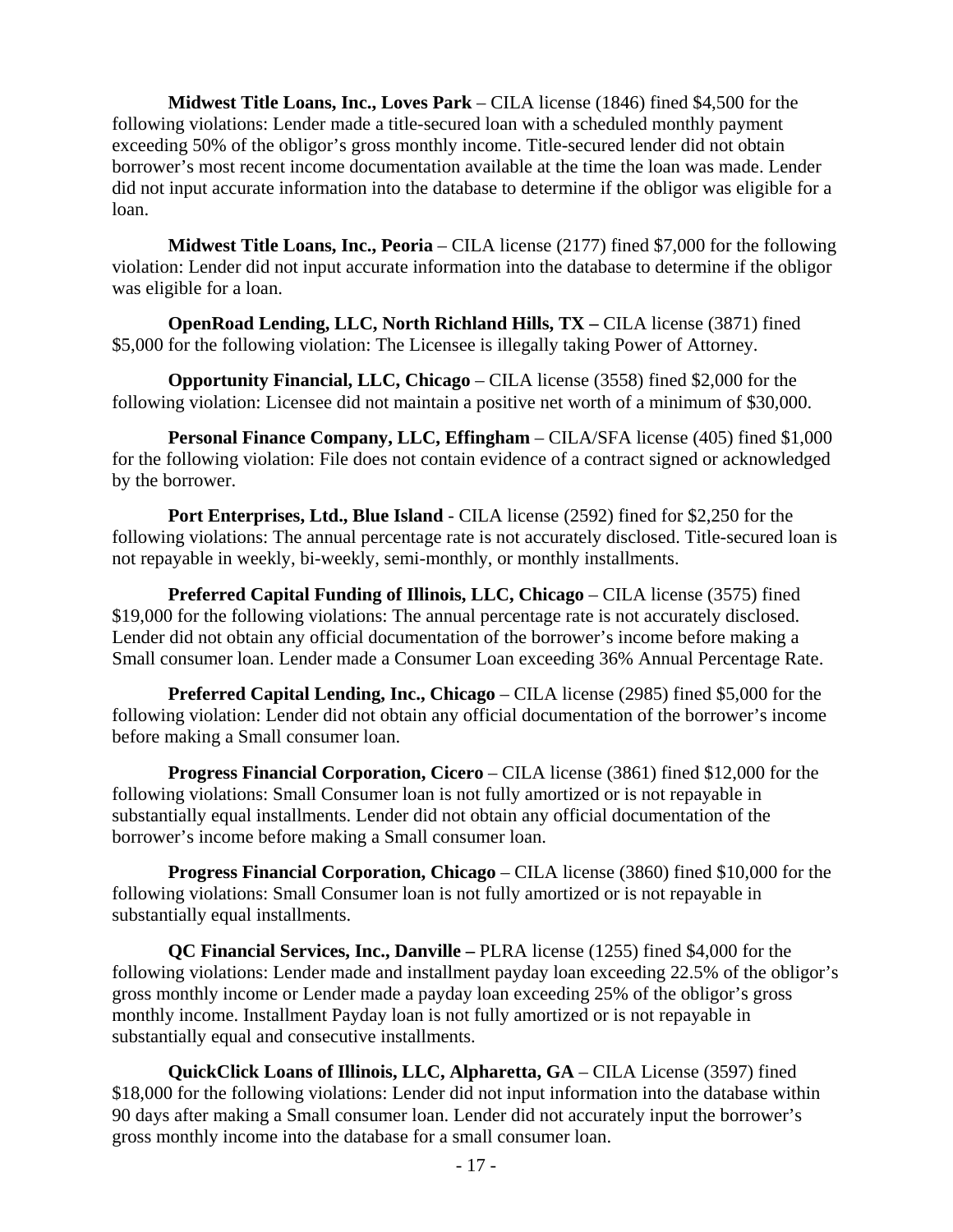**QuickClick Loans, LLC, Alpharetta, GA** – CILA License (3170) fined \$2,000 for the following violation: Licensee did not maintain a positive net worth of a minimum of \$30,000.

**Redbird Financial, LLC, Palatine** – CILA license (1941) fined \$1,000 for the following violation: Lender made a Consumer Loan exceeding 36% Annual Percentage Rate.

**RRB Finance, LLC, Rockford** – CILA/SFA license (3847) fined \$2,000 for the following violation: Licensee did not maintain a positive net worth of a minimum of \$30,000.

**SFC of Illinois, L.P., Champaign** – CILA license (2425) fined \$8,000 for the following violation: Lender did not accurately input borrower's gross monthly income into the database for a small consumer loan.

**SFC of Illinois, L.P., Crest Hill** – CILA license (2440) fined \$4,000 for the following violation: Licensee did not properly update the state database with the required information within 90 days of when the events occurred.

**SFC of Illinois, L.P., Rockford –** CILA license (2403) fined \$2,000 for the following violation: Lender did not obtain any official documentation of the borrower's income before making a Small consumer loan.

**SFC of Illinois, L.P., Danville** – CILA license (2436) fined \$2,000 for the following violation: Licensee did not properly update the state database with the required information within 90 days of when the events occurred.

**SFC of Illinois, L.P., Sterling –** CILA license (2404) fined \$1,000 for the following violation: Lender did not obtain any official documentation of the borrower's income before making a Small consumer loan.

**SFC of Illinois, L.P., Collinsville –** CILA license (2437) fined \$1,000 for the following violation: Lender did not obtain any official documentation of the borrower's income before making a Small consumer loan.

**SFC of Illinois, L.P., Freeport** – CILA license (2427) fined \$2,000 for the following violations: Lender did not accurately input borrower's gross monthly income into the database for a small consumer loan.

**SFC of Illinois, L.P., Belvidere** – CILA license (2425) fined \$8,000 for the following violations: Lender made a small consumer loan to a consumer for which the total of all payments to be made in any month on the loan exceeds 22.5% of the consumer's gross monthly income. Lender did not accurately input borrower's gross monthly income into the database for a small consumer loan.

**SFC of Illinois, L.P., Rockford** – CILA license (2403) fined \$2,250 for the following violations: The Lender did not obtain the borrower's most recent income documentation available at the time the loan was made. Lender did not accurately input borrower's gross monthly income into the database for a small consumer loan.

**SFC of Illinois, L.P., Belvidere** – CILA license (2427) fined \$3,000 for the following violations: The Lender did not obtain the borrower's most recent income documentation available at the time the loan was made. Lender did not obtain any official documentation of the borrower's income before making a small consumer loan.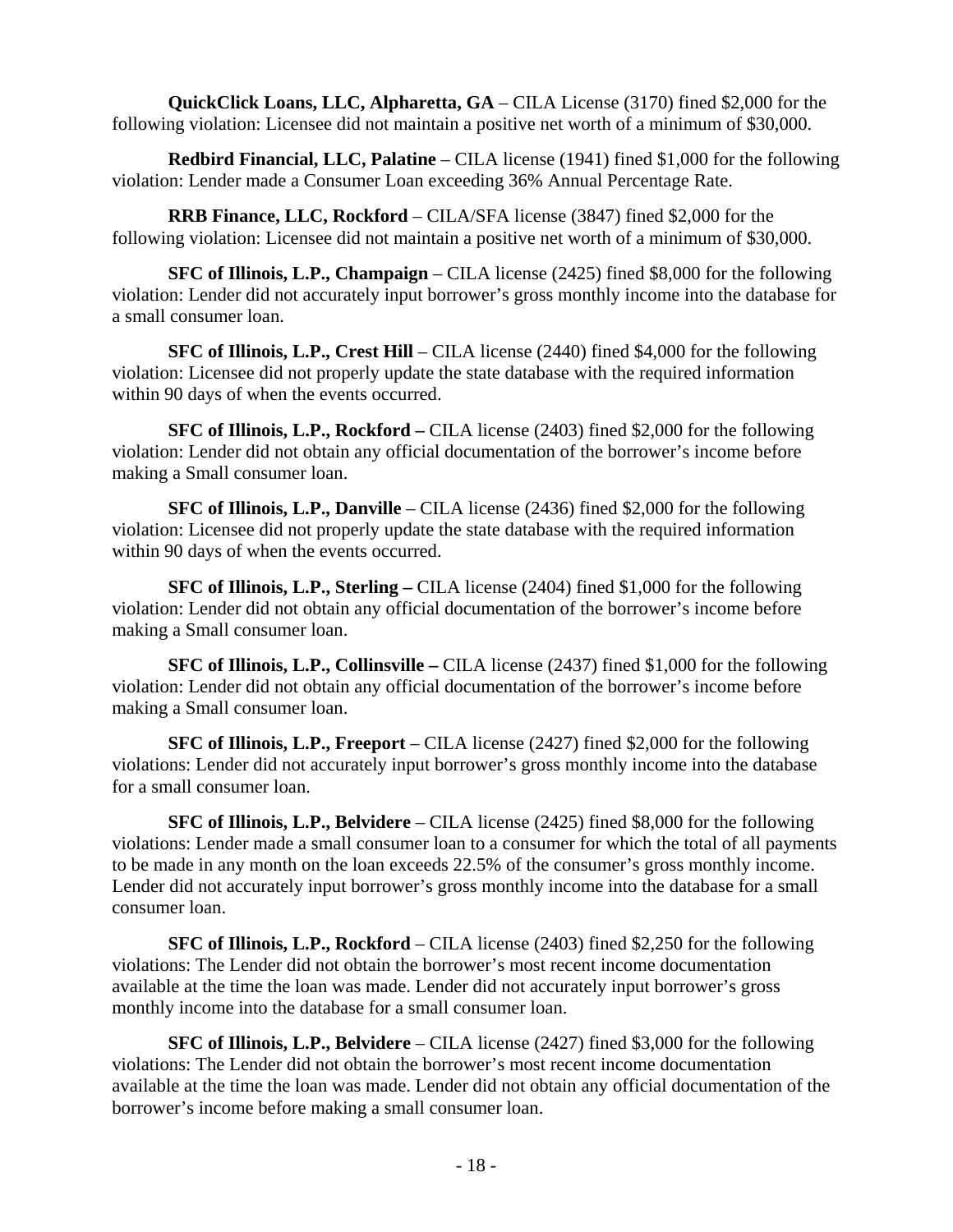**SFC of Illinois, L.P., Aurora** – CILA license (3008) fined \$2,000 for the following violation: Lender did not accurately input borrower's gross monthly income into the database for a small consumer loan.

**SFC of Illinois, L.P., Anna** – CILA license (3007) fined \$1,250 for the following violations: Lender made a small consumer loan to a consumer for which the total of all payments to be made in any month on the loan exceeds 22.5% of the consumer's gross monthly income. The Lender did not obtain the borrower's most recent income documentation available at the time the loan was made.

**SFC of Illinois, L.P., Sparta –** CILA license (2413) fined \$2,000 for the following violation: Lender did not obtain any official documentation of the borrower's income before making a Small consumer loan.

**SFC of Illinois, L.P., Mattoon** – CILA license (2399) fined \$4,250 for the following violations: Lender refinanced Small consumer loan within 75 days from the date of the loan. Lender made a small consumer loan to a consumer for which the total of all payments to be made in any month on the loan exceeds 22.5% of the consumer's gross monthly income. Lender did not accurately input borrower's gross monthly income into the database for a small consumer loan.

**SFC of Illinois, L.P., Charleston –** CILA license (2438) fined \$2,250 for the following violations: Lender did not obtain any official documentation of the borrower's income before making a Small consumer loan. Lender did not accurately input borrower's gross monthly income into the database for a small consumer loan.

**SFC of Illinois, L.P., Du Quoin** – CILA license (2477) fined \$4,750 for the following violations: The Lender did not obtain the borrower's most recent income documentation available at the time the loan was made. Lender did not obtain any official documentation of the borrower's income before making a small consumer loan.

**SGB Finance North America, Inc., Glen Burnie, MD** – SFA license (1326) fined \$4,000 for the following violation: The licensee is illegally taking the Power of Attorney.

**Short Term Loans, LLC, Naperville** – PLRA license (1648) fined \$7,000 for the following violation: Lender charged more than \$15.50 per \$100 on an initial principal balance and/or on the principal balances scheduled to be outstanding during any installment period on an Installment Payday loan.

**Short Term Loans, LLC, Streamwood** – PLRA license (1393) fined \$3,000 for the following violation: Lender charged more than \$15.50 per \$100 on an initial principal balance and/or on the principal balances scheduled to be outstanding during any installment period on an Installment Payday loan.

**Short Term Loans, LLC, Hoffman Estates** – PLRA license (1651) fined \$1,000 for the following violation Lender made and installment payday loan exceeding 22.5% of the obligor's gross monthly income or Lender made a payday loan exceeding 25% of the obligor's gross monthly income.

**Speedy Cash Illinois, Inc., Dolton –** CILA license (3865) fined \$12,000 for the following violations: Title-secured lender did not obtain borrower's most recent income documentation available at the time the loan was made. Title-Secured loan is not repayable in weekly, bi-weekly, semi-monthly, or monthly installments.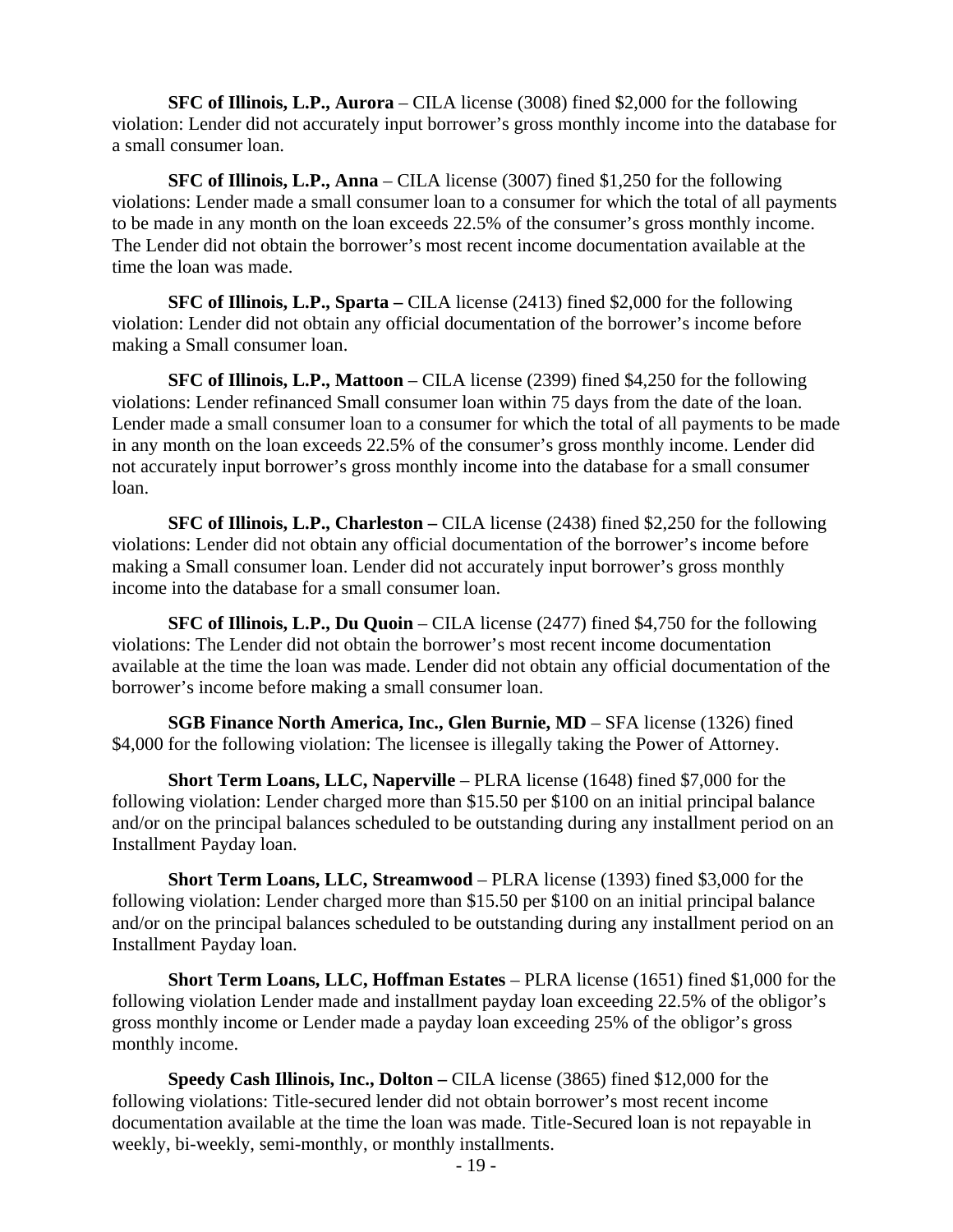**Speedy Cash Illinois, Inc., Alsip –** CILA license (3866) fined \$11,000 for the following violations: Title-Secured loan is not repayable in weekly, bi-weekly, semi-monthly, or monthly installments. File does not contain evidence of a contract signed or acknowledged by the borrower.

**Speedy Cash Illinois, Inc., Dolton –** PLRA license (1909) fined \$2,000 for the following violation: Lender did not input accurate information into the database to determine if the obligor was eligible for a loan.

**Springleaf Financial Services of Illinois, Inc., Murphysboro –** CILA license (958) fined \$1,000 for the following violation: File does not contain evidence of a contract signed or acknowledged by the borrower.

**State Finance Co., Metropolis –** CILA license (2998) fined \$2,000 for the following violation: Lender did not obtain any official documentation of the borrower's income before making a Small consumer loan.

**State Finance Co., DuQuoin –** CILA license (2862) fined \$1,250 for the following violations: The Lender did not obtain borrower's most recent income documentation available at the time the loan was made. Lender did not obtain any official documentation of the borrower's income before making a Small consumer loan.

**Sun Legal Finance, Inc., Chicago** – CILA license (3175) fined \$2,000 for the following violation: Improper simple interest calculations.

**Sun Loan Company Illinois No. 2, Inc., Carbondale** – CILA license (3121) fined \$1,250 for the following violations: The Lender did not obtain borrower's most recent income documentation available at the time the loan was made. Lender did not obtain any official documentation of the borrower's income before making a Small consumer loan.

**Sun Loan Company Illinois No. 2, Inc., West Frankfort** – CILA license (3002) fined \$3,000 for the following violation: Lender did not obtain any official documentation of the borrower's income before making a Small consumer loan.

**Sun Loan Company Illinois No. 2, Inc., Harrisburg** – CILA license (3122) fined \$1,250 for the following violations: The Lender did not obtain borrower's most recent income documentation available at the time the loan was made. Lender did not obtain any official documentation of the borrower's income before making a Small consumer loan.

**Sun Loan Company Illinois No. 2, Inc., Harrisburg** – CILA license (3122) fined \$1,000 for the following violation: Lender did not obtain any official documentation of the borrower's income before making a Small consumer loan.

**Sun Loan Company Illinois No. 2, Inc., West Frankfort** – CILA license (3002) fined \$2,000 for the following violation: Lender did not obtain any official documentation of the borrower's income before making a Small consumer loan.

**Sun Loan Company Illinois No. 2, Inc., Marion** – CILA license (1239) fined \$2,500 for the following violations: The Lender did not obtain borrower's most recent income documentation available at the time the loan was made. Lender did not obtain any official documentation of the borrower's income before making a Small consumer loan.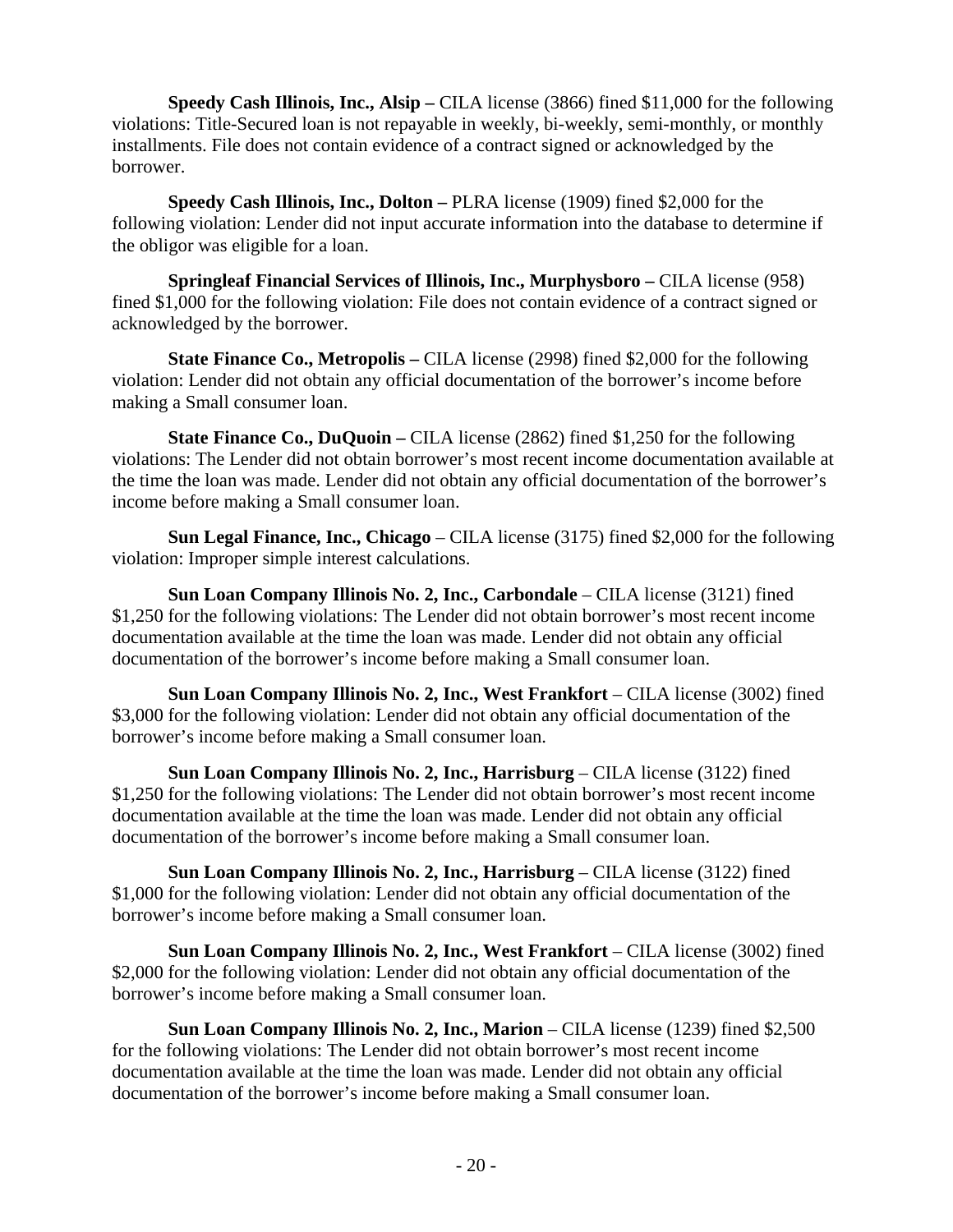**Sun Loan Company Illinois No. 2, Inc., Anna** – CILA license (3276) fined \$3,250 for the following violations: The Lender did not obtain borrower's most recent income documentation available at the time the loan was made. Lender did not obtain any official documentation of the borrower's income before making a Small consumer loan.

**Sun Loan Company Illinois No. 2, Inc., Carbondale** – CILA license (3121) fined \$2,000 for the following violations: Lender did not obtain any official documentation of the borrower's income before making a Small consumer loan. File does not contain evidence of a contract signed or acknowledged by the borrower.

**Swansea Quick Cash, Inc., Swansea –** CILA license (1689) fined \$5,000 for the following violation: Title-Secured loan is not repayable in weekly, bi-weekly, semi-monthly, or monthly installments.

**Title Cash of Illinois, Inc., Bloomington** - CILA license (2844) fined for \$6,000 for the following violations: Lender made a title-secured loan with a scheduled monthly payment exceeding 50% of the obligor's gross monthly income. Title-secured lender did not obtain borrower's most recent income documentation available at the time the loan was made. Licensee did not dispose of repossessed collateral in a commercially reasonable manner.

**Title Cash of Illinois, Inc., Mt. Carmel** - CILA license (3452) fined for \$5,000 for the following violations: The annual percentage rate is not accurately disclosed. Improper simple interest calculations. Lender did not obtain any official documentation of the borrower's income before making a payday or title-secured loan.

**Title Cash of Illinois, Inc., Herrin** - CILA license (2750) fined for \$1,000 for the following violation: Lender did not obtain any official documentation of the borrower's income before making a payday or title-secured loan.

**Title Cash of Illinois, Inc., Anna** - CILA license (2995) fined for \$3,250 for the following violations: The annual percentage rate is not accurately disclosed. Licensee did not dispose of repossessed collateral in a commercially reasonable manner.

**Title Cash of Illinois, Inc., Rock Island** - CILA license (3313) fined for \$7,000 for the following violations: Improper simple interest calculations. The licensee is illegally taking the Power of Attorney.

**Title Cash of Illinois, Inc., Bloomington** - PLRA license (1866) fined for \$2,750 for the following violations: Lender imposed on a borrower fees or charges other than those specifically authorized by this Act. Lender overcharged borrower for a check or ACH returned for insufficient funds.

**Title Cash of Illinois, Inc., Herrin** - CILA license (2750) fined for \$2,000 for the following violation: Licensee did not dispose of repossessed collateral in a commercially reasonable manner.

**Title Cash of Illinois, Inc., Bloomington** - CILA license (2844) fined for \$8,500 for the following violations: The licensee is illegally taking the Power of Attorney. Title-secured lender did not obtain borrower's most recent income documentation available at the time the loan was made. Lender did not obtain any official documentation of the borrower's income before making a payday or title-secured loan.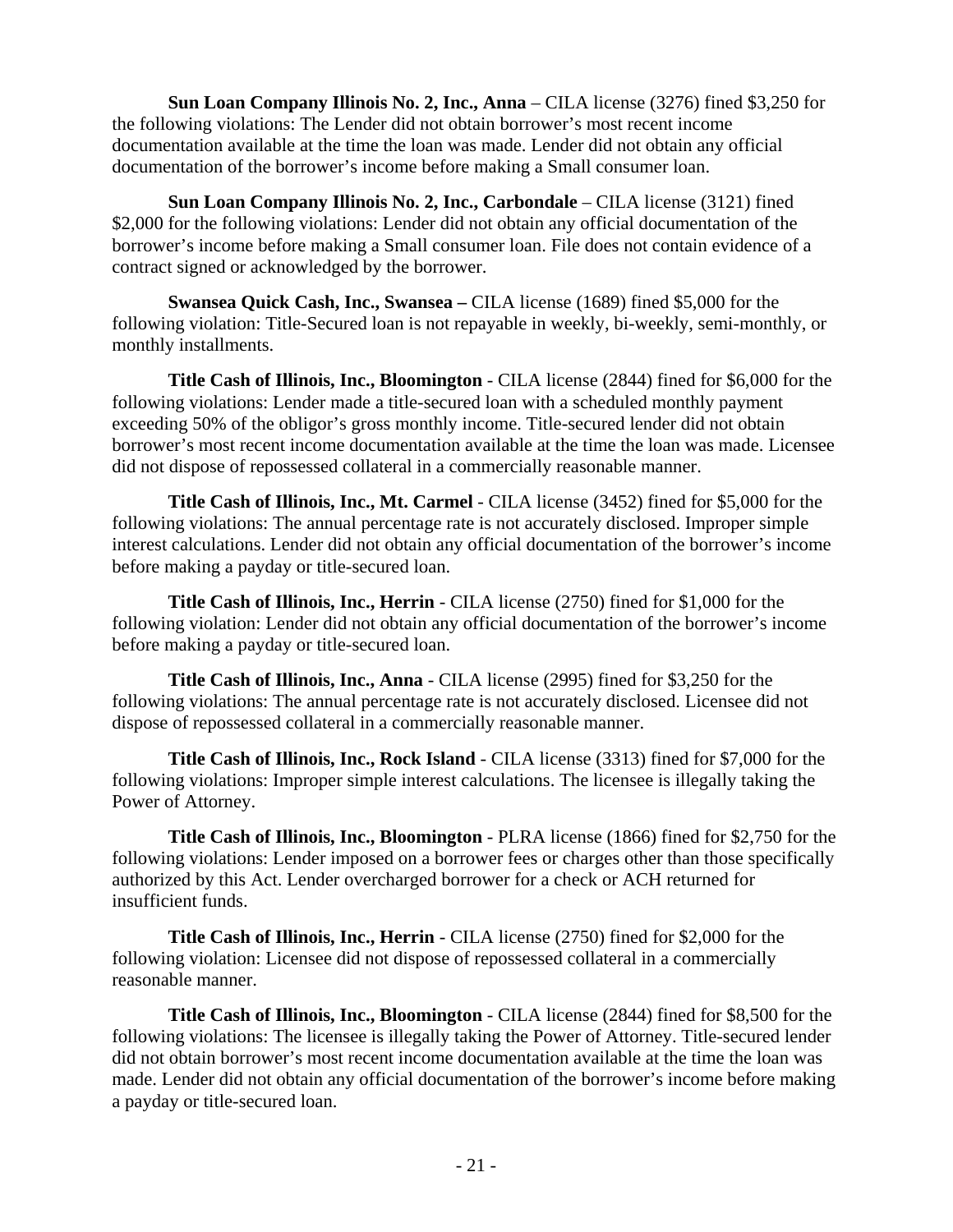**Title Cash of Illinois, Inc., Chillicothe** - PLRA license (1867) fined for \$2,975 for the following violations: Lender attempted or threatened to attempt enforcement of a right or remedy with knowledge or reason to know that the right or remedy does not exist. Lender imposed on a borrower fees or charges other than those specifically authorized by this Act. Lender overcharged borrower for a check or ACH returned for insufficient funds.

**Title Cash of Illinois, Inc., Macomb** - PLRA license (1854) fined for \$2,500 for the following violations: Lender imposed on a borrower fees or charges other than those specifically authorized by this Act. Lender overcharged borrower for a check or ACH returned for insufficient funds.

**Title Cash of Illinois, Inc., Loves Park** - CILA license (2974) fined for \$5,000 for the following violation: The licensee is illegally taking the Power of Attorney.

**Title Cash of Illinois, Inc., Anna** - CILA license (2995) fined for \$1,000 for the following violation: Lender did not obtain any official documentation of the borrower's income before making a payday or title-secured loan.

**Title Cash of Illinois, Inc., Herrin** - CILA license (2750) fined for \$1,000 for the following violation: Lender did not obtain any official documentation of the borrower's income before making a payday or title-secured loan.

**Title Cash of Illinois, Inc., Peoria** - CILA license (2388) fined for \$6,000 for the following violations: The licensee is illegally taking the Power of Attorney. Lender did not verify that the loan was permissible.

**Title Cash of Illinois, Inc., Peoria** - CILA license (3404) fined for \$5,000 for the following violation: The licensee is illegally taking the Power of Attorney.

**Title Lenders, Inc., Granite City** – PLRA license (1491) fined \$2,500 for the following violations: Official income documentation was not the required type for a payday loan or was not for income for the 30 days preceding the loan. Lender made an installment payday loan exceeding 22.5% of the obligor's gross monthly income or Lender made a payday loan exceeding 25% of the obligor's gross monthly income. Installment Payday loan is not fully amortized or is not repayable in substantially equal and consecutive installments.

**Title Lenders, Inc., Chicago** – PLRA license (1482) fined \$2,250 for the following violation: Licensee did not refund unearned finance charges based on the actuarial method.

**Title Lenders, Inc., Aurora** – PLRA license (1475) fined \$1,000 for the following violation: Lender did not input accurate information into the database to determine if the obligor was eligible for a loan.

**Title Lenders, Inc., Des Plaines** – PLRA license (1478) fined \$1,500 for the following violation: Lender did not input accurate information into the database to determine if the obligor was eligible for a loan. Licensee did not refund unearned finance charges based on the actuarial method.

**TitleMax of Illinois, Inc., Peoria** – CILA license (3756) fined \$1,500 for the following violations: The licensee is illegally taking the Power of Attorney. Title-secured lender did not obtain borrower's most recent income documentation available at the time the loan was made.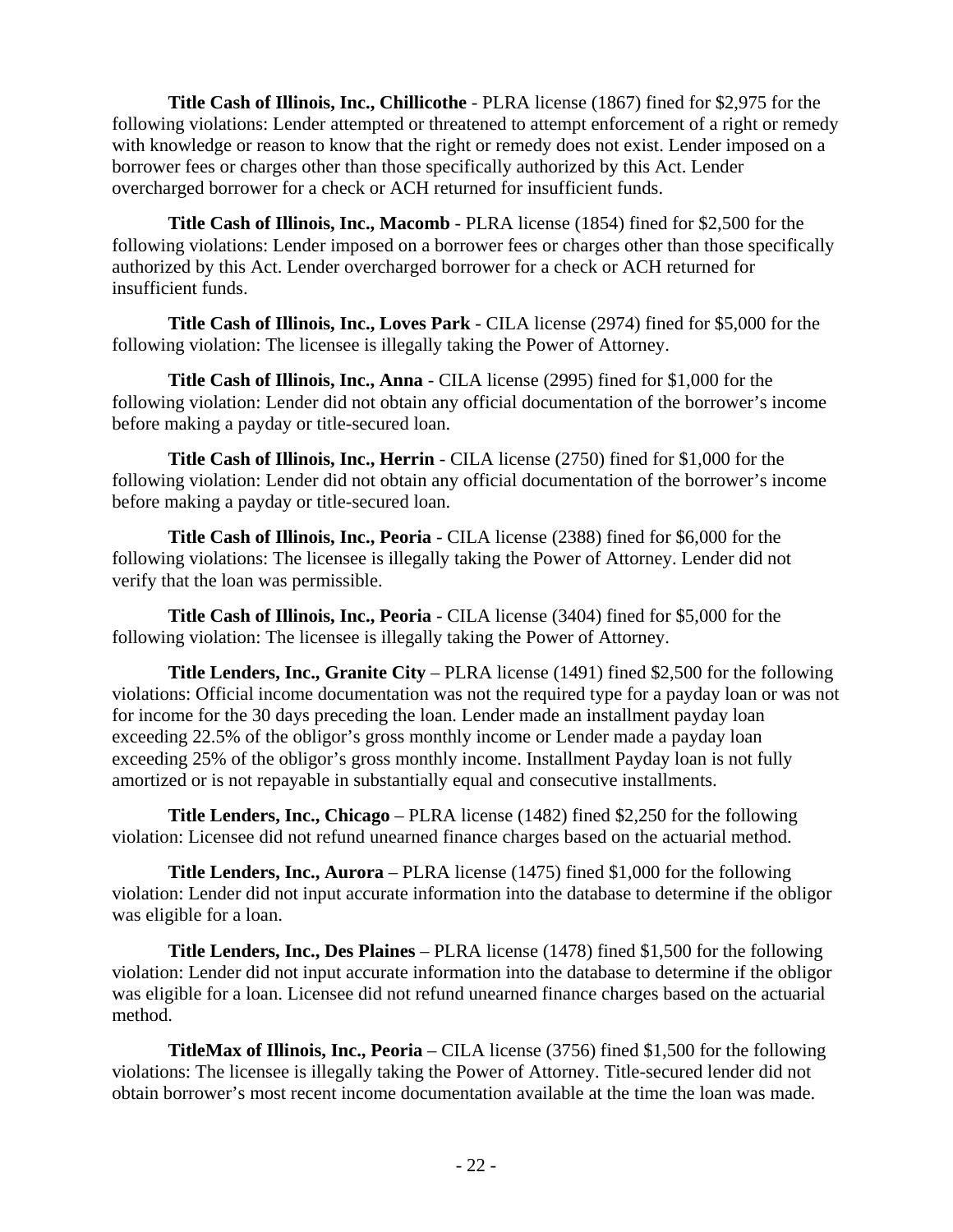**TitleMax of Illinois, Inc., Oak Lawn** – CILA license (3754) fined \$1,000 for the following violation: Lender did not input accurate information into the database to determine if the obligor was eligible for a loan.

**TitleMax of Illinois, Inc., Collinsville** – CILA license (3562) fined \$1,000 for the following violation: Licensee refinanced or renewed a title-secured within 15 days after the maturity date of the loan.

**TitleMax of Illinois, Inc., Sauk Village** – CILA license (3859) fined \$7,000 for the following violations: Lender did not input accurate information into the database to determine if the obligor was eligible for a loan. Lender did not obtain any official documentation of the borrower's income before making a payday or title-secured loan. File does not contain evidence of a contract signed or acknowledged by the borrower.

**TitleMax of Illinois, Inc., Peoria** – CILA license (3265) fined \$7,000 for the following violation: Lender did not verify that the loan was permissible.

**TitleMax of Illinois, Inc., Wood Dale** – CILA license (3828) fined \$1,000 for the following violation: Lender did not obtain any official documentation of the borrower's income before making a payday or title-secured loan.

**TitleMax of Illinois, Inc., Springfield**– CILA license (3748) fined \$7,000 for the following violations: A title-secured lender made an additional loan to a borrower who had an outstanding title-secured loan within the preceding 15 days. Lender did not obtain any official documentation of the borrower's income before making a payday or title-secured loan.

**TitleMax of Illinois, Inc., Peoria** – CILA license (3241) fined \$6,000 for the following violations: Lender did not verify that the loan was permissible. Require Lenders to input information into the database which is required by the Department.

**TitleMax of Illinois, Inc., Springfield**– CILA license (3240) fined \$1,000 for the following violation: A title-secured lender made an additional loan to a borrower who had an outstanding title-secured loan within the preceding 15 days.

**TitleMax of Illinois, Inc., Harvey** – CILA license (3725) fined \$2,250 for the following violations: Title-secured lender did not obtain borrower's most recent income documentation available at the time the loan was made. Lender did not input accurate information into the database to determine if the obligor was eligible for a loan.

**TitleMax of Illinois, Inc., Oak Lawn** – CILA license (3754) fined \$1,000 for the following violation: Lender did not obtain any official documentation of the borrower's income before making a payday or title-secured loan.

**TitleMax of Illinois, Inc., Swansea** – CILA license (3457) fined \$3,000 for the following violations: Licensee refinanced or renewed a title-secured within 15 days after the maturity date of the loan. A title-secured lender made an additional loan to a borrower who had an outstanding title-secured loan within the preceding 15 days. Lender imposed on a borrower fees or charges other than those specifically authorized by this Act.

**TitleMax of Illinois, Inc., Mt. Prospect** – CILA license (3757) fined \$4,000 for the following violation: Lender did not obtain any official documentation of the borrower's income before making a payday or title-secured loan.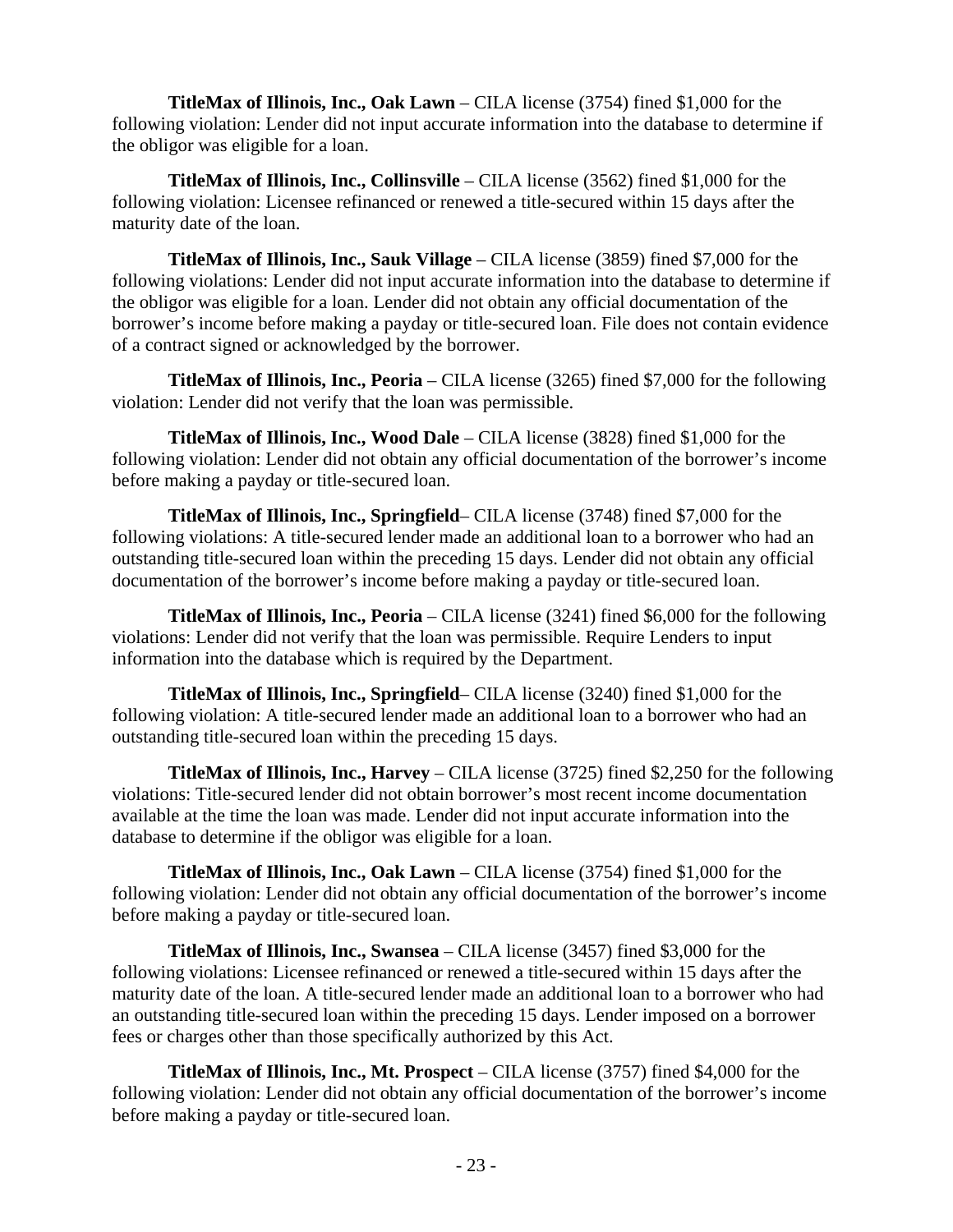**TitleMax of Illinois, Inc., Plainfield** – CILA license (3758) fined \$2,000 for the following violation: Lender did not obtain any official documentation of the borrower's income before making a payday or title-secured loan.

**TitleMax of Illinois, Inc., Calumet City** – CILA license (3747) fined \$5,000 for the following violations: Lender did not input accurate information into the database to determine if the obligor was eligible for a loan. Lender did not obtain any official documentation of the borrower's income before making a payday or title-secured loan.

**TitleMax of Illinois, Inc., Peoria**– CILA license (3239) fined \$4,000 for the following violations: A title-secured lender made an additional loan to a borrower who had an outstanding title-secured loan within the preceding 15 days. Lender did not obtain any official documentation of the borrower's income before making a payday or title-secured loan. Require Lenders to input information into the database which is required by the Department.

**TitleMax of Illinois, Inc., Springfield**– CILA license (3348) fined \$4,250 for the following violations: Licensee charged a fee not allowed  $(2<sup>nd</sup>)$ . A title-secured lender made an additional loan to a borrower who had an outstanding title-secured loan within the preceding 15 days.

**TitleMax of Illinois, Inc., Champaign**– CILA license (3601) fined \$2,000 for the following violations: Lender made a title-secured loan with a scheduled monthly payment exceeding 50% of the obligor's gross monthly income. Lender did not obtain any official documentation of the borrower's income before making a payday or title-secured loan.

**TitleMax of Illinois, Inc., Alsip**– CILA license (3724) fined \$1,000 for the following violation: Lender did not obtain any official documentation of the borrower's income before making a payday or title-secured loan.

**TitleMax of Illinois, Inc., Blue Island**– CILA license (3723) fined \$1,000 for the following violation: Lender did not input accurate information into the database to determine if the obligor was eligible for a loan.

**TitleMax of Illinois, Inc., East Alton** – CILA license (3335) fined \$3,000 for the following violations: Licensee refinanced or renewed a title-secured within 15 days after the maturity date of the loan. The principal amount of the new title-secured loan exceeded the total outstanding balance of the refinanced loan. Title-secured loan was refinanced when original principal amount has not been reduced by 20%

**TitleMax of Illinois, Inc., Orland Park** – CILA license (3726) fined \$1,750 for the following violations: Licensee charged a fee not allowed  $(2<sup>nd</sup>)$ . Title-secured lender did not obtain borrower's most recent income documentation available at the time the loan was made. Lender did not input accurate information into the database to determine if the obligor was eligible for a loan.

**TitleMax of Illinois, Inc., Downers Grove** – CILA license (3568) fined \$3,000 for the following violations: Licensee did not maintain a positive net worth of a minimum of \$30,000. Improper simple interest calculations.

**TitleMax of Illinois, Inc., Palatine** – CILA license (3903) fined \$1,000 for the following violation: Lender did not obtain any official documentation of the borrower's income before making a payday or title-secured loan.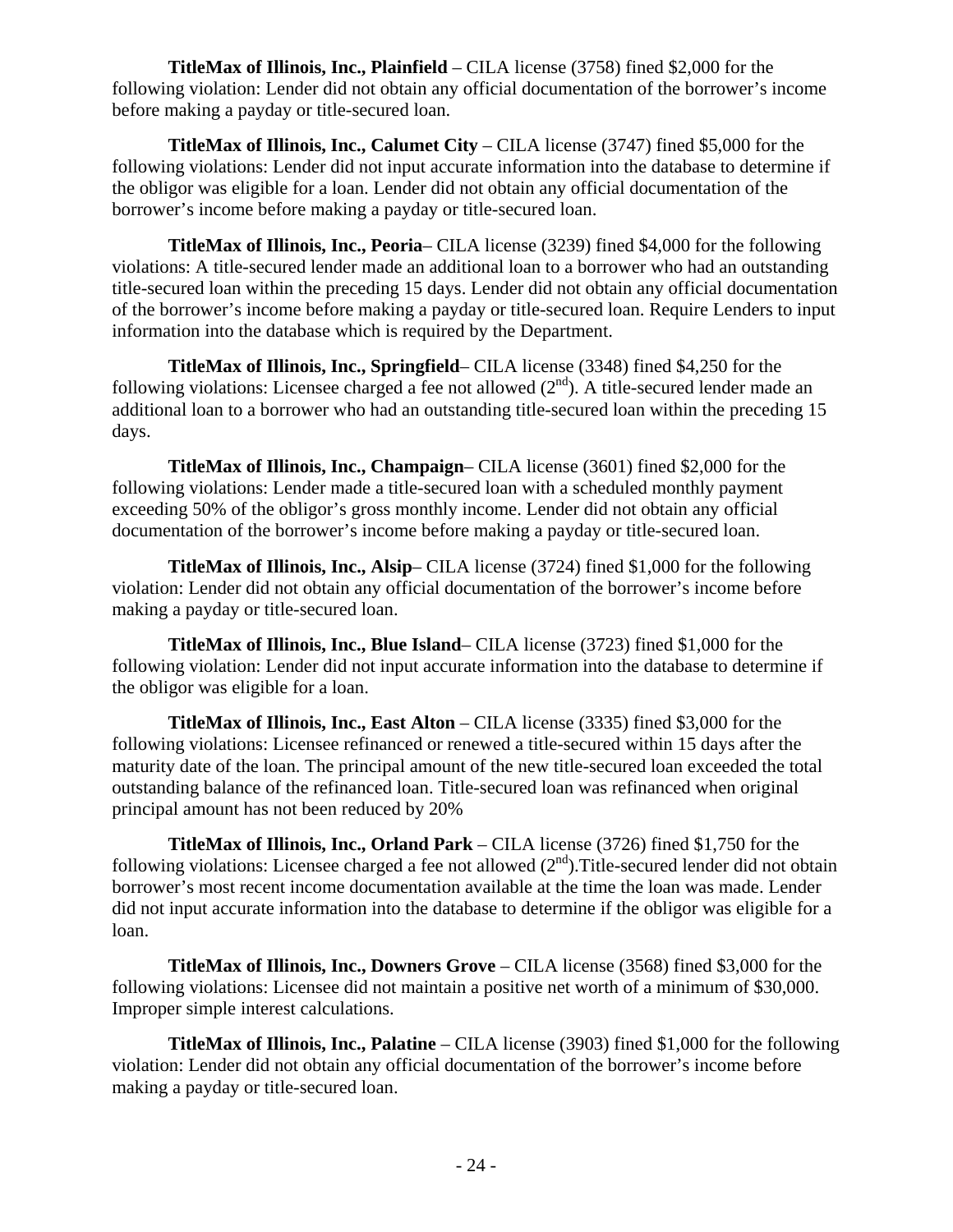**US Private Loans, Inc., Arlington Heights**– CILA License (3894) fined \$10,000 for the following violation: Title-secured loan is not fully amortized or is not repayable in substantially equal and consecutive installments.

**Wheels Financial Group, LLC, Encino, CA** – CILA license (3855) fined \$14,750 for the following violations: Lender made a Title-secured loan with a scheduled monthly payment exceeding 50% of the obligor's gross monthly income. Title-secured lender did not obtain borrower's most recent income documentation available at the time the loan was made. Lender did not input accurate information into the database to determine if the obligor was eligible for a loan.

**WinK Development, LLC, Marshall** – PLRA license (1874) fined \$2,000 for the following violation: Lender used a device or agreement that would have the effect of charging or collecting more fees or charges than allowed by this Act, including, but not limited to, entering into a different type of transaction with the consumer.

**Wise Finance of Sterling, LLC, Sterling** – CILA license (3225) fined \$1,000 for the following violation: Interest or account handling charge rebate is insufficient.

**World Finance Corporation of Illinois, Rockford** – CILA license (3234) fined \$1,250 for the following violations: The Lender did not obtain borrower' most recent income documentation available at the time the loan was made. Lender did not accurately input borrower's gross monthly income into the database for a small consumer loan.

**World Finance Corporation of Illinois, Marion –** CILA license (1246) fined \$4,000 for the following violation: Lender did not obtain any official documentation of the borrower's income before making a Small consumer loan.

World Finance Corporation of Illinois, Normal – CILA license (3283) fined \$6,000 for the following violation: Lender did not accurately input borrower's gross monthly income into the database for a small consumer loan.

**World Finance Corporation of Illinois, Shelbyville –** CILA license (3693) fined \$3,000 for the following violations: Lender did not obtain any official documentation of the borrower's income before making a Small consumer loan. Lender did not accurately input borrower's gross monthly income into the database for a small consumer loan.

**World Finance Corporation of Illinois, Champaign –** CILA license (3280) fined \$6,000 for the following violations: Lender did not obtain any official documentation of the borrower's income before making a Small consumer loan. Lender did not accurately input borrower's gross monthly income into the database for a small consumer loan.

**World Finance Corporation of Illinois, Rochelle –** CILA license (2978) fined \$4,000 for the following violations: Lender did not obtain any official documentation of the borrower's income before making a Small consumer loan. Lender did not accurately input borrower's gross monthly income into the database for a small consumer loan.

**World Finance Corporation of Illinois, Peoria –** CILA license (3245) fined \$1,225 for the following violations: Require lenders to input information into the database which is required by the Department. Lender did not accurately input borrower's gross monthly income into the database for a small consumer loan.

**World Finance Corporation of Illinois, Anna –** CILA license (3532) fined \$1,000 for the following violation: Lender did not obtain any official documentation of the borrower's income before making a Small consumer loan.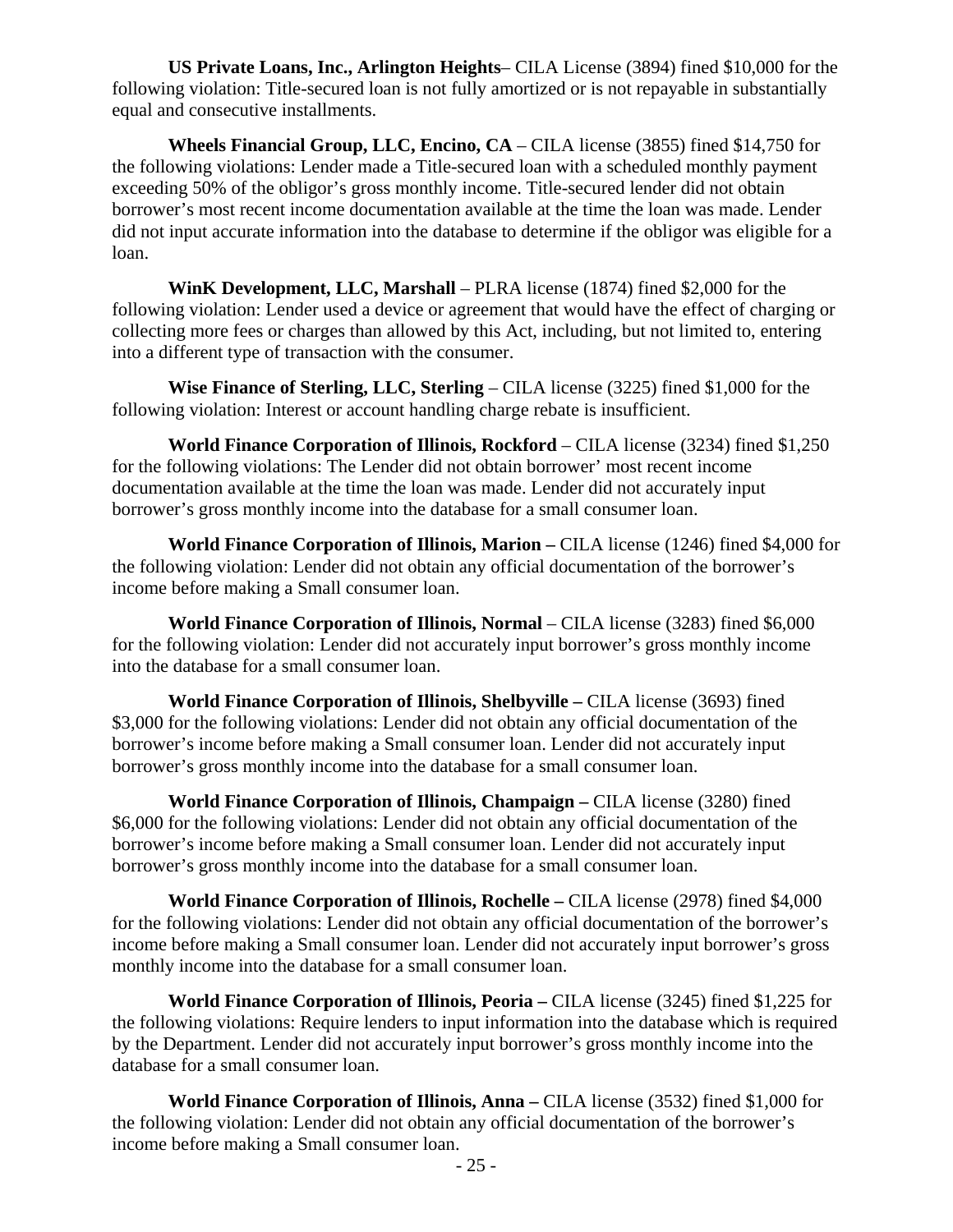**World Finance Corporation of Illinois, Anna –** CILA license (3532) fined \$2,000 for the following violation: Lender did not obtain any official documentation of the borrower's income before making a Small consumer loan.

**World Finance Corporation of Illinois, Harrisburg –** CILA license (2057) fined \$1,000 for the following violation: Lender did not obtain any official documentation of the borrower's income before making a Small consumer loan.

**World Finance Corporation of Illinois, Urbana –** CILA license (1346) fined \$1,000 for the following violation: Lender did not accurately input borrower's gross monthly income into the database for a small consumer loan.

**World Finance Corporation of Illinois, Urbana –** CILA license (1346) fined \$10,000 for the following violations: Lender did not obtain any official documentation of the borrower's income before making a Small consumer loan. File does not contain evidence of a contract signed or acknowledged by the borrower.

**World Finance Corporation of Illinois, Metropolis –** CILA license (2698) fined \$5,500 for the following violations: The Lender did not obtain borrower's most recent income documentation available at the time the loan was made. Lender did not obtain any official documentation of the borrower's income before making a Small consumer loan.

**World Finance Corporation of Illinois, Washington –** CILA license (3253) fined \$4,000 for the following violations: Lender made a small consumer loan to a consumer for which the total of all payments to be made in any month on the loan exceeds 22.5% of the consumer's gross monthly income. Lender did not accurately input borrower's gross monthly income into the database for a small consumer loan.

**World Finance Corporation of Illinois, Sterling –** CILA license (3278) fined \$1,000 for the following violation: Lender did not accurately input borrower's gross monthly income into the database for a small consumer loan.

**World Finance Corporation of Illinois, Sterling –** CILA license (3278) fined \$2,000 for the following violation: Lender made a small consumer loan to a consumer for which the total of all payments to be made in any month on the loan exceeds 22.5% of the consumer's gross monthly income.

**World Finance Corporation of Illinois, Dixon –** CILA license (3288) fined \$1,000 for the following violation: Lender did not accurately input borrower's gross monthly income into the database for a small consumer loan.

**World Finance Corporation of Illinois, Carbondale –** CILA license (3107) fined \$1,000 for the following violations: Lender did not obtain any official documentation of the borrower's income before making a Small consumer loan.

**World Finance Corporation of Illinois, Rockford –** CILA license (3277) fined \$3,000 for the following violations: Lender did not input information into the database within 90 days after making a Small consumer loan. Lender did not accurately input borrower's gross monthly income into the database for a small consumer loan.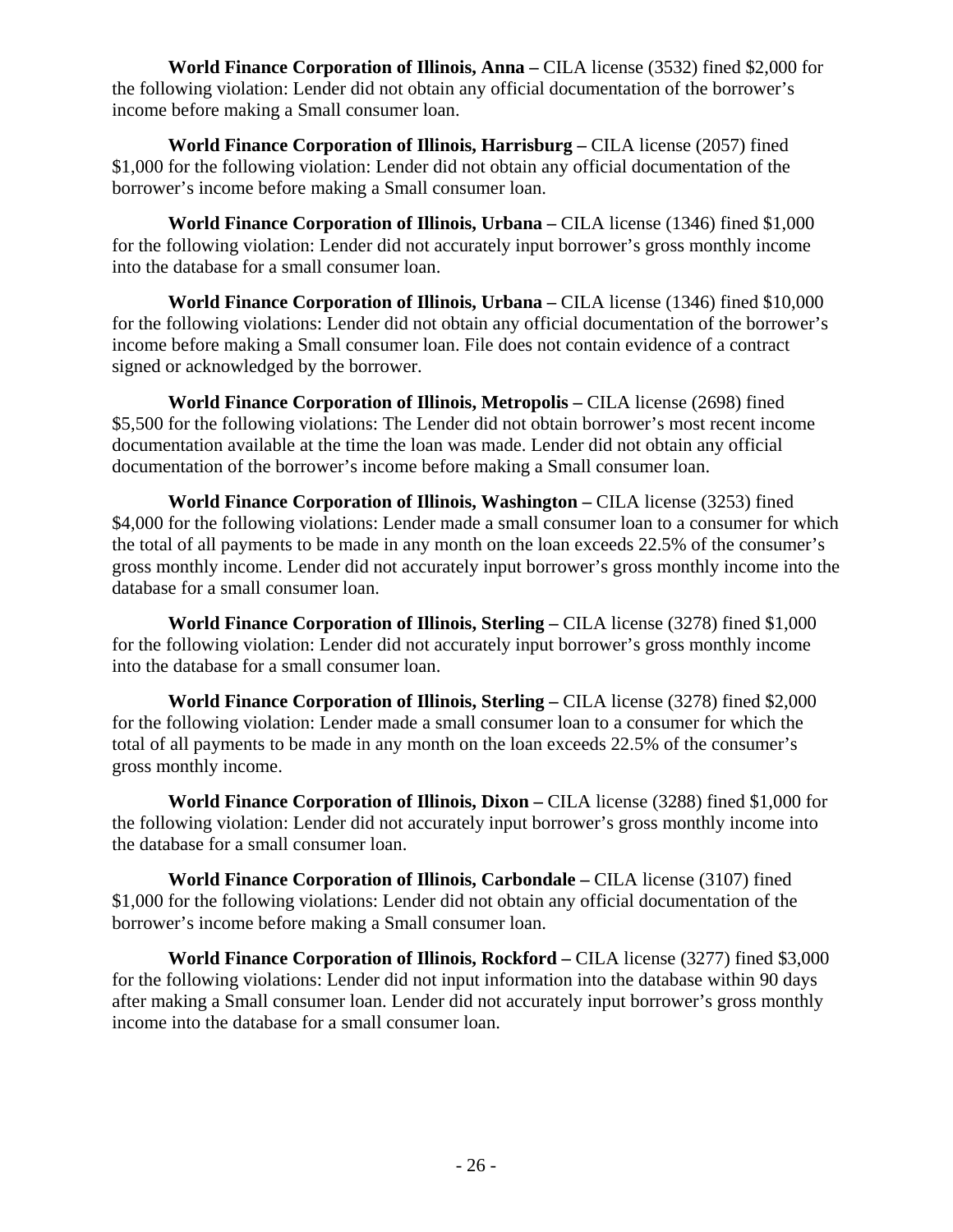# **Professional Regulation**

# **ACCOUNTANT**

**Ira Becker, Chicago** – certified public accountant license (065-007781) placed in refuse to renew status as a result of the suspension of his privilege to practice before the Internal Revenue Service (IRS).

**David Painter, Galesburg** – certified public accountant license (065-018492) placed in refuse to renew status as a result of felony conviction for theft.

**Donald Dudley, Glenwood** – registered certified public accountant license (239-028262) suspended for being more than 30 days delinquent in the payment of child support.

### **APPRAISER**

**Gerald Perlow, Lincolnwood** – certified general real estate appraiser license (553- 000001) fined \$2,500 after communicated a misleading appraisal report.

**Nicholas Smith, Valparaiso, IN** – certified residential real estate appraiser license (556- 004330) must be supervised for one year, submit quarterly logs for one year and complete coursework as a result of giving appraisals that lacked credibility and had significant errors.

**Vesta Valuation, LLC, Minnetonka, MN** – appraisal management company license (558-000160) placed on indefinite suspension, **Karla Miller Iverson, Minnetrista, MN** – (unlicensed), and **Michael Kleber-Diggs, St. Paul, MN** (unlicensed) each assessed a \$1,000 civil penalty for failing, within 30 days after requested, to provide information in response to a written request made by the Department.

#### **ARCHITECTS, LAND SURVEYORS, PROFESSIONAL ENGINEERS AND STRUCTURAL ENGINEERS**

**William Warman, Naples, FL** – architect license (001-010973) placed in refuse to renew status after he submitted a false and misleading permit to the City of Chicago's Building Department.

**R. Michael McDermont, Springfield** – professional engineer license (062-047151 not renewed) and **Stabilize Inc., Springfield**, design firm license (184-004558 inoperable) both ordered to cease and desist the unlicensed practice of professional engineering after held himself out as a licensed PE while his PE license was inactive.

**Ricchio & Ricchio Architects, Chicago** – design firm license (184-000420) ordered to cease and desist offering architectural services while license in non-renewed status.

**Adeel Ansari, Hoffman Estates** – (unlicensed) ordered to cease and desist the unlicensed practice of professional engineering.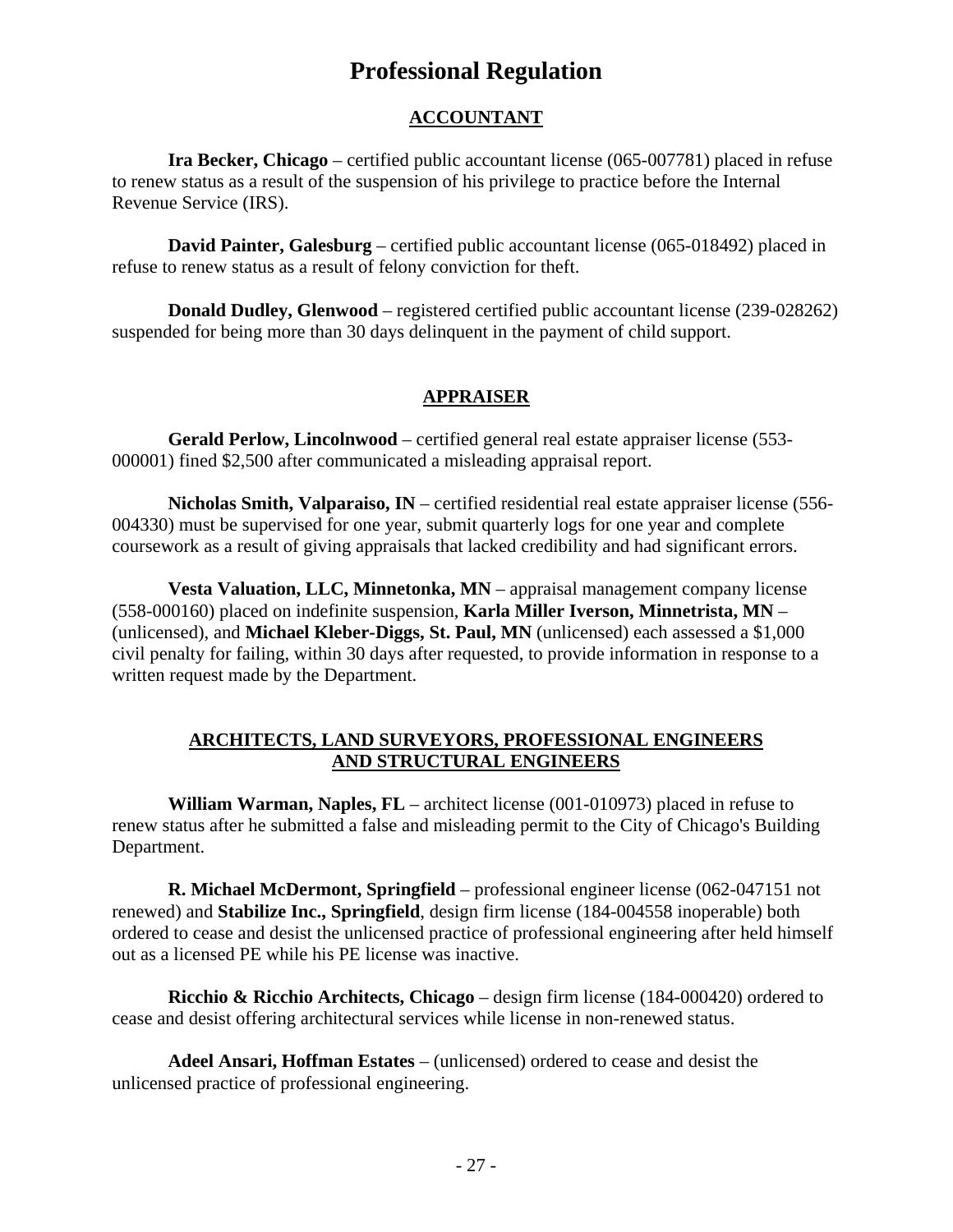## **BARBER, COSMETOLOGY, ESTHETICS AND NAIL TECHNOLOGY**

**Everett Blades, Hammond, IN** – barber license (006-061319) reprimanded and fined \$500 after practiced on a non-renewed license.

**Eric Cooper, Joliet** – barber license (006-064510) suspended for being more than 30 days delinquent in the payment of child support.

**Ildefonso Santos, Chicago** – barber license (006-058283) ordered to cease and desist the unlicensed practice of barbering.

**Trinidad Lemos, Mendota** – cosmetology license (011-306210) issued and placed on probation for two years based on felony convictions and unprofessional conduct.

**Tamara Shoulders, Lawrenceville** – cosmetology license (011-259044) ordered to cease and desist unlicensed practice of cosmetology or barbering.

**2 Blowout Salon LLC, Highland Park** – salon license (189-015288) fined \$500 for operating an unlicensed salon.

**Mimi's Nails, Alsip** – salon license (189-012652) placed on probation for one year and fined \$1,000 due to unsanitary conditions.

**Rockstar Fades (Hair Boutique) LLC, Chicago** – salon license (189-014201) reprimanded and fined \$1,000 based on aiding and assisting unlicensed practice of barbering.

**Dustin Berrient, Chicago** – hair braider license (258-000047) suspended for being more than 30 days delinquent in the payment of child support.

**Charles Wilson, Chicago** – hair braider license (258-000140) suspended for being more than 30 days delinquent in the payment of child support.

**Beauty Gallery, Bellwood** – (unlicensed) ordered to cease and desist the unlicensed practice of shop/salon operations.

**Golden Shears Barber Shop, Chicago** – (unlicensed) ordered to cease and desist the unlicensed practice of shop/salon operations.

**Harold McKinzie, Chicago** – (unlicensed) ordered to cease and desist the unlicensed practice of cosmetology or barbering.

**New Era Cutz, Chicago** – (unlicensed) ordered to cease and desist the unlicensed practice of salon/shop operations.

**Sportman's Cuts, Waukegan** – (unlicensed) ordered to cease and desist the unlicensed practice of salon/shop operations.

**Jose Vega, Chicago** – (unlicensed) ordered to cease and desist the unlicensed practice of cosmetology or barbering.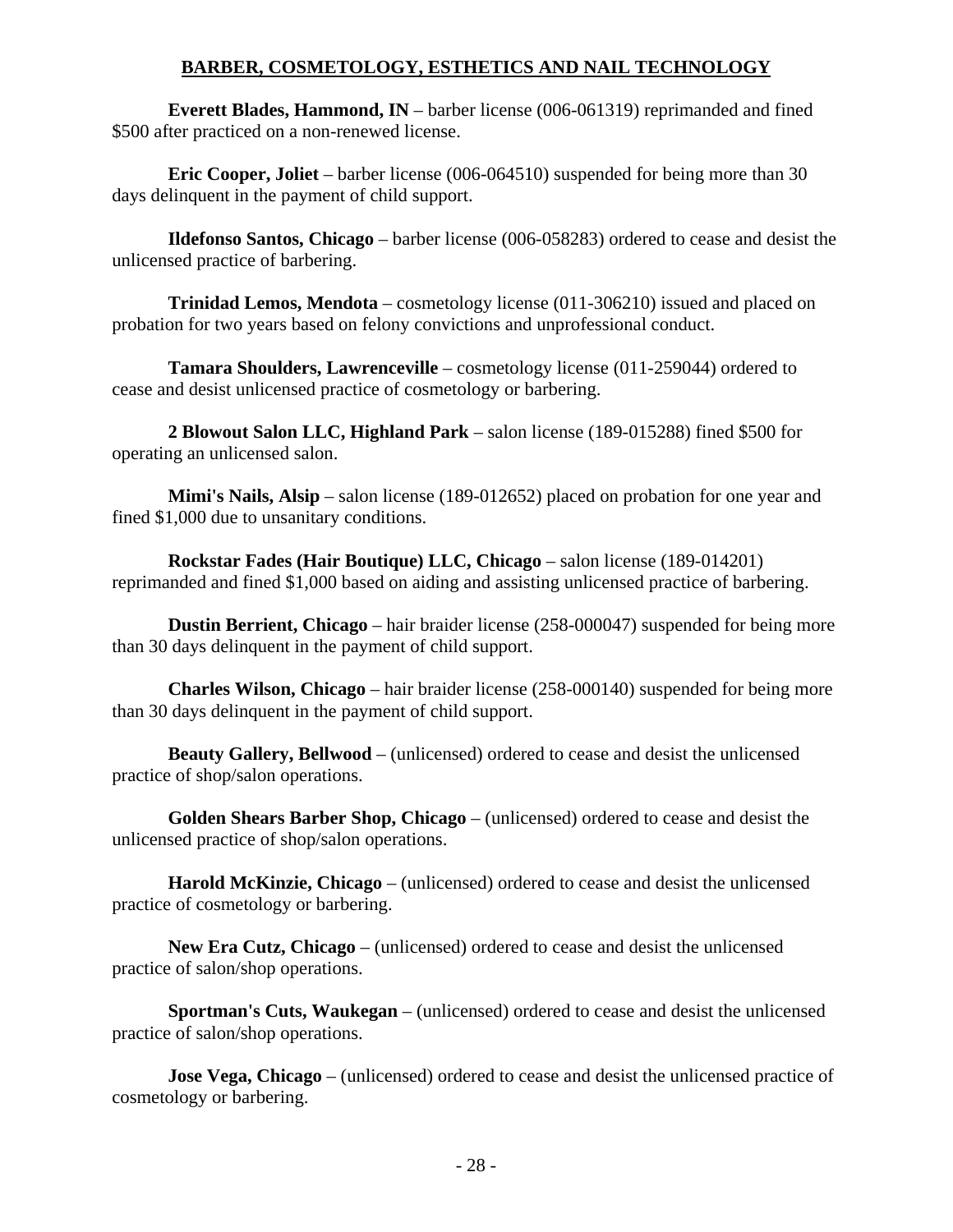#### **COLLECTION AGENCY**

**Millennium Financial Group LLC, Oklahoma City, OK** – collection agency license (017app3348027) will be issued and placed on probation for one year based on violation of act (credit worthiness as required).

#### **DENTAL**

**Jeffrey Gordon, Chicago** – dental license (019-023383) indefinitely suspended for a minimum of six months for a violation of a Care, Counseling and Treatment Agreement.

**William Perkinson, Mount Prospect** – dental license (019-025164) and controlled substance licenses (319-013736, 319-018922, and 319-018923) indefinitely suspended for a minimum of 30 days for drug diversion and improper prescribing of controlled substances.

**Brandi Sterling, Streator** – dental hygienist license (020-010936) placed on probation for one year for having engaged in unprofessional conduct in removing patent's files from her former employer's dentist office without the consent of her former employer or the consent of the patients.

#### **DETECTIVE, ALARM, SECURITY, FINGERPRINT VENDOR AND LOCKSMITH**

**Peter Kalagis, Park Ridge** – private detective license (115-002037) and permanent employee registration card (129-147713) both placed in refuse to renew status due to a felony possession of controlled substances conviction and failure to report arrests and convictions of possession of cannabis and unlawful display of title to vehicle, as well as the felony conviction.

**Arthur Coates, Highlands** – private alarm contractor license (124-000358) suspended for being more than 30 days delinquent in the payment of child support.

**Carolyn Conant, Johnsburg** – private alarm contractor license (124-001690) indefinitely suspended for a minimum of two and one-half years after she plead guilty to theft.

**Peter Gallagher, Roselle** – private alarm contractor license (124-001256) and **Vanguard Security, Roselle** – private alarm contractor agency license (127-001363) each fined \$500 for unlicensed practice in that they subcontracted alarm work while their respective licenses were in non-renewed status.

The following permanent employee registration cards were suspended for being more than 30 days delinquent in the payment of child support: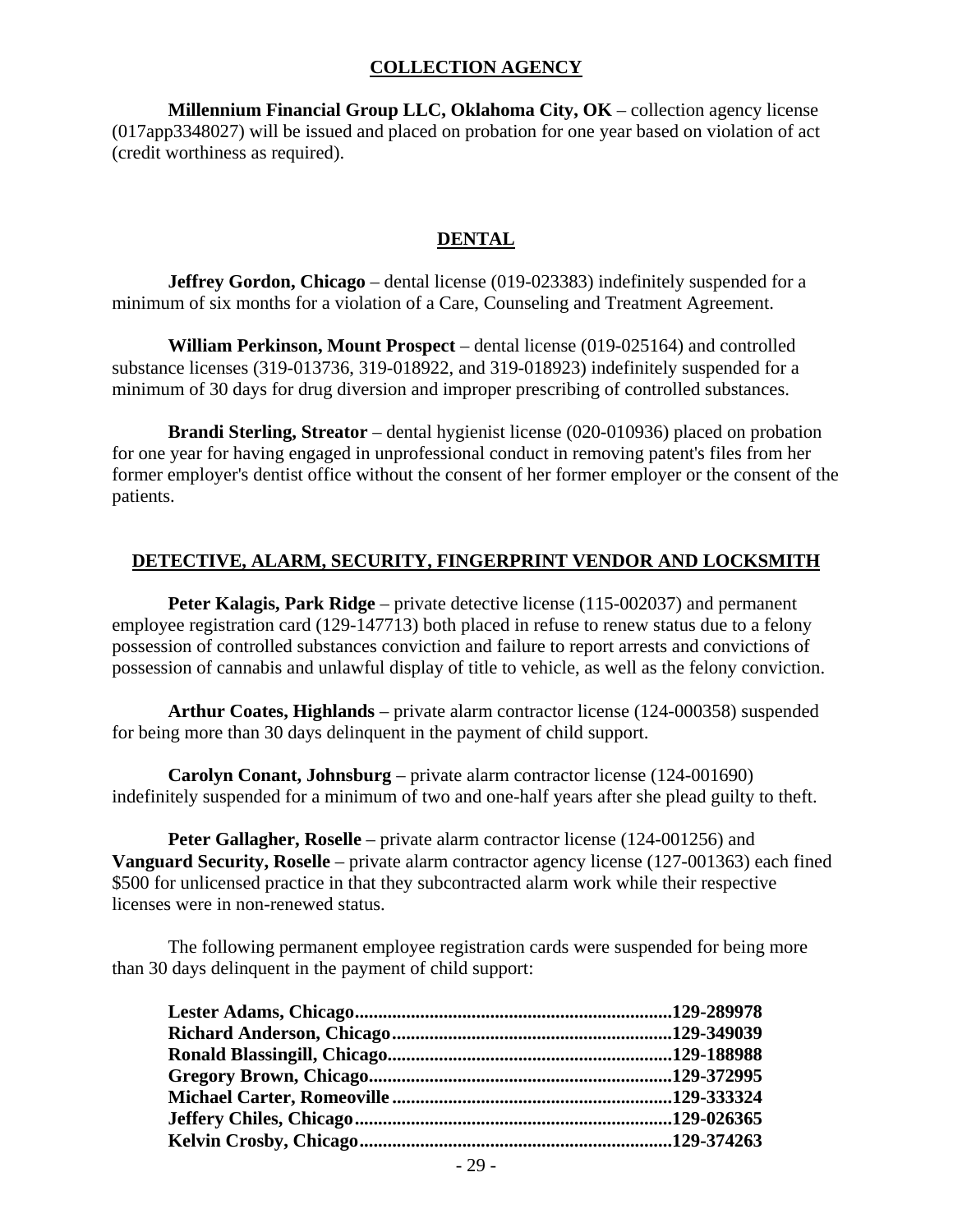| 129-167176  |
|-------------|
| .129-207776 |
| 129-363573. |
| .129-358546 |
| .129-087770 |
| .129-282545 |
| 129-138488  |
| .129-036625 |
| .129-353216 |
| .129-149323 |
| .129-260396 |
| .129-231592 |
| .129-323799 |
| .129-359473 |
| .129-170961 |
| .129-364412 |
| .129-219487 |
|             |

**Michael Baker, Chicago** – permanent employee registration card (129-377405) issued and placed on probation for one year due to criminal convictions.

**Thomas Beck, Olympia Fields** – permanent employee registration card (129-377402) issued and placed on probation for one year due to criminal convictions.

**Shimara Clemons, Chicago** – permanent employee registration card (129-378201) issued and placed on non-reporting probation for two years due to felony conviction.

**Wynton Collins, Chicago** – permanent employee registration card (129-286400) indefinitely suspended for a minimum of three years for failing to notify the Department of a felony arrest.

**Nicholas Evans, Chicago** – permanent employee registration card (129-253102) and firearm training card (229-076103) suspended for being more than 30 days delinquent in the payment of child support.

**Manuel Gonzalez, Hanover Park** – permanent employee registration card (129-105144) placed on probation for three years for failure to disclose criminal convictions.

**Rosalio Gutierrez, Elgin** – permanent employee registration card (129-377334) issued and placed on probation for two years for failure to disclose criminal convictions.

**Arnold Heard, Chicago** – permanent employee registration card (129-377406) issued and placed on probation for three years due to criminal convictions.

**Immanuel Hester, Chicago** – permanent employee registration card (129-292233) placed on probation for 12 months and fined \$300 for failing to notify the Department of an arrest and conviction for carrying a Chicago Police Department Badge.

**Robert Hoepner, West Chicago** – permanent employee registration card (129-377335) issued and placed on probation for two years due to criminal convictions.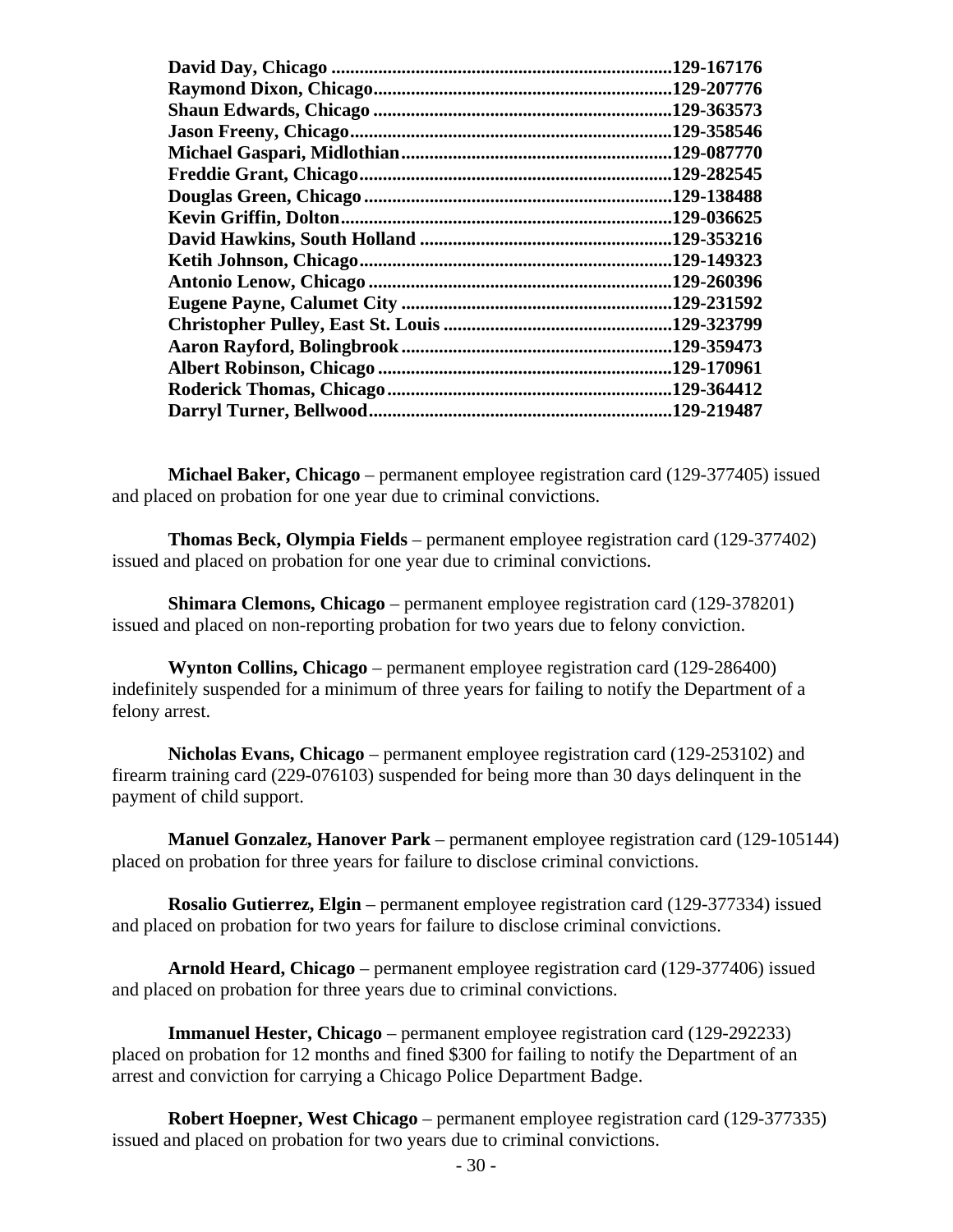**Eric Hunter, Westchester** – permanent employee registration card (129-377396) issued and placed on probation for two years due to criminal convictions.

**Antoine King, Calumet Park** – permanent employee registration card (129-377396) issued and placed on probation for one year due to criminal convictions.

**Albert McBeth, Evergreen Park** – permanent employee registration card (129-279531) restored to probation for one year effective upon payment of fees and filing of forms.

**Wavie Murphy, Chicago** – permanent employee registration card (129-355952) and firearm training card (229-075140) suspended for being more than 30 days delinquent in the payment of child support.

**Danny Neubig, Danville** – permanent employee registration card (129-349833) revoked for felony conviction and failure to report that arrest and conviction.

**David Peterson, Chicago** – permanent employee registration card (129-377331) issued and placed on probation for two years for due to criminal convictions.

**Theresa Pettis, Chicago** – permanent employee registration card (129-377404) issued and placed on probation for one year due to criminal convictions.

**Frederick Polk, East St. Louis** – permanent employee registration card (129-377399) issued and placed on probation for three years for failure to disclose criminal convictions.

**Tyrone Randle, Forest Park** – permanent employee registration card (129-265694) and firearm training cards (229-065217, 229-076523, 229-076358) suspended for being more than 30 days delinquent in the payment of child support.

**Samuel Robinson, Chicago** – permanent employee registration card (129-337817) placed on probation for six months and fined \$100 after he failed to notify the Department of an arrest and subsequent conviction.

**Ostranda Stephens, Chicago** – permanent employee registration card (129-133648) reprimanded for failing to report an arrest and conviction for carrying/possession of a firearm, a misdemeanor.

**Al Stevens, Chicago** – permanent employee registration card (129-377399) issued and placed on probation for two years and fined \$4,000 due to felony conviction in 2004 and 40 months of incarceration as well as unlicensed PERC practice for approximately two years.

**Goldie Thompson, Chicago** – permanent employee registration card (129-377330) issued and placed on probation for one year for due to criminal convictions.

**Norman Vick, St. Louis, MO** – permanent employee registration card (129-310953) placed in refuse to renew status following conviction in Federal District court for racketeering conspiracy and tampering with a victim/witness/informant in a Federal investigation; failure to report arrest and conviction, unfitness to practice in the security field, and unethical and dishonorable conduct.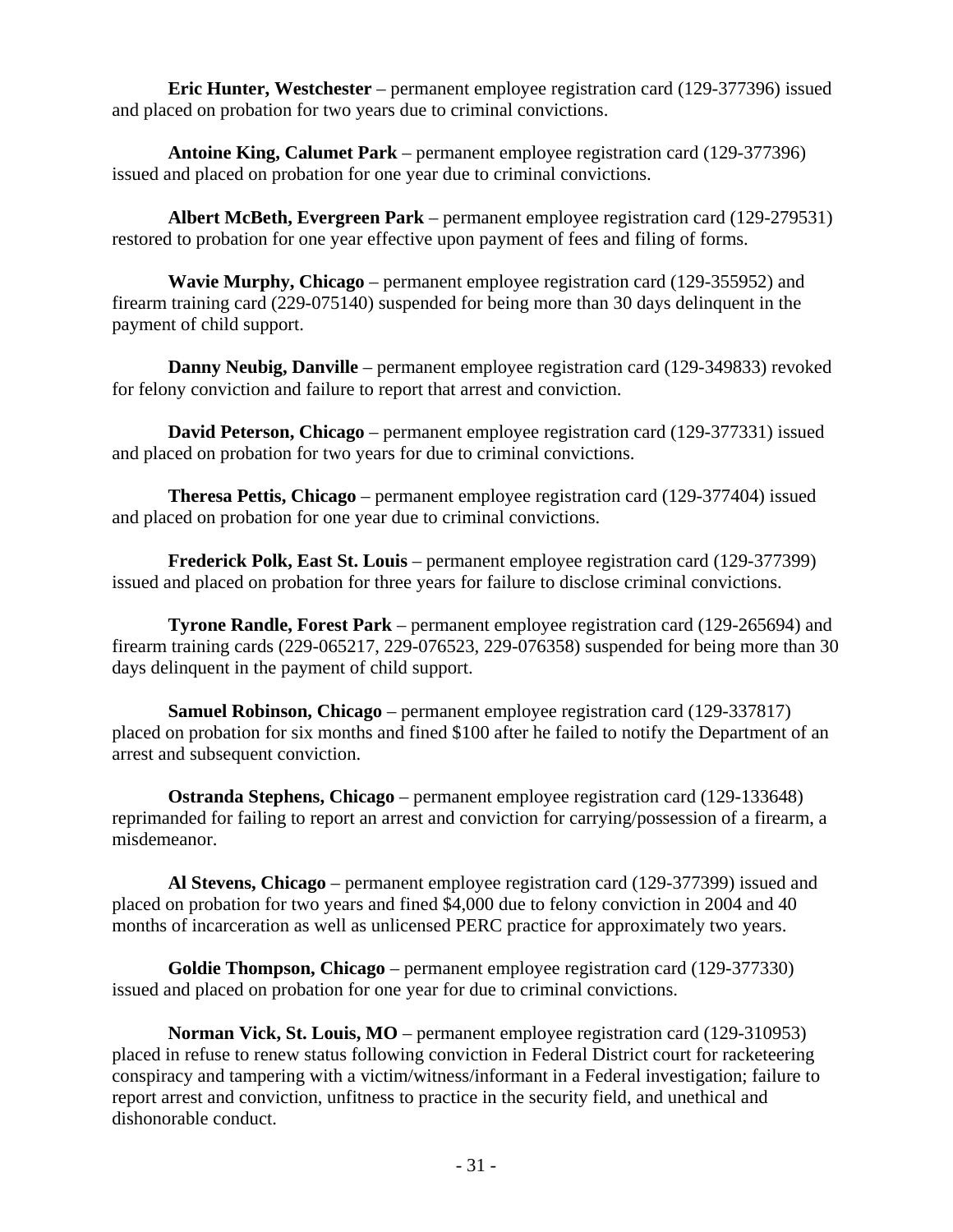**Mark Washington, Blue Island** – permanent employee registration card (129-324174) fined \$250 for failing to notify the Department of two arrests.

**Kumit Wright, Chicago** – permanent employee registration card (129-326245) revoked due to failure to report arrests for deceptive practices and altering a paycheck.

**Michael Benjamin, Fairview Heights** – (unlicensed) **and 24 Hour Locksmith, Fairview Heights** – (unlicensed) both ordered to cease and desist unlicensed practice as a locksmith and locksmith agency.

**Mark Stoneberger, Geneseo** – (unlicensed) and **Stoneberger and Geneseo Lock and Key, Geneseo** – (unlicensed) both ordered to cease and desist unlicensed practice as a locksmith and a locksmith agency.

# **FUNERAL DIRECTORS & EMBALMERS**

**Haroon Firdausi, Lincolnwood** – funeral director and embalmer license (034-016060) reprimanded and fined \$15,000 for failure to file the appropriate death information in a timely manner and prior to the disposition of the remains.

**Beverly Lewis, East St. Louis** – funeral director and embalmer license (034-012064) placed on probation for one year and fined \$2,000 for unprofessional conduct by using the bereaved family to effect a transfer of a decedent to a smaller casket.

**Dante Perkins, Chicago** – (unlicensed) assessed a \$1,000 civil penalty based on unlicensed practice as a funeral director and embalmer.

# **MASSAGE THERAPY**

**Michael Barnabee, Sugar Grove** – massage therapist license (227-000800) revoked for a minimum of five years after convicted of battery to a client.

**Kyong Campbell, Aurora** – massage therapist license (227-000561) revoked after she was convicted of prostitution.

**Steven Miller, Chicago** – massage therapist license (227-011214) revoked and fined \$10,000 after he was romantically involved with a massage therapy student and gave her advanced copies of a final exam.

**Ruben Saldana, Skokie** – massage therapist license (227-005335) revoked due to Respondent being convicted of misdemeanor battery against a client which occurred during the course of a massage.

**Robert Skau, Peoria** – massage therapist license (227-008880) placed in refuse to renew status as a result of (1) providing a massage on an expired massage therapist license and (2) unprofessional conduct associated with inadequately draping of an individual while performing a massage.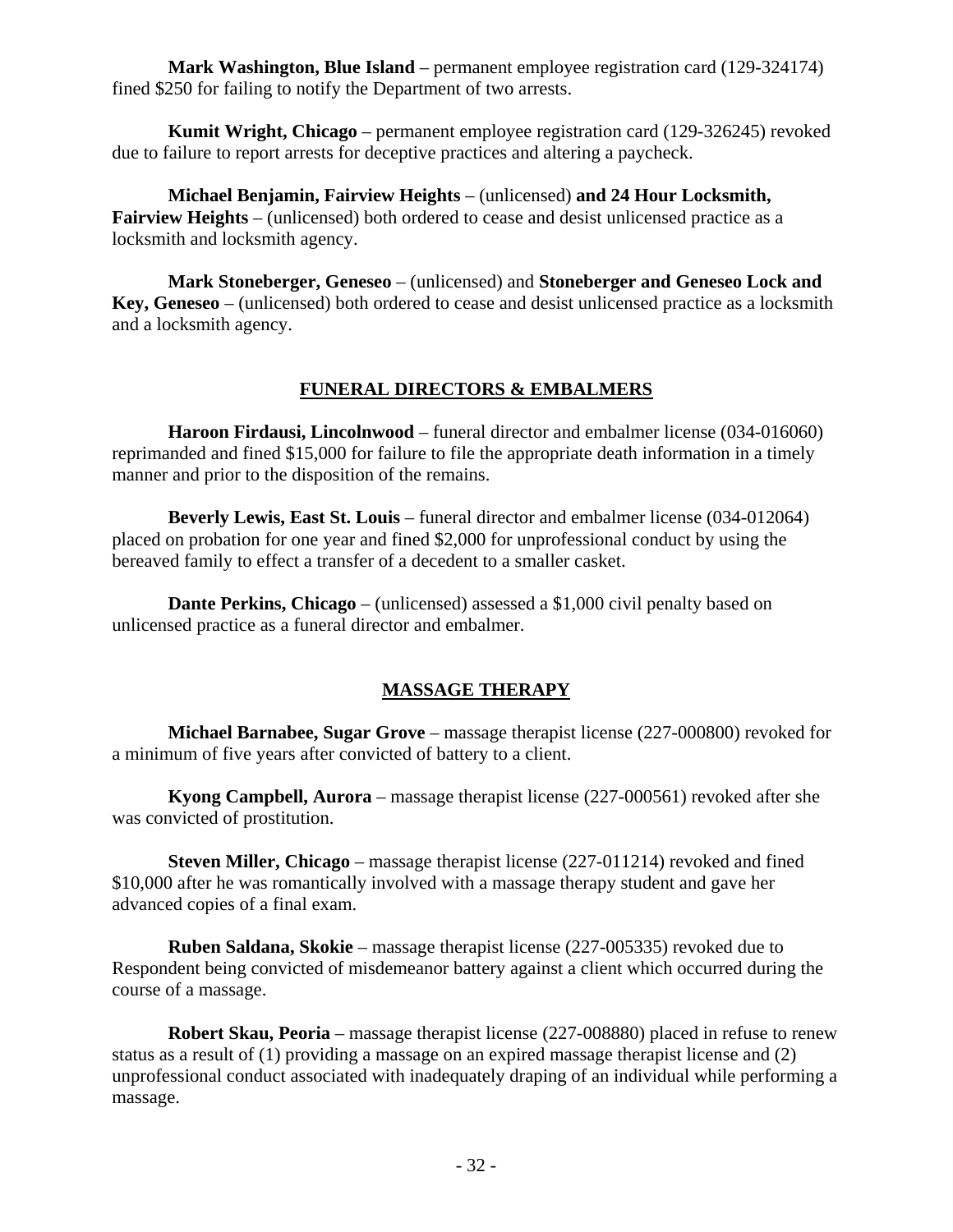**Mandy Blosser, Columbia** – (unlicensed) ordered to cease and desist the unlicensed practice of massage therapy for compensation.

**Nafis Noorali, North Aurora** – (unlicensed) ordered to cease and desist the unlicensed practice of massage therapy and assessed a \$400 civil penalty.

## **MEDICAL**

**Faisal Albanna, St. Louis** – physician and surgeon license (036-075147) restored and must be placed on inactive status.

**Mustafa Barudi, Youngstown, OH** – physician and surgeon license (036-067941) placed in refuse to renew status for sister state discipline in the state of Michigan.

**Emily Beamer, Oak Park** – physician and surgeon license (036-093823) reprimanded and must complete continuing education and fined \$5,000 related to professional responsibility or medical ethics because she prescribed controlled substances to patients without proper assessment and documentation.

**Farzana Begum, Lincolnwood** – physician and surgeon license (036-087258) indefinitely suspended because she plead guilty to conspiracy to solicit and receive kickbacks.

**Boris Bergus, Southborough, MA** – physician and surgeon license (036-114457) placed on indefinite probation for prior discipline in Rhode Island and Maryland.

**Pradeep Bhatia, Aurora** – physician and surgeon license (036-083980) indefinitely suspended for a minimum of six months due to sexual misconduct related to respondent's practice.

**Kathryn Brecht, Chicago** – physician and surgeon license (036-065177) placed in refuse to renew status due to a sister-state discipline in the state of Indiana.

**Jesse Cannon, Covington, TN** – physician and surgeon license (036-126706) placed in refuse to renew status for sister state discipline in the state of Arkansas.

**Jonathan Claud, Wheaton** – physician and surgeon license (036-135734) issued with reprimand for sister state discipline in the state of Colorado.

**Peter Cotsirilos, El Dorado Hills, CA** – physician and surgeon license (036-078821) placed in refuse to renew status due to a sister-state discipline in the state of California.

**David Davidson, Quincy** – physician and surgeon license (036-090775) placed in refuse to renew status due to a sister-state discipline in the state of Washington.

**S. Demorest, Melrose Park** – physician and surgeon license (036-067738) suspended for 90 days, followed by indefinite probation for a minimum of three years and controlled substance license (336-031904) indefinitely suspended because he prescribed an excessive amount of controlled substances without taking into consideration warning signs of drug abuse, diversion and/or clinical necessity to several patients.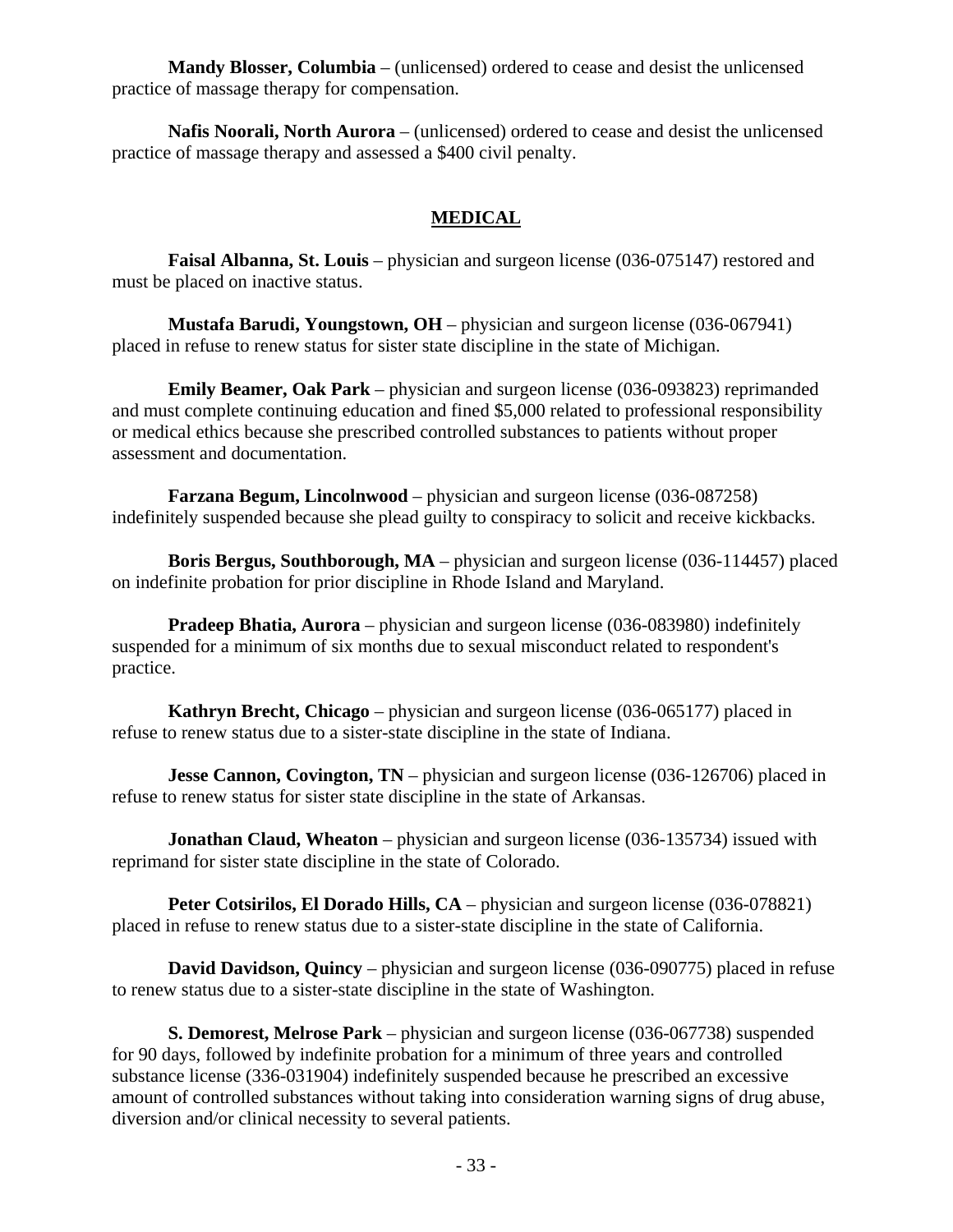**Zarija Djurovic, Chicago** – physician and surgeon license (036-052821) reprimanded, must complete continuing education and fined \$5,000 related to professional responsibility and medical ethics because he was the beneficiary of his patient's estate.

**Thomas Dougherty, Chicago** – physician and surgeon license (036-135584) issued with reprimand based on prior discipline in Missouri.

**Broderick Franklin, Rancho Palos Verdes, CA** – physician and surgeon license (036- 135593) issued with reprimand based on prior disciplinary action taken by the Maryland Board of Physicians, the Medical board of California and the Health Regulation Division of the Health Authority of Abu Dhabi, United Arab Emirates.

**Joshua Gapp, Collierville, TN** – physician and surgeon license (036-135490) issued with reprimand based on prior discipline on Missouri.

**Kevin Harris, Montgomery** – physician and surgeon license (036-128435) placed on indefinite probation for a minimum of five year effective nunc pro tunc to June 7, 2013 for pleading guilty to felony possession of controlled substances.

**Dale Haufrect, Houston, TX** – physician and surgeon license (036-047543) placed on refuse to renew status after the Texas Medical Board ordered him to immediately cease and desist practicing medicine because he performed telemedicine in the State of Texas without a license to practice medicine in Texas.

**Joseph Hernandez, Lake City, FL** – physician and surgeon license (036-070221) revoked for sister state discipline by the state of Florida.

**In Huh, Chicago** – physician and surgeon license (036-053425) permanently relinquished for engaging in conduct during an examination which was unprofessional and immoral.

**John Hung, Henderson, NV** – physician and surgeon license (036-052305) suspended until July 31, 2014, followed by being permanently relinquished after his eligibility to participate in the Medical Assistance Program was terminated.

**Kenneth Iczkowski, Milwaukee, WI** – physician and surgeon license (036-135591) issued with reprimand based on prior disciplinary action taken by the Colorado Board of Medical Examiners, the Pennsylvania Board of Medicine, and the Florida Board of Medicine.

**Paul Jackson, Algonquin** – physician and surgeon license (036-076655) placed in refuse to renew status for sister state discipline in the state of Louisiana.

**David Juan, Abbott Park** – physician and surgeon license (036-066824) placed in refuse to renew status after an order from the Medical Board of California prohibiting him from practicing medicine while his criminal case, related to improper prescribing of controlled substances, is pending.

**Joseph Knight, Peoria, AZ** – physician and surgeon license (036-074281) temporarily suspended after he agreed not to practice medicine in Oklahoma and Massachusetts based on allegations of impairment, overprescribing controlled substances, destroying medical records, and fraud in applying for medical license.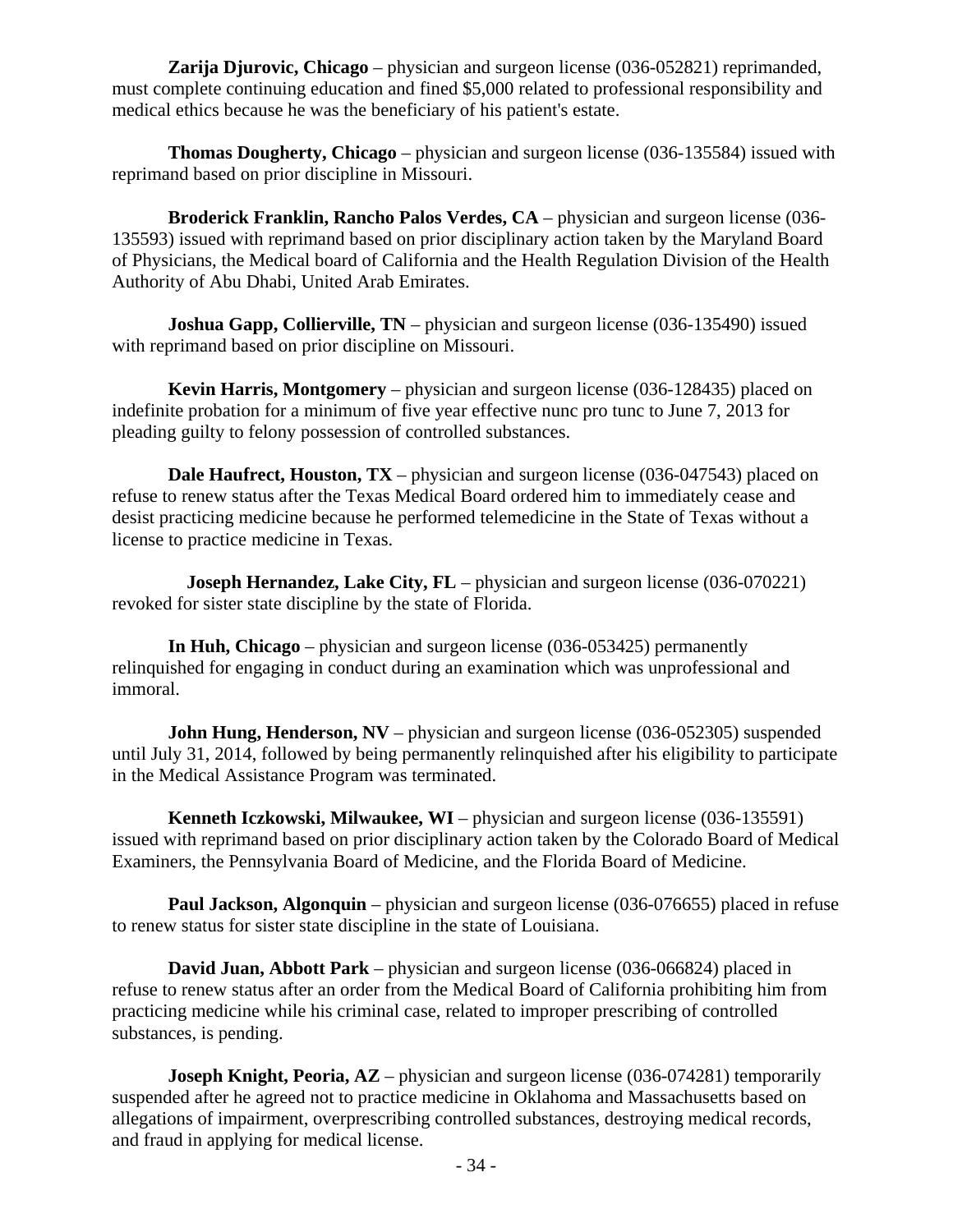**Naeem Kohli, Effingham** – physician and surgeon license (036-081966) and controlled substance license (336-044288) indefinitely suspended after he surrendered his DEA Registration because he did not comply with federal requirements pertaining to controlled substances.

**Rodger Lefler, Macomb** – physician and surgeon license (036-060471) placed in refuse to renew status for sister state discipline in the state of North Carolina.

**Mark Lewis, Geneva** – physician and surgeon license (036-074413) and controlled substance license (336-037910) temporarily suspended for sexually inappropriate conduct with multiple patients of his practice as well as inappropriate prescribing of controlled substances to numerous individuals.

**Dharmesh Mehta, Palatine** – physician and surgeon license (036-125240) fined \$750 for prior discipline in Idaho.

**John Messitt, Winfield** – physician and surgeon license (036-036076) and controlled substance license (336-007075) must be permanently relinquished within 30 days after he surrendered his DEA Registration while under investigation for inappropriate Controlled Substance prescribing to a patient of his practice.

**Luis Munoz, Bedford Park** – physician and surgeon license (036-075843) reprimanded and must complete continuing education due to his exclusion from participation in Medicare, medicaid, and all federal health care programs because he defaulted on a repayment agreement for a Health Education Assistance Loan.

**Gerald Ratinov, Houston, TX** – physician and surgeon license (036-038837) placed in refuse to renew status for sister-state discipline in the state of Texas.

**Lalit Savla, Maumee, OH** – physician and surgeon license (036-044652) placed in refuse to renew status due to a sister-state discipline in the state of Massachusetts.

**Ray Seet, Carmarillo, CA** – physician and surgeon license (036-044514) placed in refuse to renew status due to a sister-state discipline in the state of California.

**Bela Szigethy, Oblong** – physician and surgeon license (036-054729) revoked and fined \$1,000 after his Medical Assistance Privileges were terminated by Illinois Department of Health and Family Services.

**Anthony Tucker, Eureka, MO** – physician and surgeon license (036-086092) indefinitely suspended for engaging in unprofessional conduct of a character likely to harm the public.

**Dari Ungaretti, Elgin** – physician and surgeon license (036-097381) indefinitely suspended for a minimum of three years for aiding and abetting the unlicensed practice of medicine and for engaging in fee splitting with an unlicensed physician.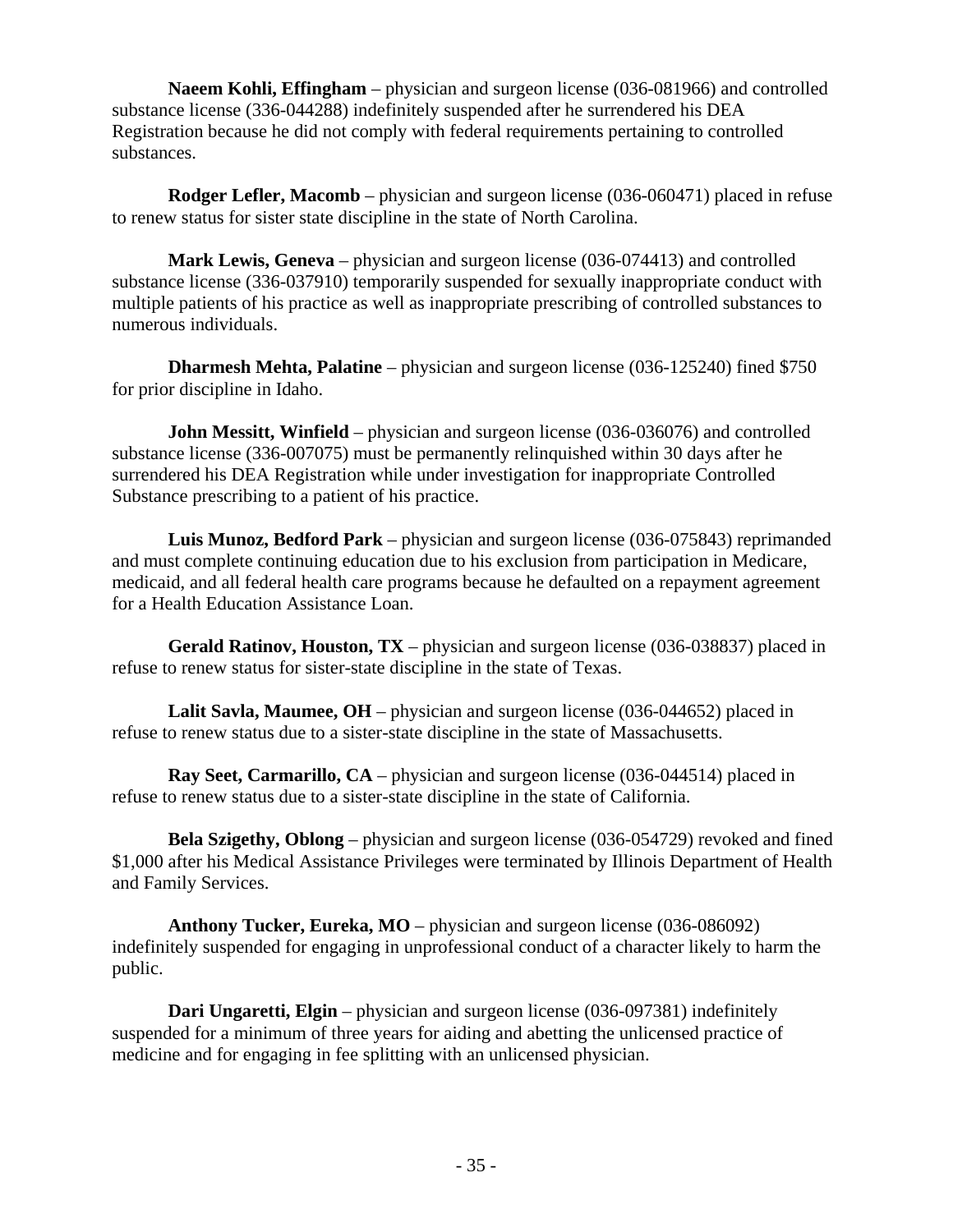**Sean Yetman, Madison, WI** – physician and surgeon license (036-131000) temporarily suspended after he surrendered his license to practice medicine in the state of Wisconsin for alleged unprofessional conduct in his care of two patients who died following cardiac surgeries he performed.

**Michael Bialas, Dupo** – chiropractic license (038-009251) placed on indefinite probation for a minimum of two years and fined \$1,000 for unprofessional conduct.

**Kevin Dutton, Highland Park** – chiropractic license (038-010384) temporarily suspended for unprofessional and immoral conduct, to wit: Respondent engaged in sexual misconduct in the course of patient treatment and was charged with one count of criminal sexual assault and two counts of aggravated criminal sexual abuse.

**Ardaman Singh, Highland Heights, OH** – chiropractic license (038-005693) placed in refuse to renew status for sister-state discipline in the state of Ohio.

**Dawid Liniewski, Maywood** – temporary medical permit (125-055195) revoked due to his failure to furnish the Department with information as to his current status and activities in his specialty training program.

**Wen Xuan, Wheeling** – (unlicensed) ordered to cease and desist the unlicensed practice of medicine and assessed a \$10,000 civil penalty.

## **NURSING**

**Cynthia Achlles, Champaign** – registered nurse license (041-266175) restored to probation after defaulted on an Illinois educational loan and has now entered into a repayment agreement.

**Jude Atisele, Chicago** – registered nurse license (041-345686) placed in refuse to renew status for failure to respond to the Department's Notice of Refuse to Renew, based on multiple criminal convictions and failure to report the convictions to the Department.

**Richard Bjorling, Metamora** – registered nurse license (041-304246) placed on indefinite probation with work restrictions for a minimum of two years after he was sentenced to court martial by the United States Army for wrongful possession of controlled substances.

**Anthony Bobbey, Decatur** – registered nurse license (041-324805) placed in refuse to renew status for being more than 30 days delinquent in the payment of child support.

**Suzanne Butler, North Aurora** – registered nurse license (041-317264) placed on suspension for 30 days, followed by indefinite probation for a minimum of three years for having written a prescription for Ultram and having telephoned the prescription to a Target Pharmacy without authorization.

**Canice Chukwuocha, Chicago** – registered nurse license (041-357861) revoked as a result of a sister state discipline in state of Texas.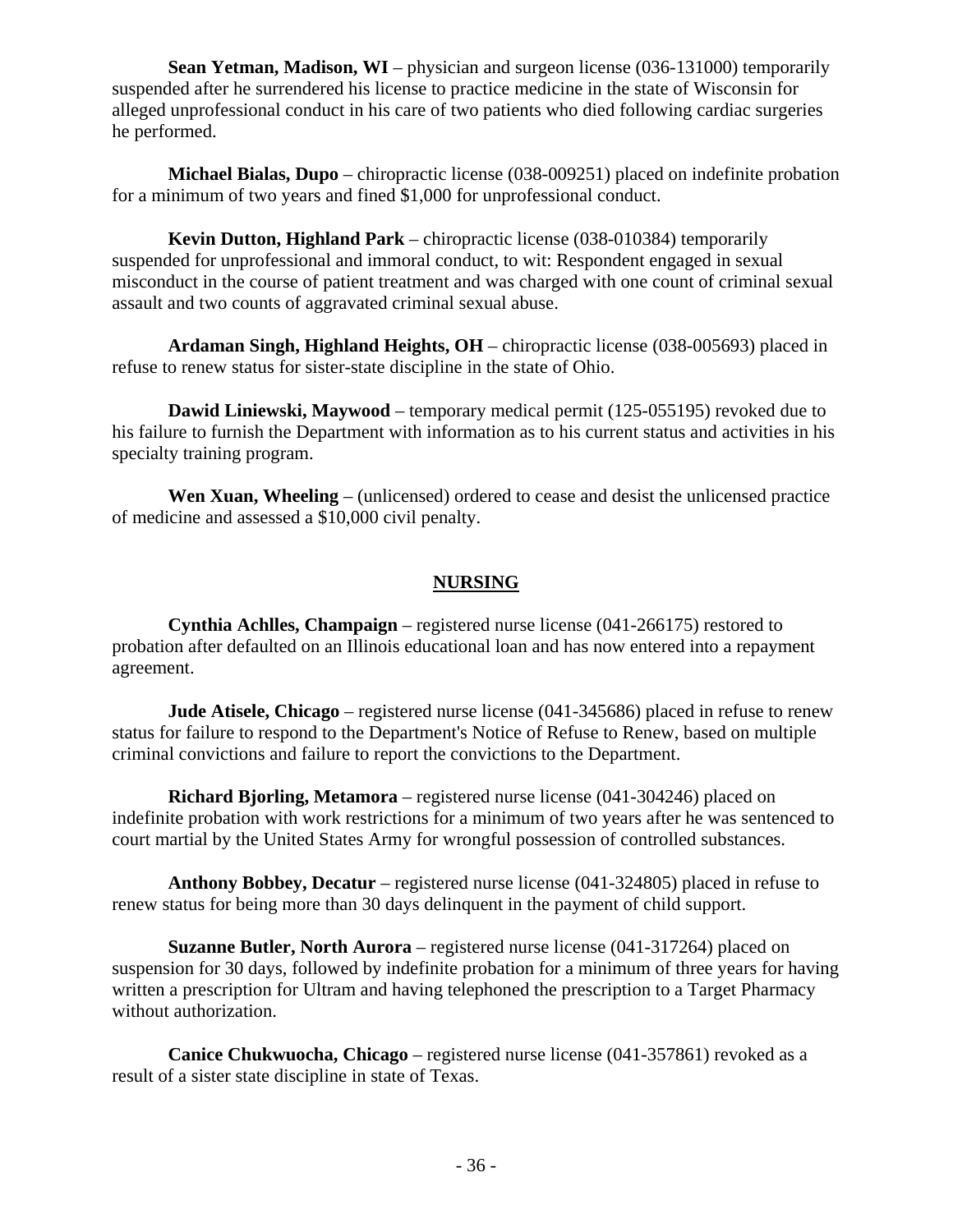**Christine Cleveland, Roscoe** – registered nurse license (041-337530) placed on indefinite probation for a minimum of three years due to having been terminated from employment for diverting controlled substances for personal use and for failing to notify the Department of said termination.

**Lu Ann Coogan, Manteno** – registered nurse license (041-226276) placed in refuse to renew status for having her been disciplined in the state of Arizona.

**Mary Beth Daly, Lisle** – registered nurse license (041-285644) restored to probation after defaulted on an Illinois educational loan and has now entered into a repayment agreement.

**Ingrid Duhr, Apo, AE** – registered nurse license (041-335816) placed in refuse to renew status due to having been disciplined in another jurisdiction.

**Janice Dunning, Dana** – registered nurse license (041-289556) placed in refuse to renew status due to her termination from employment for a positive drug screen and for her failure to report her termination to the Department.

**Kimberly George, DuQuoin** – registered nurse license (041-393992) placed in refuse to renew status due to her sexual involvement with an inmate at Big Muddy Correctional Center.

**Candace Geronilla, Las Vegas, NV** – registered nurse license (041-218427) indefinitely suspended for a minimum of six months due to discipline by another jurisdiction and failure to report to the Department any adverse final action taken against her by another jurisdiction of the United States.

**Tammy Gilmore, Maywood** – registered nurse license (041-420602) issued with reprimand due to a sister-state discipline.

**Nancy Grover, Robinson** – registered nurse license (041-332802) reprimanded due to sister-state discipline.

**Judith Heern, Carbondale** – registered nurse license (041-235149) indefinitely suspended due to a sister-state discipline in the state of Florida.

**Carla Heimer, Bunker Hill** – registered nurse license (041-281911) placed in refuse to renew status as a result of having engaged in unprofessional conduct in allowing a nursing student to flush a pick line.

**Bonnie Hicks, Kewanee** – registered nurse license (041-254494) placed in refuse to renew status after being terminated from a facility in Illinois for verbal abuse to a resident and failure to report termination.

**Tomi Ingersoll, Saint Anne** – registered nurse license (041-343167) placed in refuse to renew status after having entered a plea of guilty to the offense of Unlawful Possession of a Stolen Motor Vehicle, a Class 2 Felony, and failure to report same to the Department.

**Cynthia Kelly, Elgin** – registered nurse license (041-272020) restored to indefinite probation for a minimum of one year.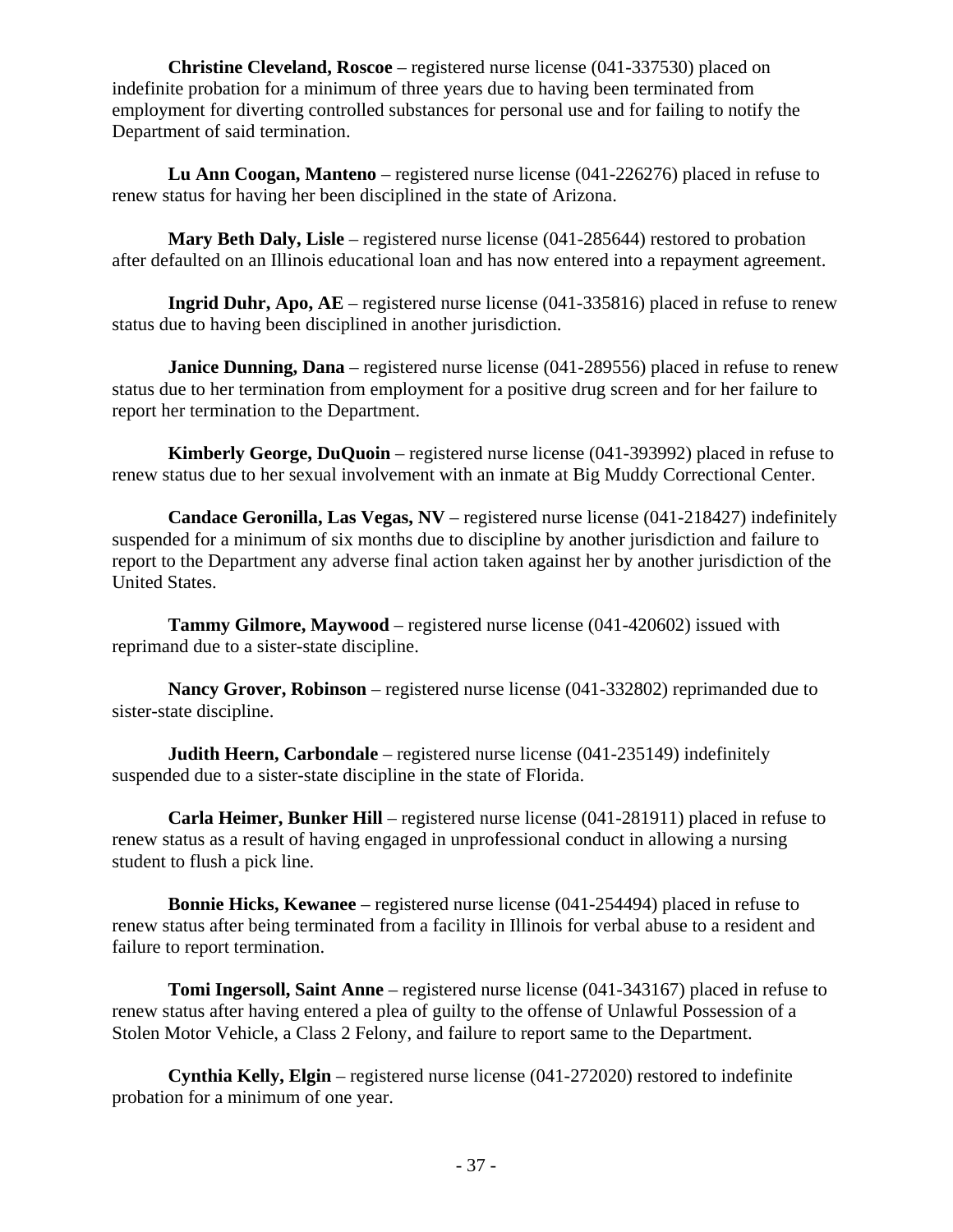**Althea Kwiek, Cicero** – registered nurse license (041-285654) placed in refuse to renew status due to having engaged in unprofessional conduct in failing to implement an appropriate care plan for a patient.

Leigh Look, Pekin – registered nurse license (041-310665) indefinitely suspended for a minimum of one year as a result of having her Florida registered nurse license placed on indefinite suspension.

**Judith Mesnard, Lakewood, CO** – registered nurse license (041-095705) placed in refuse to renew status due to a sister-state discipline in the state of Colorado.

**Monica Mosby, Collinsville** – registered nurse license (041-294833) placed in refuse to renew status due to a sister-state discipline in the state of North Carolina.

**Beckie Overbey, Vincennes, IN** – registered nurse license (041-346374) placed in refuse to renew status for having her been disciplined in the state of Indiana.

**Camille Porter, Lakemoor** – registered nurse license (041-218990) placed in refuse to renew status for having been disciplined in the state of Florida.

**Melinda Prazak, Naperville** – registered nurse license (041-358213) placed on indefinite probation for a minimum of two years for having been terminated for diverting controlled substances for personal use.

**Cassandra Stuby, Sparta** – registered nurse license (041-370458) placed on indefinite probation for a minimum of two years for having tested positive for alcohol at a facility.

**Kathy Swafford, Golden** – registered nurse license (041-396726) placed in refuse to renew status due to having been convicted of the offense of misdemeanor theft, and for failure to report same to the Department.

**Julie Thornton, Stockton, CA** – registered nurse license (041-240531) placed in refuse to renew status due to a sister-state discipline in the state of California.

**Laurie Wright, Naperville** – registered nurse license (041-266525) reprimanded due to having had her California registered nurse license disciplined.

**Georgia Alvis, DuQuoin** – licensed practical nurse license (043-090184) reprimanded for having ordered a prescription for a controlled substance prior to the time it was authorized.

**Diane Gottwald, Peoria** – licensed practical nurse license (043-083284) to remain in indefinite probation with modified work restrictions for a minimum of two years.

**Melody Olguin, Murphysboro** – licensed practical nurse license (043-064001) reprimanded and must complete coursework because she violated a patient's privacy by telling a friend the medical condition of a CILA Home resident, the resident's past history, and his conduct at the CILA Home, and for failing to inform the Department of her employment termination.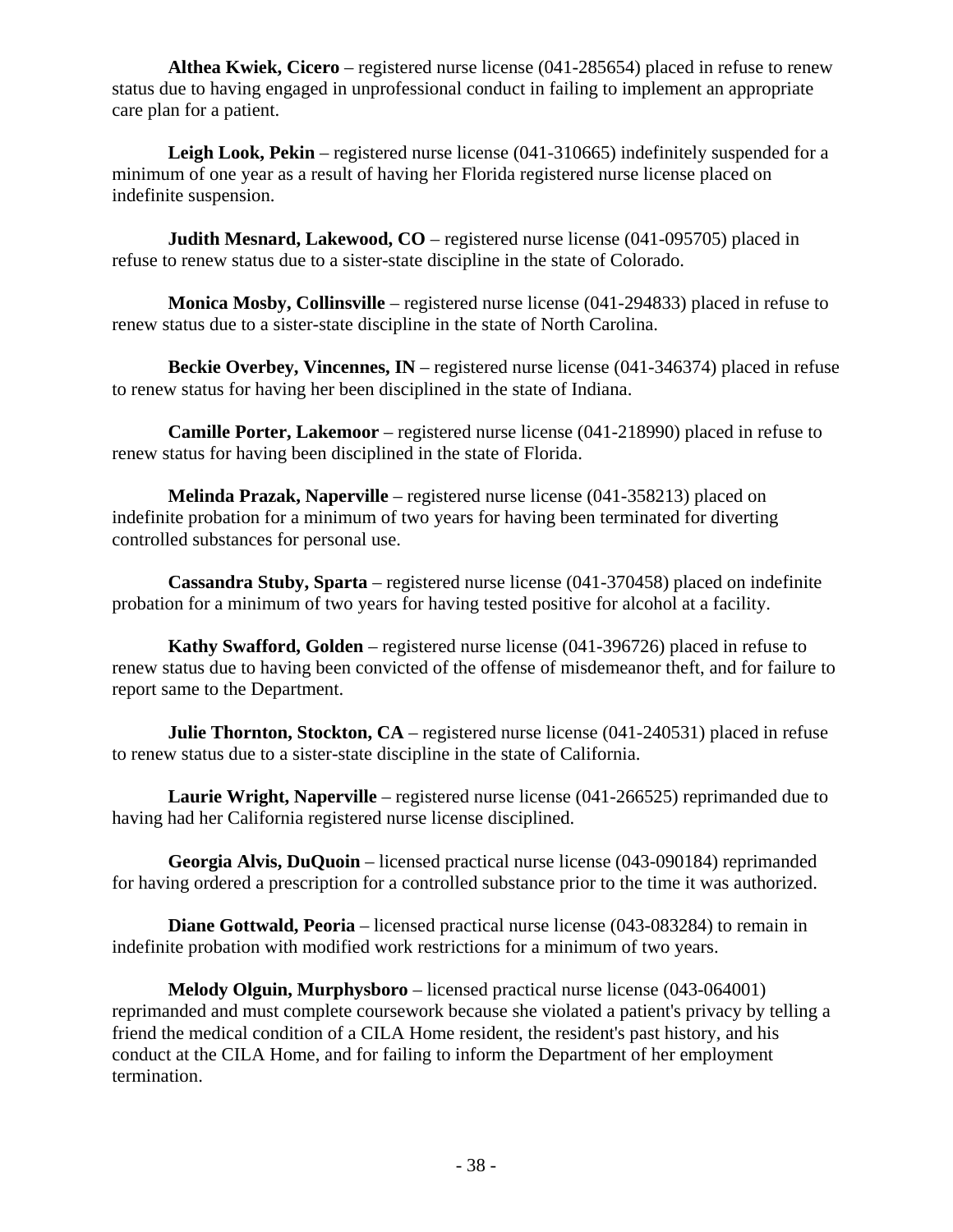**Kerry Rutherford, Benton** – licensed practical nurse license (043-069724) temporarily suspended for engaging in immoral sexual misconduct, to wit; Respondent was arrested by the Harrisburg Police Department for child pornography.

**Mary Schaeffer, Waterloo** – licensed practical nurse license (043-061340) indefinitely suspended for a minimum of 12 months for a violation of probation.

**Celia Wright, Charleston** – licensed practical nurse license (043-073675) placed in refuse to renew status due to a sister-state discipline in the state of Arizona.

## **NURSING HOME ADMINISTRATOR**

**Shannon Deckinga, Channahon** – nursing home administrator license (044-010504) reprimanded for unprofessional conduct in failing to have adequate protocols in place to monitor implanted venous access ports to prevent infection in residents.

**Seth Gillman, Lisle** – nursing home administrator license (044-006116) and nursing home administrator continuing education sponsor license (139-000228), registered social worker continuing education sponsor license (159-001244), and nursing continuing education sponsor license (236-000082) all placed in refuse to renew status based on a Federal indictment for medicare fraud.

**Bonzetta Williams, University Park** – nursing home administrator license (044-010156) reprimanded for unprofessional conduct in failing to have adequate smoking policies and procedures in place at a facility in Illinois.

# **PHARMACY**

**Athanasius Akpan, Flossmoor** – pharmacy technician license (049-173143) suspended for being more than 30 days delinquent in the payment of child support.

**Lisa Gibson, Middletown** – pharmacy technician license (049-206274) placed in refuse to renew status after Department received information that Respondent admitted in writing to diverting 3,600 Hydrocodone 10/324 tablets from CVS Pharmacy #6820 in Lincoln, Illinois.

**Jose Juarez, Chicago** – pharmacy technician license (049-216207) placed in refuse to renew status after Department received information Respondent admitted to diverting 200 units of Alprazolam from Walgreens Pharmacy #6427.

**Anita Rodden, Chillicothe** – pharmacy technician license (049-091276) placed in refuse to renew status after the Department received information that respondent admitted in writing to diverting 3,700 Hydrocodone tablets from CVS Pharmacy #6450 in Peoria County, Illinois.

**Nicole Wroten, Blue Island** – pharmacy technician license (049-169308) revoked for diverting controlled substances from CVS Pharmacy #8519.

**Shawn Dunehew, Durham, ME** – pharmacist license (051-287609) reprimanded for failure to ensure that a pharmacist working in his pharmacy had renewed their pharmacist license.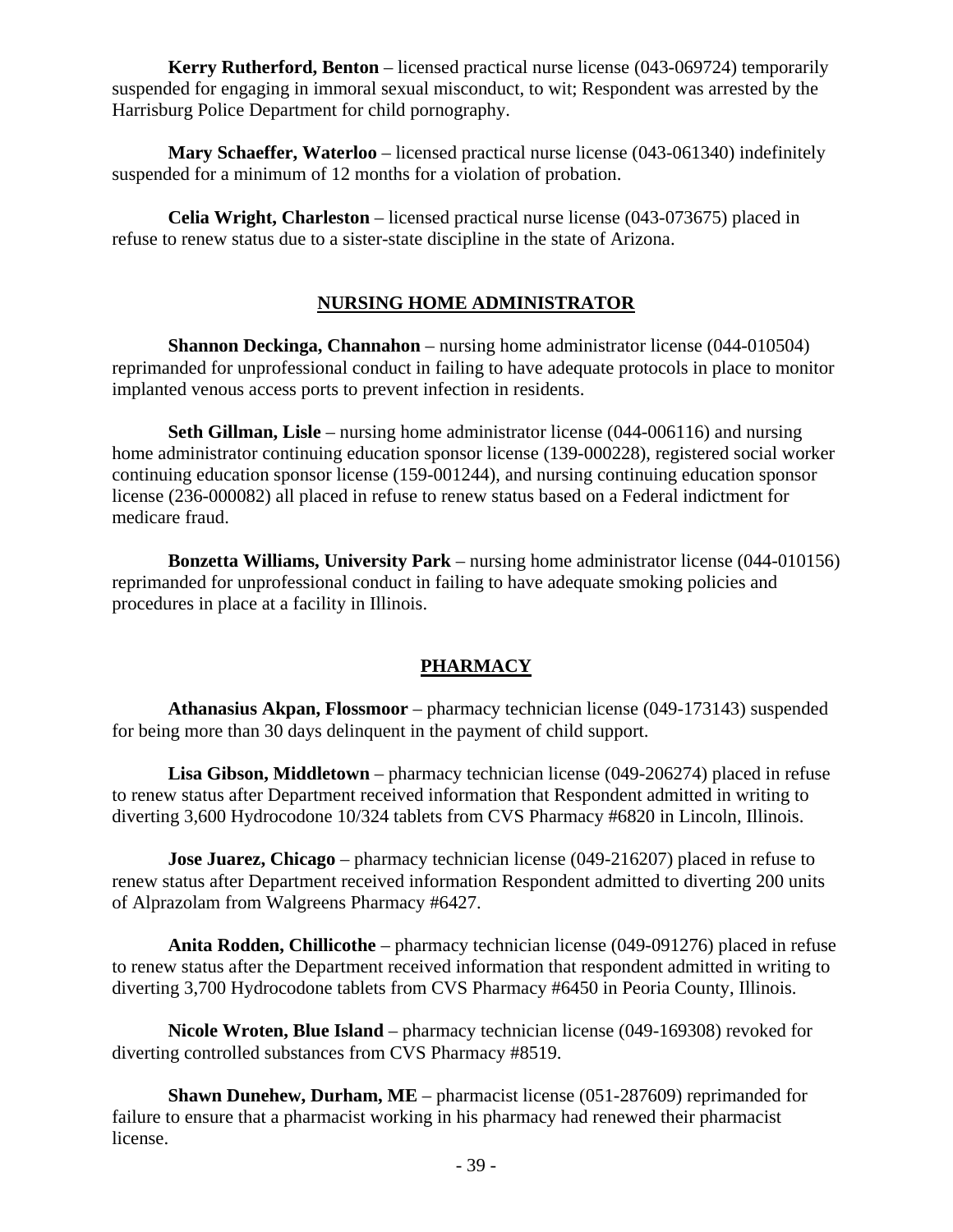**P. Raghuveer Nayak, Oak Brook** – pharmacist license (051-033071) indefinitely suspended for a minimum of one year after the Department received information that on February 10, 2014, respondent pleaded guilty to mail fraud and attempting to interfere with the administration of the internal revenue laws.

**Emelia Orubele, Alpharetta, GA** – pharmacist license (051-037450) reprimanded due to having had her Georgia license disciplined.

# **PROFESSIONAL BOXING**

**Tony Bandy, Rockford** – boxing license (002-166381) suspended for being more than 30 days delinquent in the payment of child support.

## **PROFESSIONAL COUNSELORS**

**Elizabeth Armstrong, Chicago** – licensed professional counselor license (178-001495) indefinitely suspended for a minimum of 30 days and fined \$2,750 for failing to complete the required continuing education hours.

**Jody Centers, Hanna City** – licensed professional counselor license (178-003902) indefinitely suspended for a minimum of 30 days and fined \$2,750 for failing to complete the required continuing education hours.

**Maria Ciupe, Wheaton** – licensed professional counselor license (178-005549) indefinitely suspended for a minimum of 30 days and fined \$2,750 for failing to complete the required continuing education hours.

**Rose Ann Pastor, Lemont** – licensed professional counselor license (178-002165) indefinitely suspended for a minimum of 30 days and fined \$2,750 for failing to complete the required continuing education hours.

**Daniele Ullan, Hermosa Beach, CA** – licensed professional counselor license (178- 005366) indefinitely suspended for a minimum of 30 days and fined \$2,750 for failing to complete the required continuing education hours.

**Barbara Grevengoed, South Holland** – licensed clinical professional license (180- 005631) indefinitely suspended for a minimum of 30 days and fined \$2,750 for failing to complete the required continuing education hours.

# **PSYCHOLOGY**

**Scott Redman, Dolton** – (unlicensed) ordered to cease and desist unlicensed practice of clinical psychology.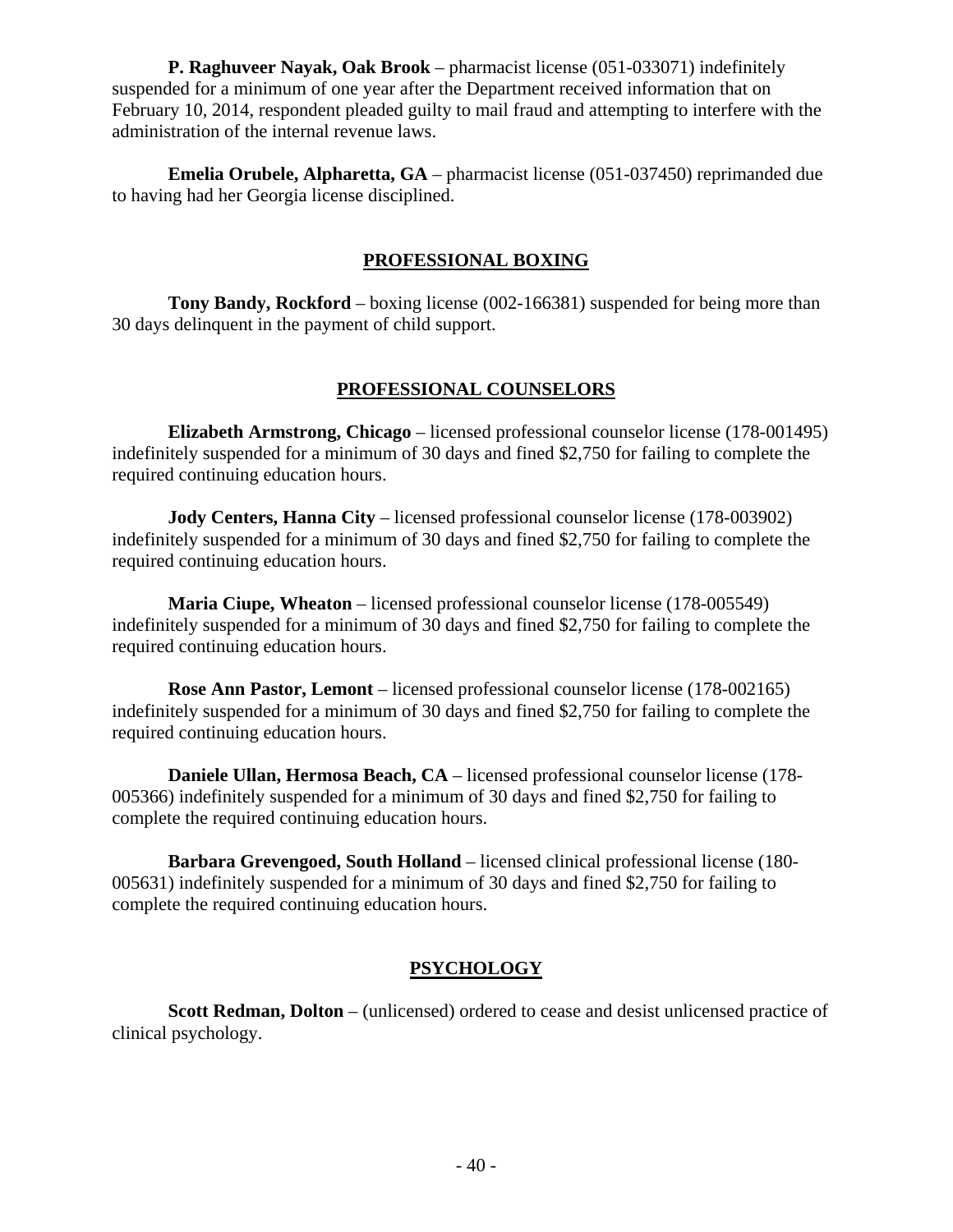### **REAL ESTATE**

**Raymond Barbosa, Chicago** – real estate managing broker license (471-017124) fined \$500 for practicing real estate during a time when his license was expired.

**Anna Davis, Oak Lawn** – real estate managing broker license (471-000547) ordered to complete a Core A continuing education course within three months for failure to indicate agent owned status in a listing agreement and sales contract.

**Carlos Martinez, Lincolnwood** – real estate managing broker license (471-014265) placed on probation for one year for aiding and abetting the unlicensed practice of real estate.

**James Mattz, Orland Park** – real estate managing broker license (471-014052) ordered to complete a 30-hour Broker Post License course and a short sale course for failure to perform all the necessary duties to a client.

**Fernando Moreno, Chicago** – real estate managing broker license (471-014144) fined \$500 and must complete coursework for listing a property without a listing agreement signed by all the property owners, failing to obtain authorization prior to changing the price of the listing, and failing to list the property as a foreclosure.

**Jan Searcy, Frankfort** – real estate managing broker license (471-009321) and **Reginald Searcy, Frankfort** – real estate managing broker license (471-009323) both reprimanded with continuing education requirements and **All Real Estate Services, Inc., Frankfort** – real estate broker corporation license (478-012043) fined \$500 for failing to return earnest money in a timely fashion.

**Nora Martinez, Bolingbrook** – real estate leasing agent license (473-010082) reprimanded because she failed to remit \$200 to her employer that she received for a real estate transaction.

**Jose Flores, Countryside** – real estate broker license (475-140244) suspended for one year, followed by being placed on probation for two years and fined \$3,000 for failing to enter into a valid written listing agreement or a valid written property management agreement, tendering blank documents to the owner of the property, accepting the blank documents back from the property owner with her signature, collecting rent and failing to remit the rental money to the property owner, and receiving compensation for real estate services from a person other than his sponsoring broker.

**Anna Meredith, Chicago** – real estate broker license (475-161790) issued and placed on probation for one year due to her failure to disclose prior discipline on her application for licensure.

**Barry Miller, Homewood** – real estate broker license (475-117036) reprimanded and fined \$2,000 for aiding and abetting unlicensed practice of real estate and Patria Partners (unlicensed) ordered to cease and desist unlicensed practice of real estate and assessed a \$1,000 civil penalty.